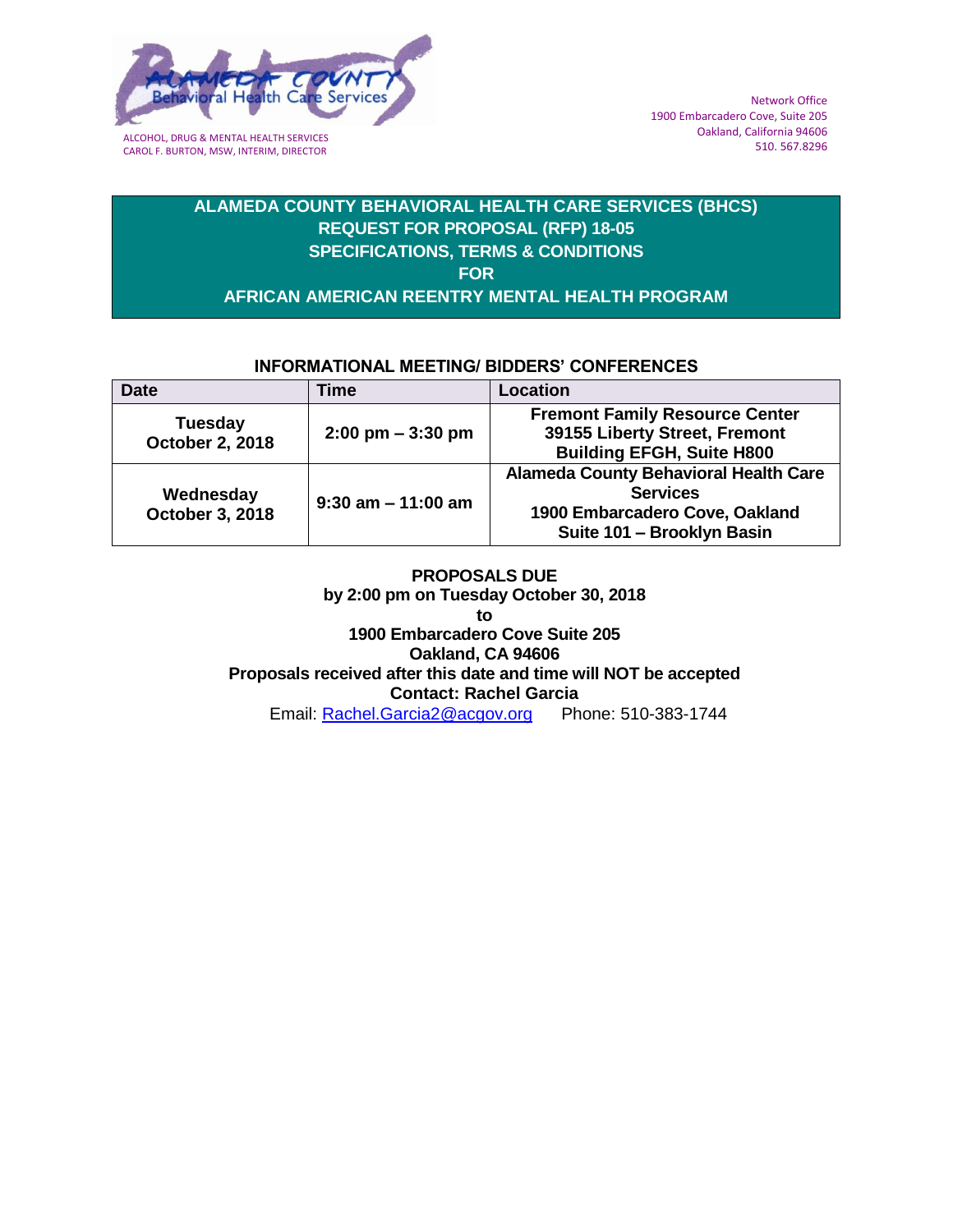# **TABLE OF CONTENTS**

|              |                                                                 | Page |
|--------------|-----------------------------------------------------------------|------|
| L.           |                                                                 |      |
| А.           |                                                                 |      |
| В.           |                                                                 |      |
| C.           |                                                                 |      |
| D.           |                                                                 |      |
| F.           |                                                                 |      |
| F.           |                                                                 |      |
|              |                                                                 |      |
| A.           |                                                                 |      |
| В.           |                                                                 |      |
| $C_{\cdot}$  | SMALL LOCAL EMERGING BUSINESS (SLEB) PREFERENCE POINTS 13       |      |
| D.           |                                                                 |      |
| F.           |                                                                 |      |
| F.           |                                                                 |      |
|              |                                                                 |      |
|              |                                                                 |      |
|              |                                                                 |      |
|              |                                                                 |      |
| H.           |                                                                 |      |
| L            |                                                                 |      |
| J.           |                                                                 |      |
| Κ.           |                                                                 |      |
| L.           |                                                                 |      |
| М.           |                                                                 |      |
|              |                                                                 |      |
| А.           |                                                                 |      |
| В.           | MEDI-CAL BILLING, CLINICAL AND QUALITY ASSURANCE REQUIREMENTS43 |      |
| C.           |                                                                 |      |
| D.           |                                                                 |      |
| Е.           | MEDICAL NECESSITY FOR SPECIALTY MENTAL HEALTH SERVICES 52       |      |
| F.           |                                                                 |      |
| G.           |                                                                 |      |
| Η.           | TABLE 1: AGENCY, LEADERSHIP, AND CLIENT DEMOGRAPHICS60          |      |
| $\mathbf{L}$ |                                                                 |      |
| J.           |                                                                 |      |
| Κ.           |                                                                 |      |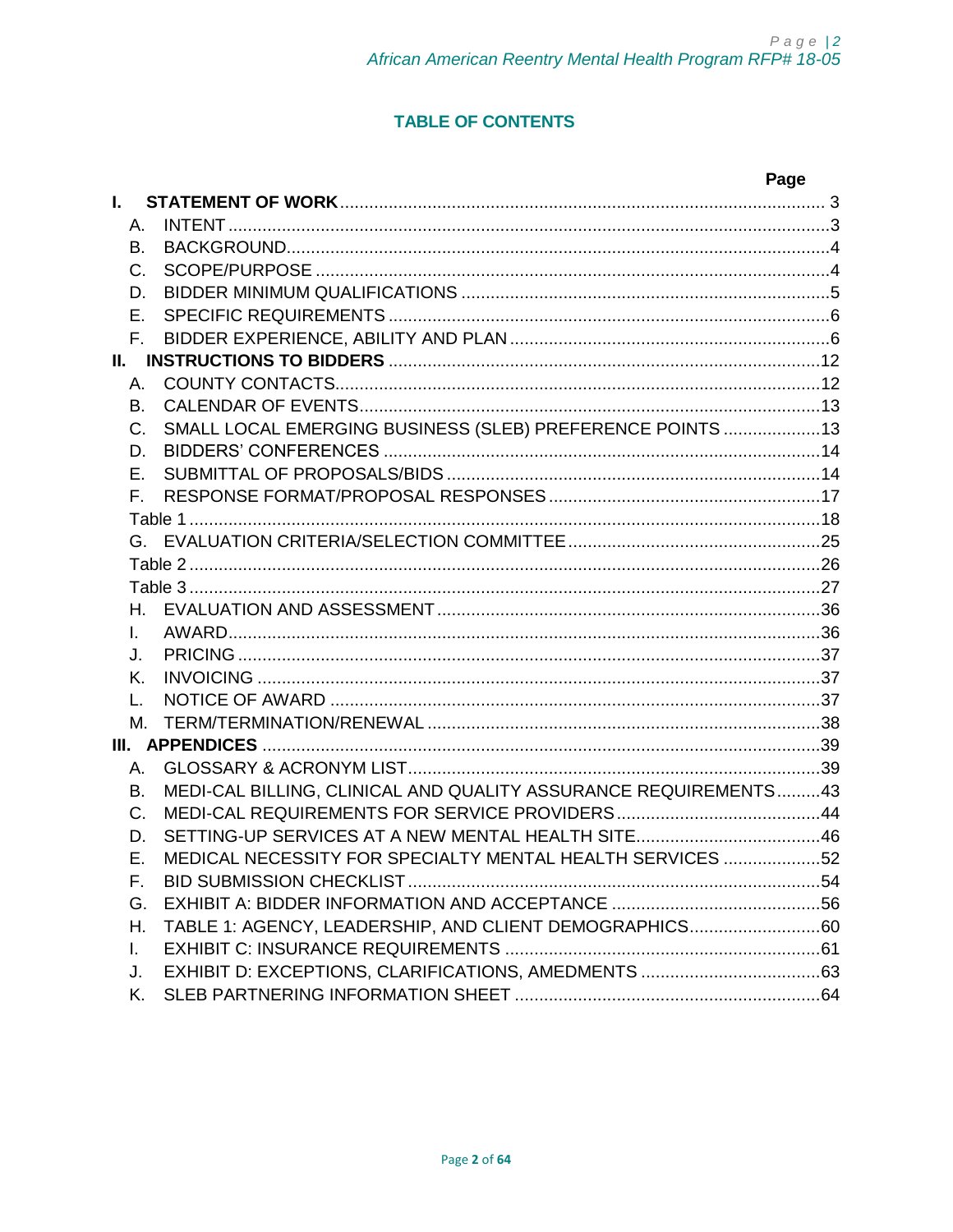## <span id="page-2-0"></span>**I. STATEMENT OF WORK**

# <span id="page-2-1"></span>**A. INTENT**

It is the intent of these specifications, terms, and conditions for Alameda County Behavioral Health Care Services (hereafter BHCS or County) to seek proposals for the provision of mental health services to African American adults who have been arrested or charged with a crime, released from jail or prison, on probation, and/or discharged from parole with release with severe mental illness (SMI). Program services shall focus on the North<sup>1</sup> and Central<sup>2</sup> regions of the County.

BHCS intends to award one contract to the Bidder selected as the most responsible bidder whose response conforms to the Request for Proposal (RFP) and meets the County requirements. At this time, BHCS has allocated **\$313,481** per contract year for this ongoing program through Mental Health Services Act (MHSA) Community Support Services (CSS) funding.

The contract that results from this RFP process will be prorated for the fiscal year at the contract start date. Program reimbursement will be based on actual costs during the first and second fiscal years of the contract. Program reimbursement may be based on a fee-forservice model in subsequent years after completion of required BHCS trainings in order to successfully bill for Short-Doyle Medi-Cal. BHCS encourages agencies not currently billing for specialty mental health services in Alameda County to submit proposals and will provide technical support to any provider awarded this contract on Medi-Cal claiming requirements.

Proposals shall form the basis for any subsequent awarded contract. Staffing levels and operating costs must accurately reflect the Bidder's costs for the program. **BHCS reserves the right to dissolve a contract if/when awarded Contractor materially alters staff, budgets, deliverables and outcomes any time after the contract award.** 

The County is not obligated to award any contract as a result of this RFP process. The County may, but is not obligated to, renew any awarded contract. Any renewal of an awarded contract shall be contingent on the availability of funds, awarded Contractor's performance, and continued prioritization of the activities and priority populations as defined and determined by BHCS.

l  $1$  North County includes Alameda, Albany, Berkeley, Emeryville, Oakland and Piedmont.

<sup>2</sup> Central County includes unincorporated areas of Ashland, Castro Valley, Cherryland, and Cities of Hayward, San Leandro and San Lorenzo.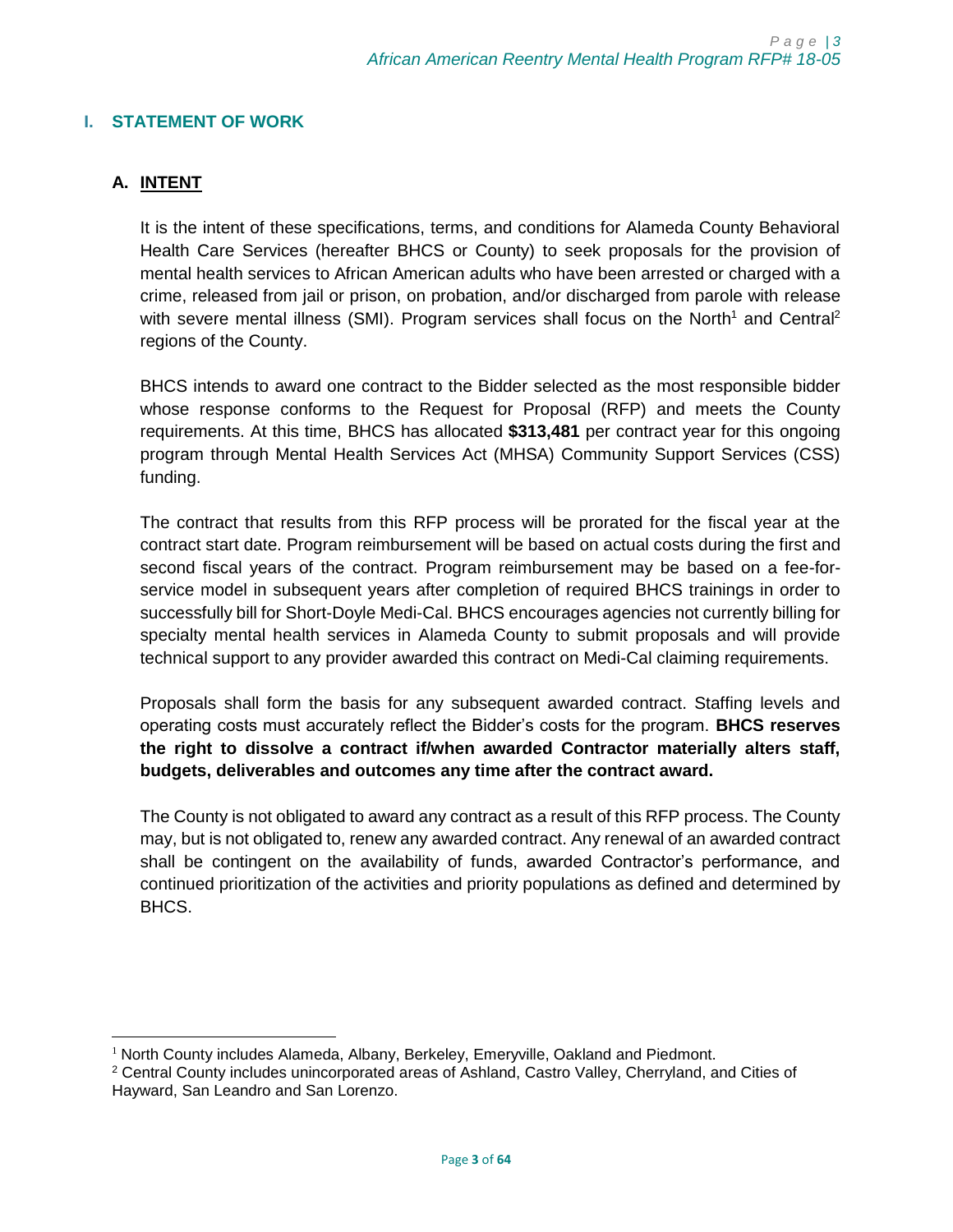# <span id="page-3-0"></span>**B. BACKGROUND**

To better serve Alameda County's African American communities, BHCS collaborated with various community groups and leaders to develop an African American Utilization Report<sup>3</sup> in 2011. The report made recommendations for system transformation to effectively serve the African American population in Alameda County. As a result, BHCS' MHSA Plan directed two million dollars in annual funding, one million from Prevention and Early Intervention (PEI) funding and one million from Community Support Services (CSS) funding, to provide ongoing mental health prevention and treatment services to the African American community.

A multidisciplinary African American Steering Committee for Health and Wellness was formed in 2015, consisting of community members and leaders, to recommend specific strategies and services to be implemented using MHSA funding. The Committee provided input on culturally responsive services needed in the community and put forth recommendations which provided a guide in the development of various mental health service programs for African American populations.

BHCS released a Request for Information (RFI) in November 2017 to solicit feedback on various program areas to identify prioritization of programs. As part of the RFI process, BHCS conducted community input sessions with providers, Community Based Organizations (CBOs), community members, consumers, and family members of consumers to gather information. Data and information collected affirmed the need to provide mental health services to the reentry population.

BHCS data demonstrates that adults with a history of involvement in the criminal justice system are underserved compared to youth. This program has been designed to fill a gap in services available to adults with a history of involvement in the criminal justice system who may not be eligible for existing BHCS contracted reentry services if they are not formally supervised by community corrections such as probation or parole. In order to expand Alameda County's provider network to new providers, BHCS is opening up this RFP process to agencies not already billing for specialty mental health services in Alameda County and encourages bids from providers in the African-American community.

# <span id="page-3-1"></span>**C. SCOPE/PURPOSE**

The overarching goal of the African American Reentry Mental Health Program is to reduce recidivism through the provision of culturally affirming mental health and support services to African American adults in North and Central County who have a history of involvement in the criminal justice system. Services will be provided to accomplish the following goals:

- Address stressors impacting clients in order to enhance their mental and emotional wellbeing;
- Connect clients immediately to essential needs;

 $\overline{\phantom{a}}$ **3[African American Utilization Report](http://www.acbhcs.org/providers/QI/docs/Alameda_African_American_Utilization_Report.pdf)**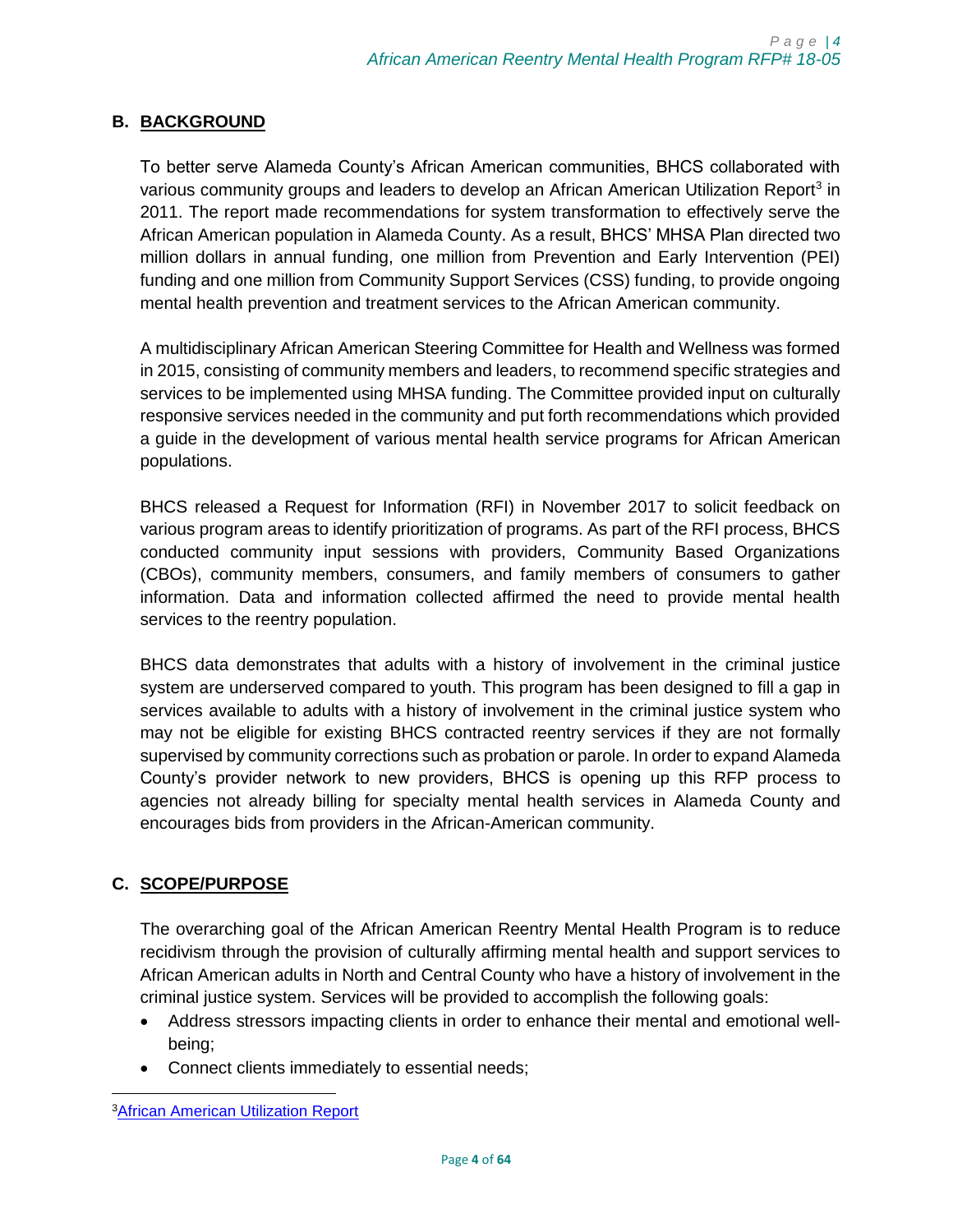- Connect clients with short- and long-term support services; and
- Reduce hospitalization, incarceration, and other emergency events.

BHCS will contract with one agency to provide the following services to the priority population:

- Mental Health Services
- Case Management/ Brokerage
- Crisis Intervention

The awarded contractor must maintain a minimum client caseload of 20 clients at any point in time.

To support program sustainability and growth, BHCS expects the awarded contractor to bill for specialty mental health services starting no later than the beginning of Fiscal Year (FY) 2020-2021. The awarded contractor will be expected to begin building capacity and meet requirements to bill for specialty mental health services during the first two years of program implementation, as outlined in Appendix B and C.

## <span id="page-4-0"></span>**D. BIDDER MINIMUM QUALIFICATIONS**

 $\overline{\phantom{a}}$ 

To be eligible to participate in this RFP, bidder must meet the following Bidder Minimum Qualifications:

- Have at least two years of experience providing services to reentry populations;
- Have at least one year of experience providing case management and/or support services to adults with SMI; and
- Demonstrated experience providing services that are culturally congruent to African American populations in Alameda County<sup>4</sup>.

Proposals that exceed the contract maximum amount or are unreasonable and/or unrealistic in terms of budget, as solely determined by BHCS, shall be disqualified from moving forward in the evaluation process. BHCS shall disqualify proposals submitted with subcontractors performing any portion of the services described in this RFP.

Bidders are eligible to participate in the RFP process if they meet the Bidder Minimum Qualifications. BHCS will disqualify proposals that do not demonstrate that Bidder meets the specified Bidder Minimum Qualifications, and these disqualified proposals will not be evaluated by the Evaluation Panel and will not be eligible for contract award under this RFP. BHCS has the right to accept all or part of the proposed program model at its discretion.

<sup>4</sup> Bidders may include information on clients served, culturally affirming practices or community defined approaches in use, number of years working with populations, relevant trainings completed, agency staffing that reflects the community served, and/or other information to demonstrate experience.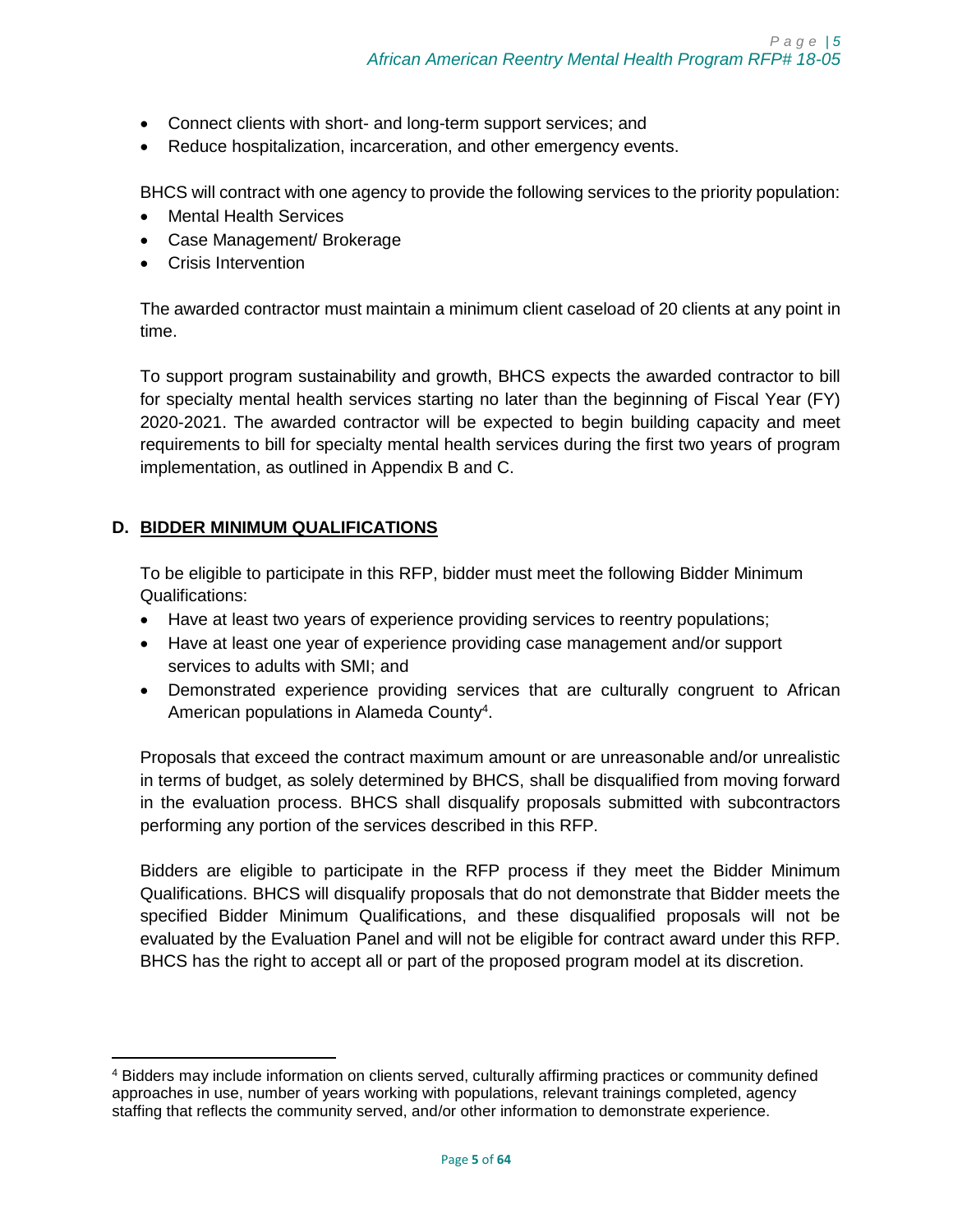# <span id="page-5-0"></span>**E. SPECIFIC REQUIREMENTS**

The scope of work for awarded contracts from this RFP will include conformance with all of the following:

- Provision of services that are age appropriate, trauma-informed, culturally responsive and strength-based to address the needs of the priority population;
	- $\circ$  Services should be designed, implemented and promoted using strategies that are non-stigmatizing and non-discriminatory;
- Recruitment, hiring and retention of culturally congruent and qualified staff;
- Have on staff or hire a Licensed Practitioner of the Healing Arts (LPHA) by program start date, who will be responsible for establishing Medical Necessity as outlined in Appendix E;
- Utilize Evidence Based Practices (EBPs), best practices, and/or community defined approaches demonstrated to address the needs of the priority population, such as Cognitive Behavioral Therapy (CBT) and Motivational Interviewing (MI);
- Data entry in a timely manner, as instructed, using the County's electronic information management and claiming system (currently InSYST and Clinician's Gateway);
- Complete trainings required to access County's electronic information management and claiming system;
	- $\circ$  Complete other trainings as required or requested by the County as outlined in Appendix C and D;
- Build capacity to bill for specialty mental health services through participation in and completion of BHCS Quality Assurance  $(QA)$  trainings<sup>5</sup> starting in the first year of the program;
- Complete all steps required to start a new mental health program as outlined in Appendix D; and
- Bill for specialty mental health services no later than the start of FY 2020/2021.

# <span id="page-5-1"></span>**F. BIDDER EXPERIENCE, ABILITY AND PLAN**

 $\overline{\phantom{a}}$ 

# *1. Clinical Understanding and Experience with Priority Population Needs*

The priority population for this RFP includes adults, 18 and over, with SMI who identify as African American and have a history of involvement in the criminal justice system. For the purpose of this RFP, involvement with the criminal justice system is defined as adults who have been arrested or charged with a crime, released from jail or prison, on probation, and/or discharged from parole. Individuals must meet medical necessity for specialty mental health services<sup>6</sup>. The priority population may include individuals previously

<sup>5</sup> BHCS Quality Assurance Trainings and Schedule<http://www.acbhcs.org/providers/QA/training.htm> Please reference documents in Appendix B and C for more information on QA training requirements.

Please note, there are no costs to Contractors for participating in BHCS QA trainings.

<sup>&</sup>lt;sup>6</sup> Please reference Appendix E: Medical Necessity for Specialty Mental Health Services.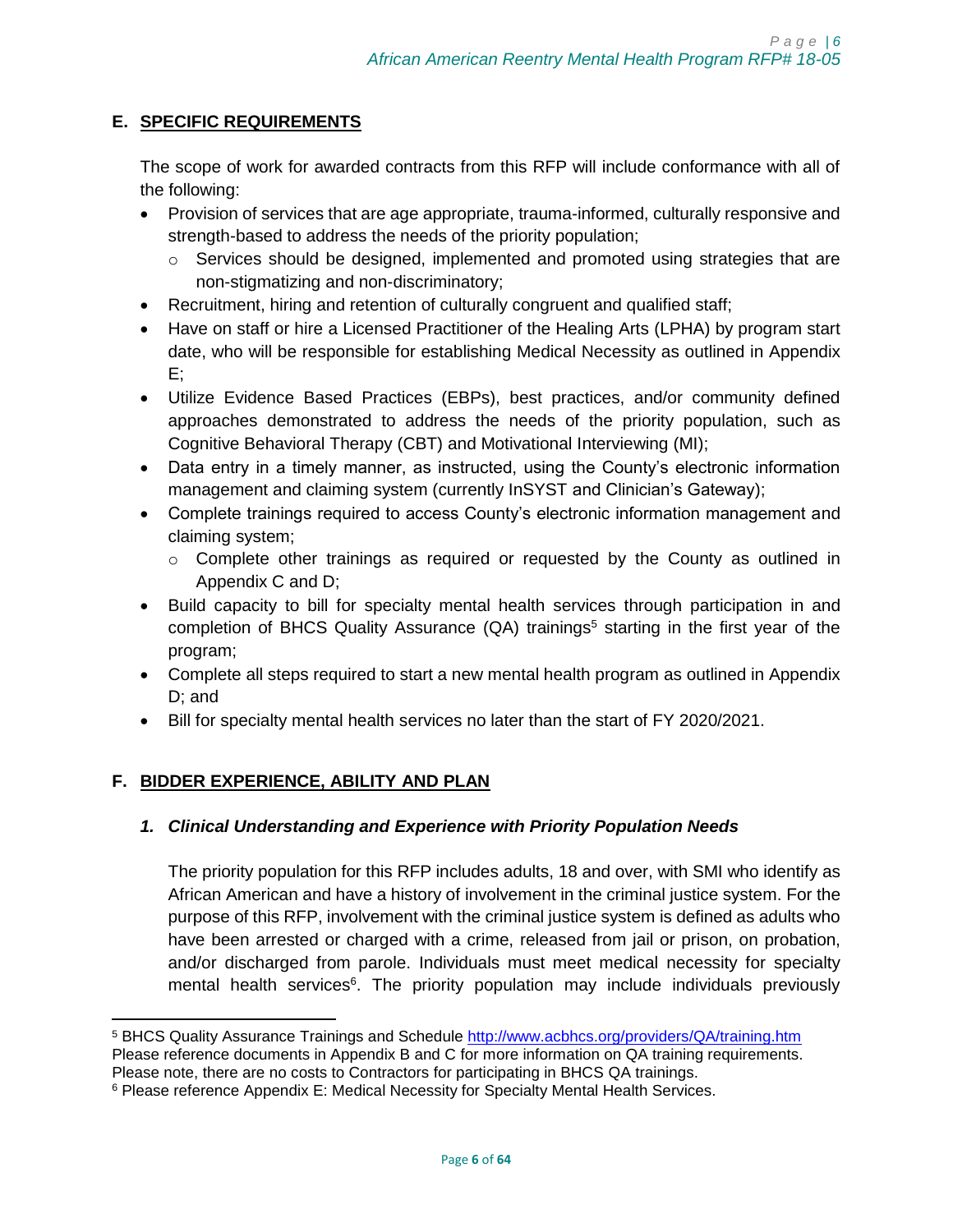engaged in mental health crisis, residential, and/or outpatient services. However, clients shall not be currently active or engaged in a BHCS funded case management program<sup>7</sup>. County data demonstrates a high number of potential clients in the North and Central regions of the county, therefore program services shall focus on serving clients in the North and Central regions of the County.

The reentry population is at a higher risk of experiencing homelessness, recidivism, substance use, trauma, unemployment, poverty, and stigma/discrimination due to criminal justice status, family separation, and a history of violence.

Successful Bidders will demonstrate knowledge, experience and understanding of the needs, issues and challenges faced by this priority population. Bidders should identify strategies to address barriers faced by clients and demonstrate experience in supporting clients in their treatment and rehabilitation.

Bidders shall describe in their proposals how they have the cultural responsiveness capacity required to successfully serve the priority population. Cultural humility and cultural congruency spans not just race/ethnicity. It also includes an understanding of and ability to reflect clients' shared experience, existing and emerging community and organizational strengths, and the unique experiences of community members of gender and sexual orientation, age, exposure to trauma, mental health status, socio-economic status, and other risk and protective factors.

## *2. Service Delivery Approach*

The awarded Contractor will provide mental health services to support clients in meeting their treatment goals and connecting with services needed to achieve stabilization and prevent recidivism.

The successful Bidder will conduct outreach to recruit clients into services. The awarded Contractor may also receive referrals from ACCESS, Alameda County Probation Department (ACPD), CBOs, law enforcement, and other BHCS programs. Bidders may also propose additional agencies or sources for referrals. Bidders shall propose their strategies for outreach and engaging clients, as well as how they will connect with potential clients received from referrals.

To support clients in meeting their treatment goals, the awarded Contractor will provide the following services to clients as appropriate:

- Conduct client assessments in Clinician's Gateway and collaboratively work with clients in treatment plan development;
- Crisis intervention, mental health rehabilitation, and case management as needed;

 $\overline{\phantom{a}}$ <sup>7</sup> Exceptions may be made on a case by case basis with approval from BHCS.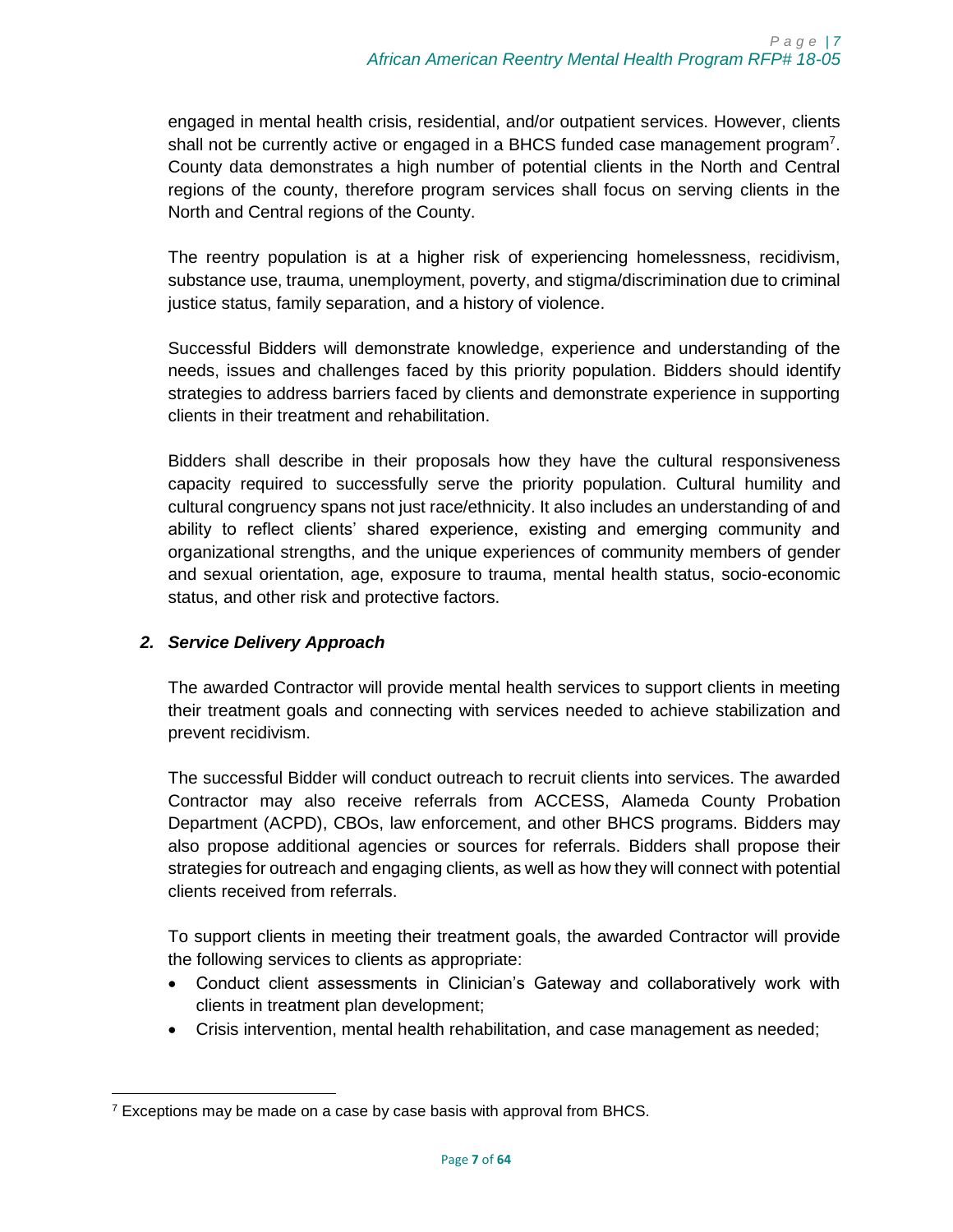- Assist clients in obtaining essential needs such as food, clothing, hygiene, shelter, benefits assistance, and medication;
- Connect clients to support services and resources including Substance Use Disorder treatment, life skills and/or financial skills development or support, housing assistance, transportation, legal services, employment support, education/ vocational services, and pro-social support systems (family, community groups, faith based organizations, etc.);
- Link clients with health care services including health education, primary care medical provider, dental services, and other health services;
- Support clients in obtaining eligible public benefits such as Medi-Cal, Supplemental Security Insurance (SSI)/Social Security Disability Income, CalFRESH, General Assistance, and Veterans Administration benefits; and
- Discharge planning to transition clients to more appropriate level of care and/or services.

Services shall be provided to individuals for six to nine months, and shall not exceed twelve months. In order to meet clients where they are at, the awarded Contractor shall provide services in a combination of field based and office based settings. Services should be centrally located, ideally co-located with other services. Bidders shall propose service location/s and provision of transportation support as needed.

Services may be provided in individual and/or group settings. Bidders shall propose how services will be delivered to clients. Services shall be culturally congruent and provided in welcoming and healing environments. Bidders may also propose ways to engage family members, loved ones, and/or key people in client's lives when it is deemed beneficial to achieving their treatment goals. Bidders will be evaluated based on the description of services, including how well the proposed practices meet the needs of the priority population and the Bidder's experience in implementing such practices.

# *3. Planned Staffing and Organizational Infrastructure*

Bidders shall include a staffing structure that is well matched to program services. Bidders shall demonstrate how their current and planned organizational infrastructure will successfully implement the required activities.

At a minimum, bidders shall include the following full time employees (FTE) in their proposed staffing plan:

- Licensed Practitioner of the Healing Arts<sup>8</sup> (LPHA) (at least 1.0 FTE)
- Peer Specialist (at least 1.0 FTE)

 $\overline{\phantom{a}}$ 

<sup>8</sup> For the sake of this RFP, a Licensed Professional Clinical Counselor (LPCC-F) does not meet LPHA requirements for billing and supervision purposes.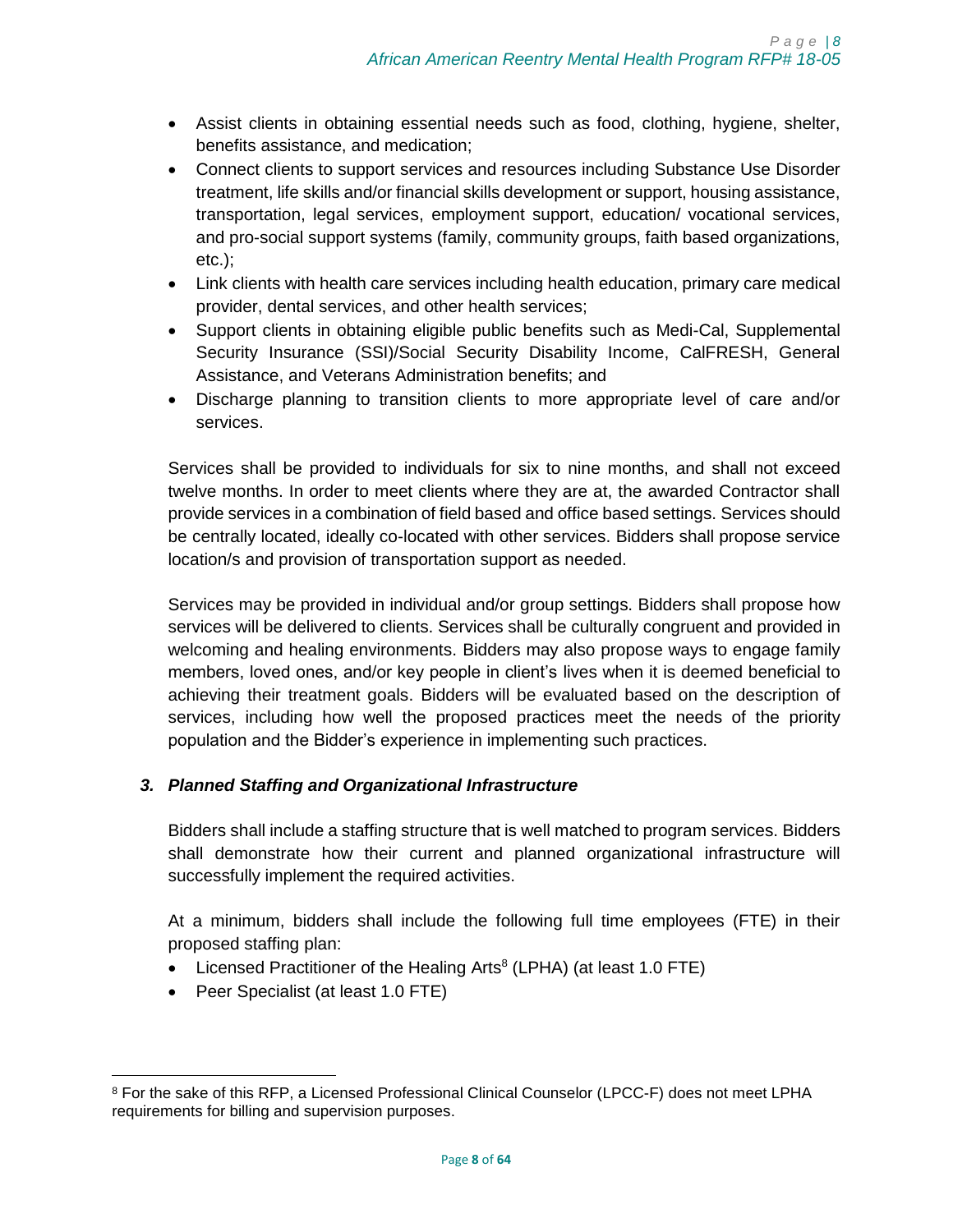Bidders may propose additional program staff, as appropriate, to provide program services, to account for potential gaps in staffing, and to support and/or supervise program staff.

The LPHA will conduct clinical assessments, work with clients to develop a treatment plan, and provide mental health services including crisis intervention, and therapy as needed. In addition, the LPHA will supervise the Peer Specialist's services that are billable for specialty mental health.

The Peer Specialist must have lived experience in the criminal justice system or be impacted by the system which may include former incarceration, arrests, or supervised and/or have an incarcerated or formerly incarcerated family member. The Peer Specialist shall serve as case manager and peer navigator and will be expected to provide services that are billable for specialty mental health. Bidders shall include in their program plan a staffing structure that reflects the priority population.

Bidders shall demonstrate their current and planned organizational infrastructure to successfully implement the program. Services shall be provided by an organization with thoughtful and appropriate operations in terms of capacity, infrastructure, staffing and hiring. Appropriate infrastructure, staffing and hiring includes:

- Plan for hiring, training, and supporting program staff;
- Plan for providing appropriate and regular clinical supervision to program staff;
- Organizational capacity to support clients during their recovery to meet their treatment goals and link to ongoing services;
- Organizational capacity to track and enter data into the County's electronic information management and claiming system (currently InSYST and Clinician's Gateway); and
- Organizational capacity or plan to build organizational capacity to meet Medi-Cal billing, clinical, and quality assurance requirements.

BHCS expects the awarded Contractor to bill for specialty mental health services by FY 20/21. The awarded Contractor, upon approval from BHCS, may use revenue from billing to add program staff to increase capacity to see more clients and/or provide additional services. Bidders shall demonstrate capacity or provide a plan for building appropriate capacity to meet the billing requirements.

Bidders will be evaluated based on their description of their staffing plan and organizational capacity to provide services. Bidders must also include in their proposal their overall organizational chart and where the program will sit within the agency that demonstrates the agency's infrastructure to ensure there is necessary oversight, supervision and support to comply with the program requirements.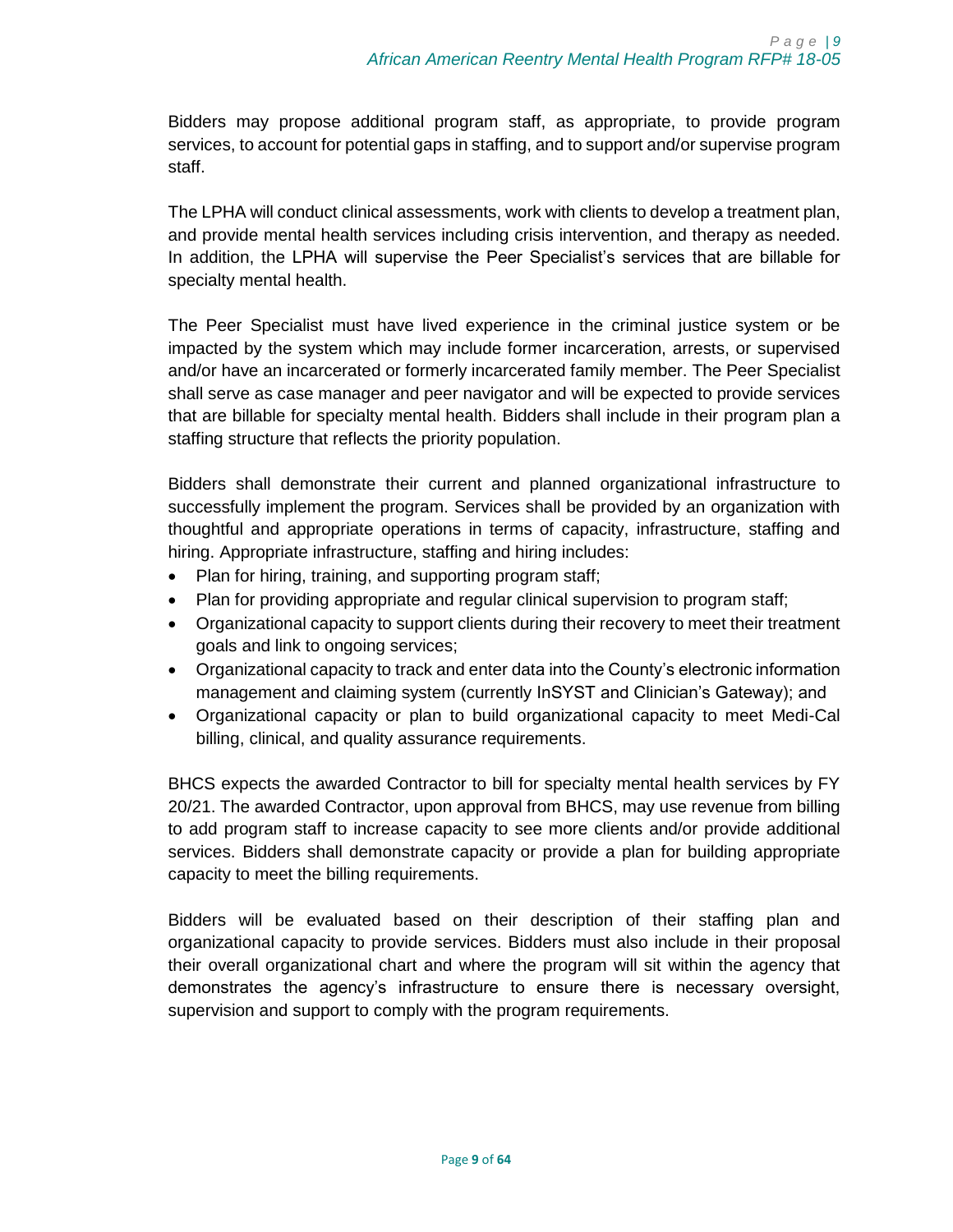## *4. Forming Partnerships and Collaboration*

The awarded Contractor shall work with ACCESS, ACPD, CBOs, faith-based organizations, courts, law enforcement, and other BHCS programs. The awarded Contractor must also establish relationships with health care providers, housing resources, public assistance agencies, and employment resources to support clients in successfully linking with services needed. The awarded Contractor will need to establish strong systems of collaboration with referring agencies.

To strengthen service linkages, the awarded Contractor will use existing partnerships and identify additional collaborative partnerships. Bidders will propose their plan for building on existing partnerships and establishing new relationships to support clients in meeting their needs. Bidders should demonstrate experience working with other service providers and agencies to support clients in linking with necessary services.

## *5. Ability to Track Data*

The awarded Contractor shall track the following data and deliverables for the purpose of reporting and for continuous quality improvement.

It is BHCS' expectation that the awarded Contractor will maintain a client caseload of at least 20 clients at any one time with a target caseload of at least 30 clients annually.

The awarded Contractor shall track data to regularly report on program measures and outcomes. The awarded Contractor will track and report on the following measures:

- Referrals to services including type of service and if client successfully linked with service/s; and
- Number of clients who receive housing.

In addition, the awarded Contractor shall meet the following outcomes annually, which will be tracked through BHCS data sources:

- At least 60 percent of clients have a reduction in admissions to jail;
- At least 60 percent of clients have a reduction in admissions to Psychiatric Emergency Services (PES);
- At least 60 percent of clients eligible for General Assistance, CalWorks, CalFRESH, and/or Medi-Cal shall obtain these support/s within two months of their case being opened;
- At least 80 percent of clients eligible for General Assistance, CalWorks, CalFRESH, and/or Medi-Cal shall obtain these support/s within four months of their case being opened;
	- $\circ$  At least 80 percent of clients will receive two or more mental health services and/or case management services per month;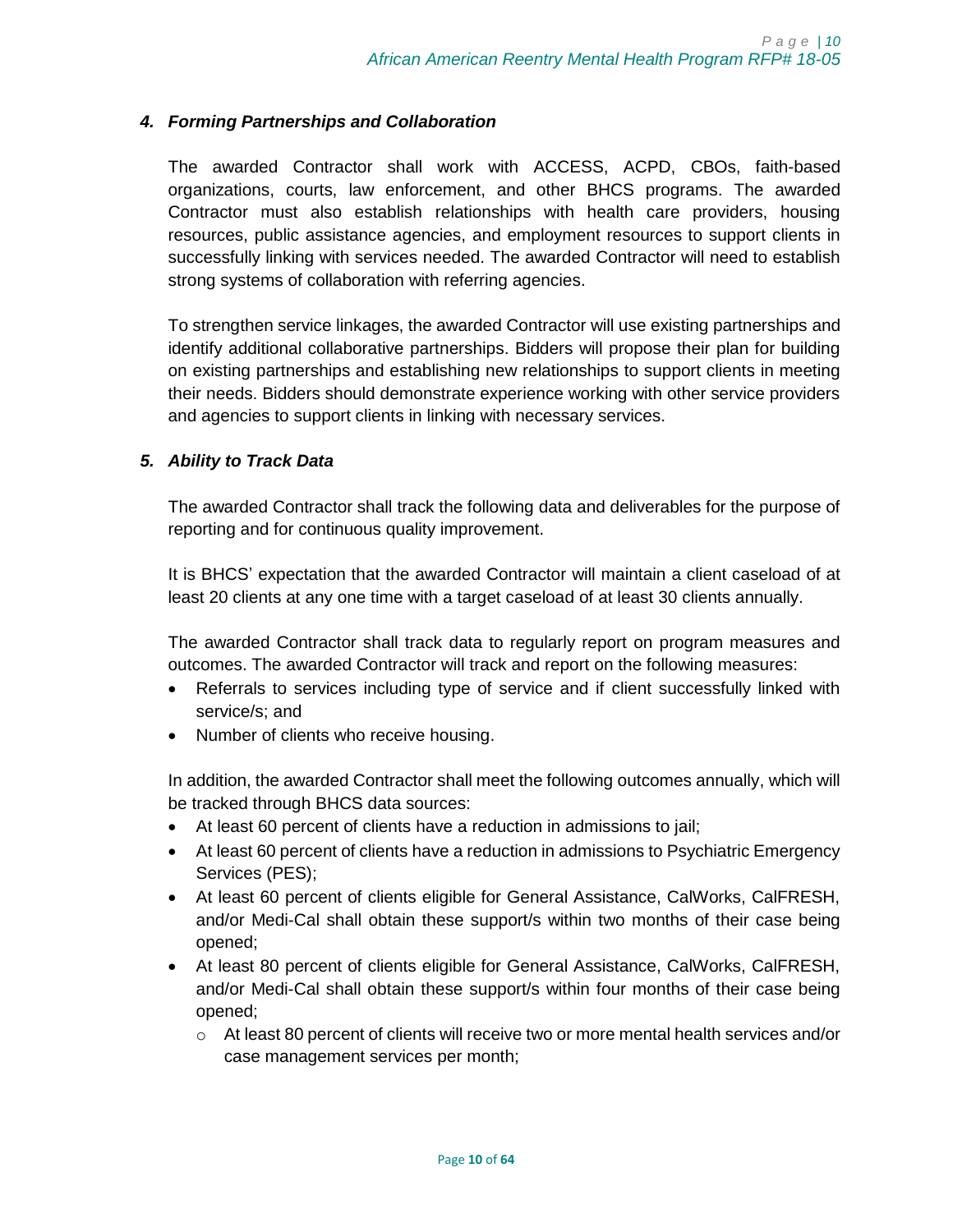- At least 75 percent of eligible disabled clients without SSI will meet with an SSI advocate within 60 days of referral to program; and
	- $\circ$  At least 80 percent of clients admitted to the program are retained for at least two months or are transitioned to more appropriate programs.

BHCS may support the awarded Contractor in tracking the outcomes data, however the awarded Contractor is expected to meet the above outcomes. Bidders may propose different benchmarks for outcomes and provide rationale for requested benchmarks.

The awarded Contractor will conduct annual program evaluations and report results to BHCS using a BHCS-approved template. BHCS reserves the right to determine and to evaluate program measures and outcomes and work with the awarded Contractor to alter their program and outcome measures in subsequent years.

Bidders will be evaluated based on their plan for meeting program outcomes as well as their ability to track client progress.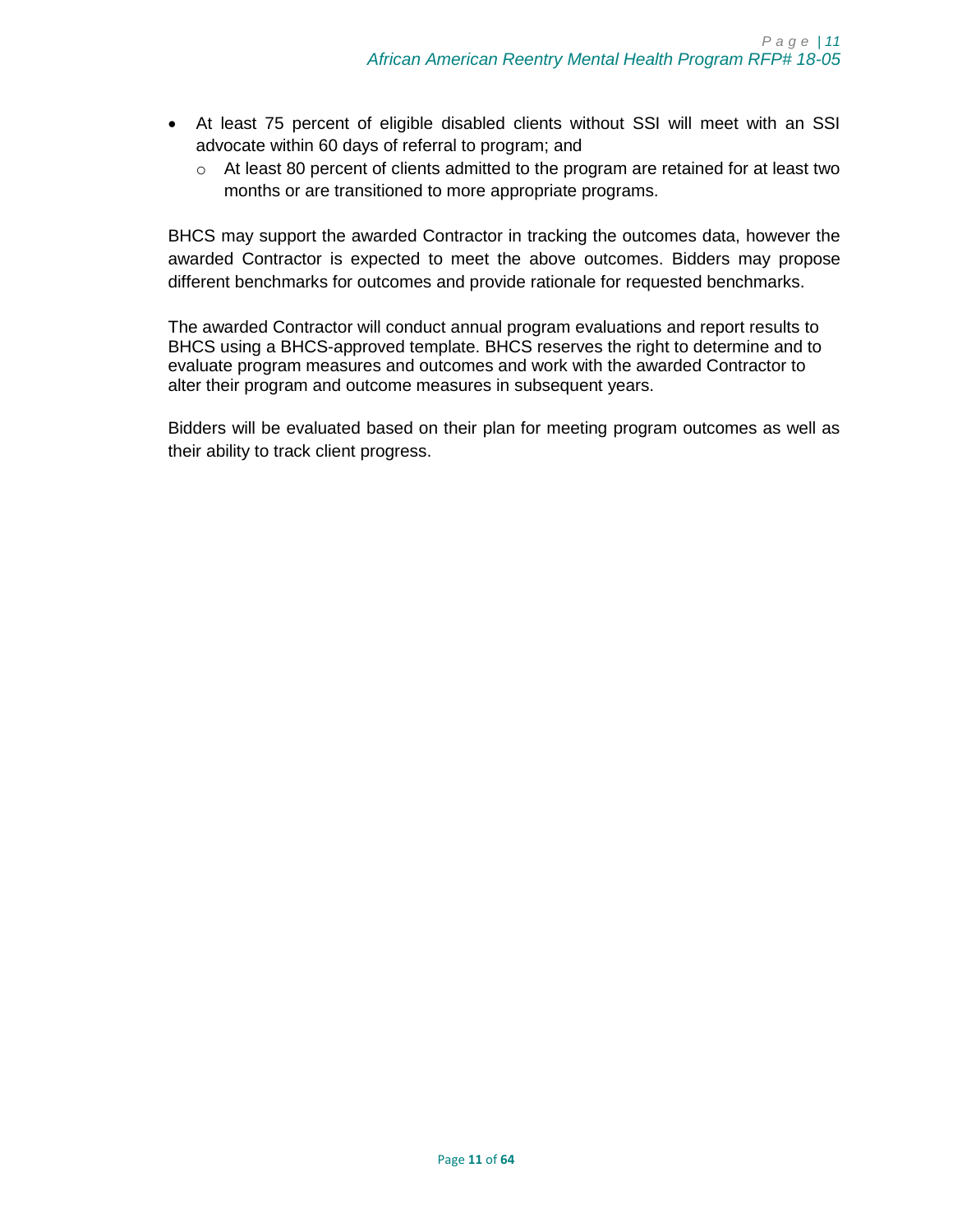## <span id="page-11-0"></span>**II. INSTRUCTIONS TO BIDDERS**

# <span id="page-11-1"></span>**A. COUNTY CONTACTS**

All contact during the competitive RFP process shall be through the RFP contact, only.

The BHCS website <http://www.acbhcs.org/Docs/docs.htm#RFP> and the General Services Agency (GSA) website [https://www.acgov.org/gsa\\_app/gsa/purchasing/bid\\_content/contractopportunities.jsp](https://www.acgov.org/gsa_app/gsa/purchasing/bid_content/contractopportunities.jsp) are the official notification and posting places for this RFP and any Addenda.

The evaluation phase of the competitive process shall begin upon receipt of proposals until contract award. Bidders shall not contact or lobby CSC/Evaluation Panelists during the evaluation process. Attempts by Bidders to contact CSC/Evaluation Panelists may result in disqualification of the Bidder's proposal.

All questions regarding these specifications, terms and conditions shall be submitted in writing, preferably via e-mail, as specified in the Calendar of Events to:

> Rachel Garcia 1900 Embarcadero Cove, Suite 205 Oakland, CA 94606 Email: [Rachel.Garcia2@acgov.org](mailto:Rachel.Garcia2@acgov.org)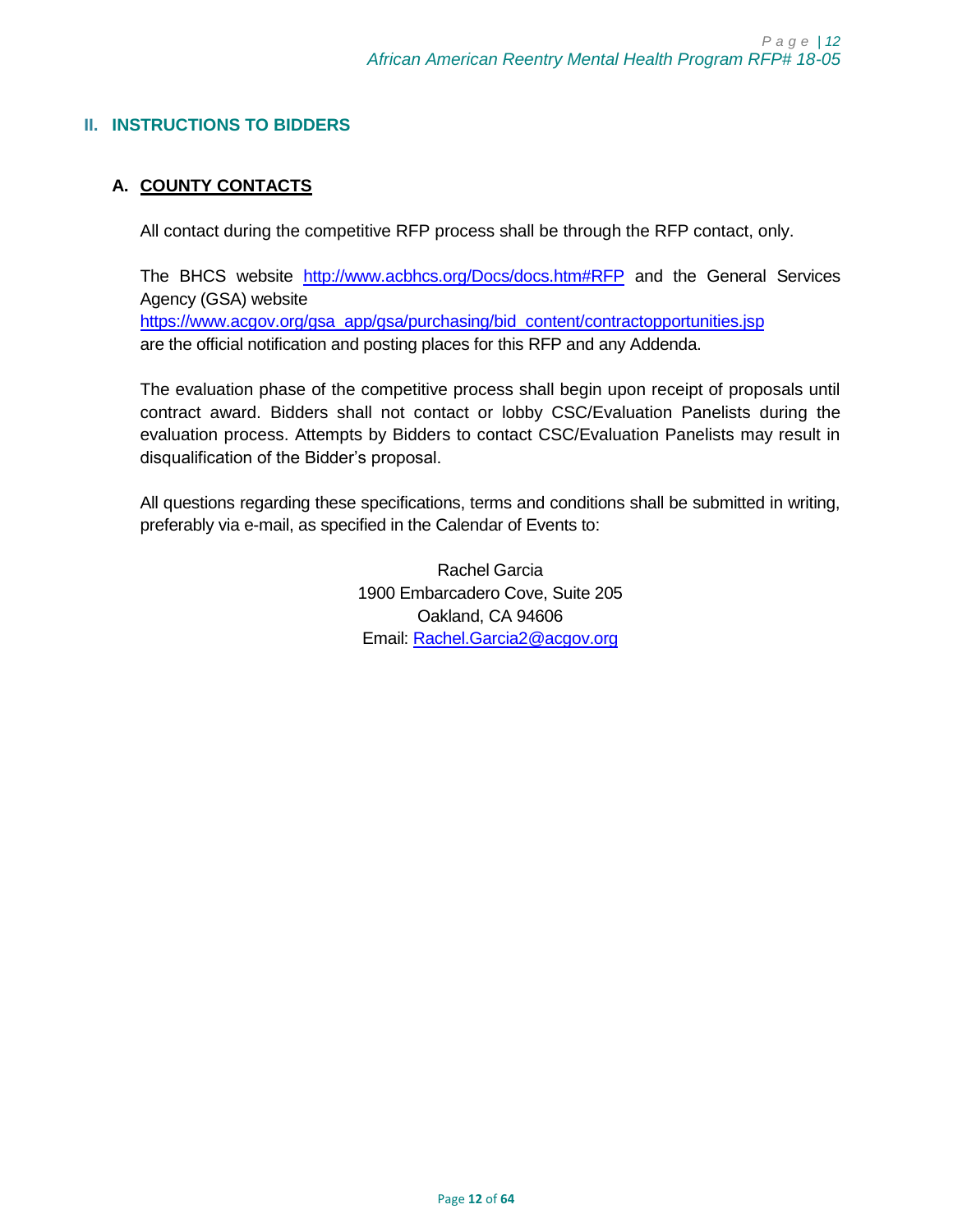# <span id="page-12-0"></span>**B. CALENDAR OF EVENTS**

| <b>Event</b>                        | <b>Date/Location</b>                |                                                                       |
|-------------------------------------|-------------------------------------|-----------------------------------------------------------------------|
| <b>Request for Proposals</b>        | Thursday September 13, 2018         |                                                                       |
| (RFP) Issued                        |                                     |                                                                       |
| Bidder's Written                    |                                     | By 5:00 pm on the day of $2^{nd}$ Bidder's Conference – BHCS strongly |
| <b>Questions Due</b>                |                                     | encourages Bidders to submit written questions earlier.               |
| 1 <sup>st</sup> Bidders'            | Tuesday                             | $2:00 \text{ pm} - 3:30 \text{ pm}$                                   |
| Conference                          | October 2, 2018                     | 39155 Liberty Street, Fremont                                         |
|                                     |                                     | Building EFGH, Suite H800                                             |
| 2 <sup>nd</sup> Bidders' Conference | Wednesday                           | $9:30$ am $-11:00$ am                                                 |
|                                     | October 3, 2018                     | 1900 Embarcadero Cove, Oakland                                        |
|                                     |                                     | Suite 101 - Brooklyn Basin                                            |
| Addendum Issued                     | Wednesday October 10, 2018          |                                                                       |
| <b>Proposals Due</b>                | Tuesday October 30, 2018 by 2:00 pm |                                                                       |
| Review/Evaluation                   | October 30, 2018 - December 5, 2018 |                                                                       |
| Period                              |                                     |                                                                       |
| Oral Interviews                     | Wednesday December 5, 2018          |                                                                       |
| (as needed)                         |                                     |                                                                       |
| <b>Award Recommendation</b>         | Wednesday December 12, 2018         |                                                                       |
| Letters Issued                      |                                     |                                                                       |
| Board Agenda Date                   | February 2019                       |                                                                       |
| <b>Contract Start Date</b>          | March 1, 2019                       |                                                                       |

**Note:** Award Recommendation, Board Agenda and Contract Start dates are approximate. Other dates are subject to change. Bidders will be notified of any changes via email. It is the responsibility of each Bidder to be familiar with all of the specifications, terms and conditions. By submission of a proposal, Bidder certifies that if awarded a contract Bidder shall make no claim against the County based upon ignorance of conditions or misunderstanding of the specifications.

# <span id="page-12-1"></span>**C. SMALL LOCAL EMERGING BUSINESS (SLEB) PREFERENCE POINTS**

The County is vitally interested in promoting the growth of small and emerging local businesses by means of increasing the participation of these businesses in the County's purchase of goods and services.

As a result of the County's commitment to advance the economic opportunities of these businesses, Bidders must meet the County's SLEB requirements in order to be considered for the contract award. These requirements can be found online at: <http://acgov.org/auditor/sleb/overview.htm>

For purposes of this proposal, applicable industries include, but are not limited to, the following North American Industry Classification System (NAICS) Code: 621420.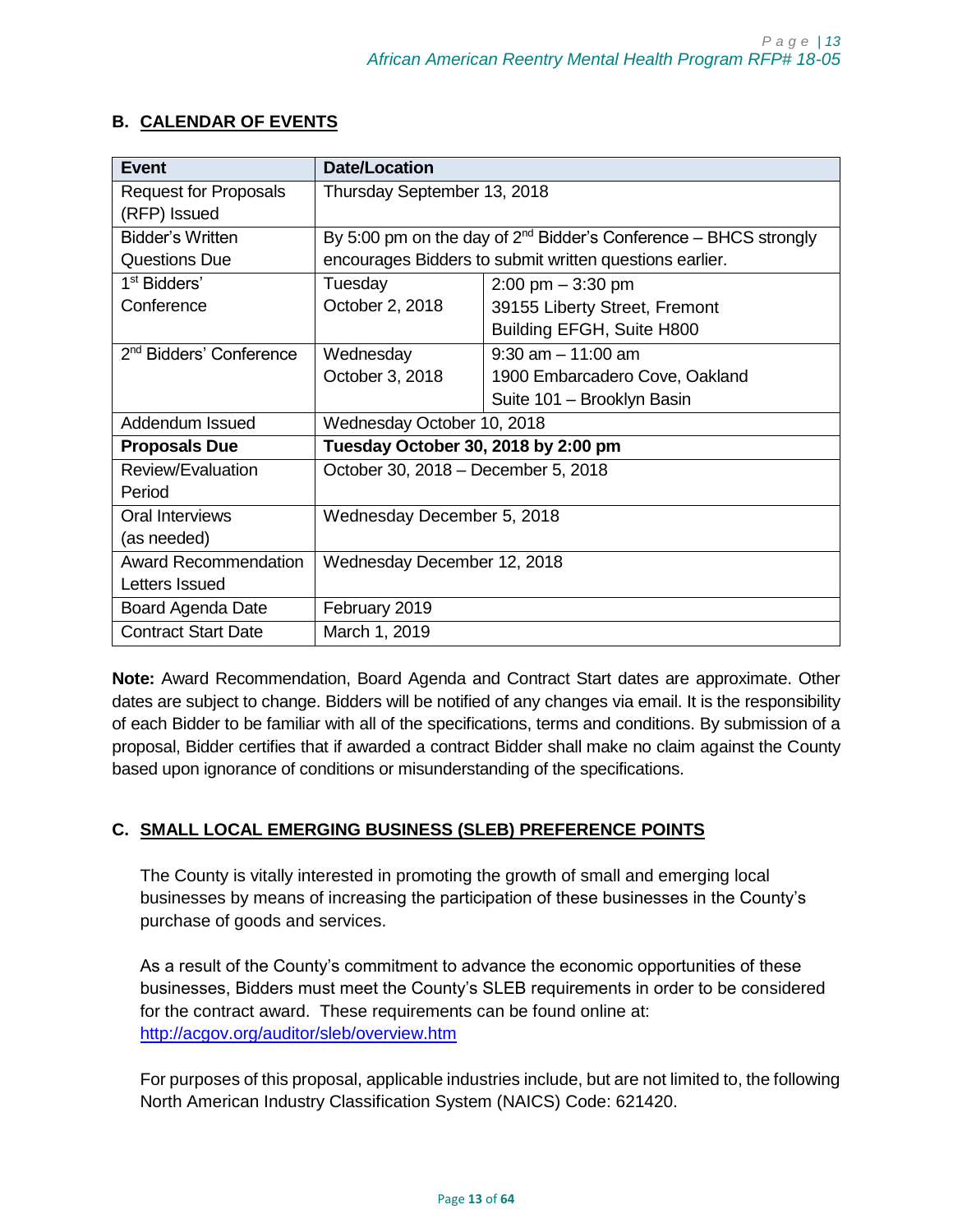A small business is defined by the [United States Small Business Administration](http://www.sba.gov/) (SBA) as having no more than the number of employees or average annual gross receipts over the last three (3) years required per SBA standards based on the small business's appropriate NAICS code.

An emerging business is defined by the County as having either annual gross receipts of less than one-half (1/2) that of a small business OR having less than one-half (1/2) the number of employees AND that has been in business less than five (5) years.

## <span id="page-13-0"></span>**D. BIDDERS' CONFERENCES**

**BHCS strongly recommends that Bidders thoroughly read the RFP prior to attending any Bidders' Conferences.** BHCS shall hold two Bidders' Conferences. Bidders' Conferences shall:

- Provide an opportunity for Bidders to ask specific questions about the program and request RFP clarification; and
- Provide the County with an opportunity to receive feedback regarding the program and RFP.

BHCS shall respond to written questions submitted prior to the Bidders' Conferences, in accordance with the Calendar of Events and verbal questions received at the Bidders Conferences, whenever possible at the Bidders' Conferences. BHCS shall address all questions and include the list of Bidders' Conferences attendees in an Addendum following the Bidders Conferences in accordance with the Calendar of Events section of this RFP.

Bidders are not required to attend the Bidders' Conferences. However, attendance to at least one Bidders' Conference is strongly encouraged in order to receive information to assist Bidders in formulating proposals.

Failure to participate in a Bidders' Conference shall in no way relieve the Bidder from furnishing program and services requirements in accordance with these specifications, terms and conditions and those released in any Addenda.

# <span id="page-13-1"></span>**E. SUBMITTAL OF PROPOSALS/BIDS**

1. All proposals must be SEALED and received by BHCS **no later than 2:00 pm on the due date and location specified on the RFP cover and Calendar of Events in this RFP**. BHCS cannot accept late and/or unsealed proposals. If hand delivering proposals, please allow time for parking and entry into building.

BHCS shall only accept proposals at the address and by the time indicated on the RFP cover and in the Calendar of Events. Any proposals received after said time and/or date or at a place other than the stated address cannot be considered and shall be returned to the Bidder unread/unopened.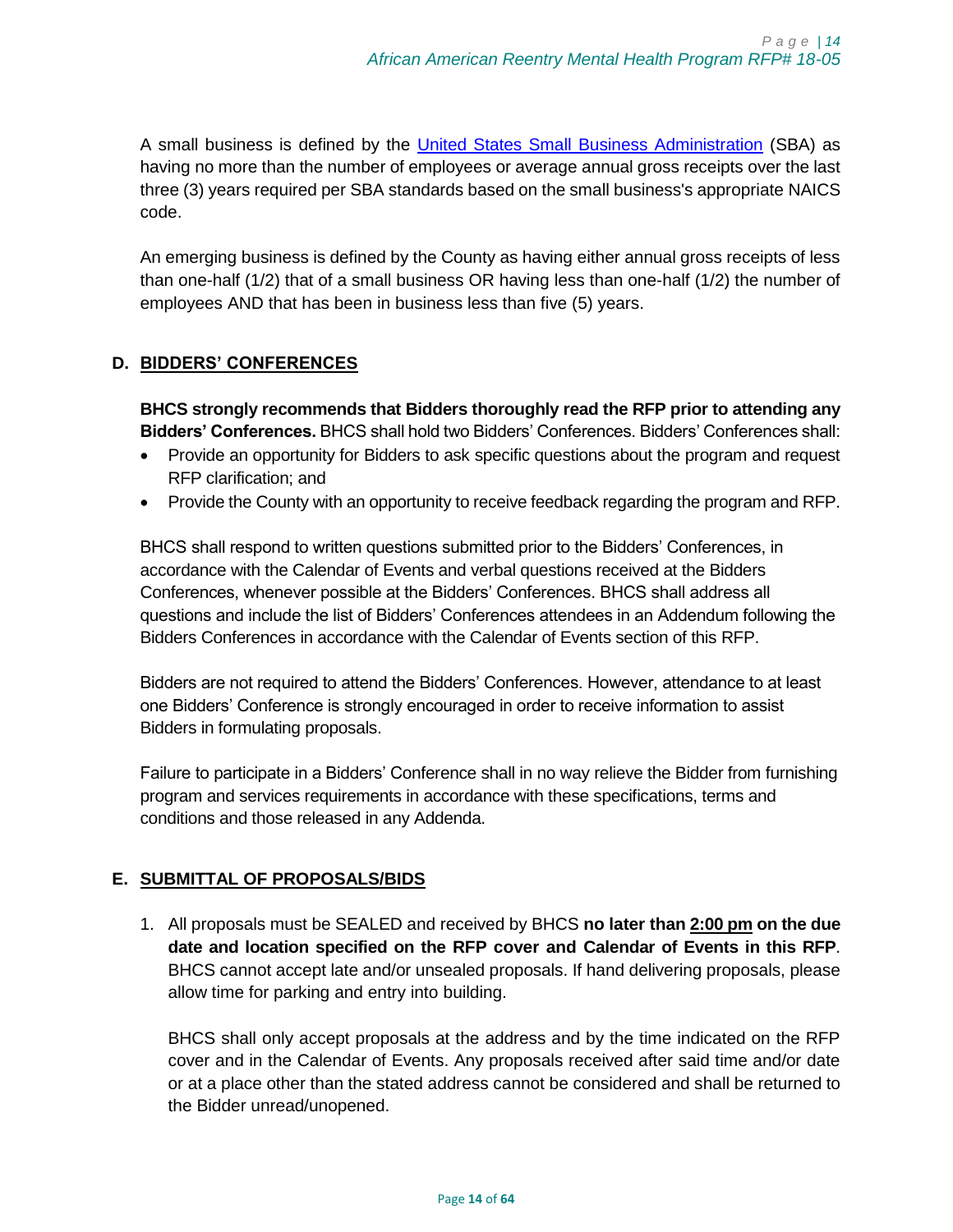All proposals, whether delivered by an employee of Bidder, U.S. Postal Service, courier or package delivery service, must be received and time stamped at the stated delivery address prior to the time designated. BHCS' timestamp shall be considered the official timepiece for the purpose of establishing the actual receipt of bids.

- 2. Bidders must submit proposals which clearly state Bidder and RFP. Proposals shall include:
	- **a.** One original hard copy proposal in a three-ring binder, with original ink signatures. Original proposal is to be clearly marked on the cover (it should be clear who the Bidder is on the front of the binder);
		- The original proposal must include evidence that the person(s) who signed the proposal is/are authorized to execute the proposal on behalf of the Bidder. A signed statement by either the Executive Director or the Board President on an agency letterhead will meet this requirement.
	- **b.** Seven copies of proposal. Copies must be unbound without a three-ring binder.
	- **c.** Enclosed with the hard copy include, a USB flash drive clearly marked with the Bidder and RFP name with the following saved on it:
		- An electronic copy of the proposal, saved with Bidder's name;
		- An electronic Excel copy of the completed Exhibit B-1 Program Budget, saved with the Bidder's name.

The County requests that all proposals submitted shall be printed double-sided and on minimum thirty percent post-consumer recycled content paper.<sup>9</sup>

Bidders shall ensure that proposals are:

• Single spaced

 $\overline{\phantom{a}}$ 

- 11-point Arial font
- No more than **27** pages excluding Exhibits and Attachments
- Maximum 1 inch margins
- 3. **The County will not consider telegraphic, electronic or facsimile proposals.**
- 4. Bidder agrees and acknowledges all RFP specifications, terms and conditions and indicates ability to perform by submission of proposal.
- 5. Submitted proposals shall be valid for a minimum period of eighteen months.
- 6. All costs required for the preparation and submission of a proposal shall be borne by Bidder.
- 7. Proprietary or Confidential Information: No part of any proposal response is to be marked as confidential or proprietary. County may refuse to consider any bid response or part

<sup>&</sup>lt;sup>9</sup> Inability to comply with this recommendation will have no impact on the evaluation and scoring of proposals.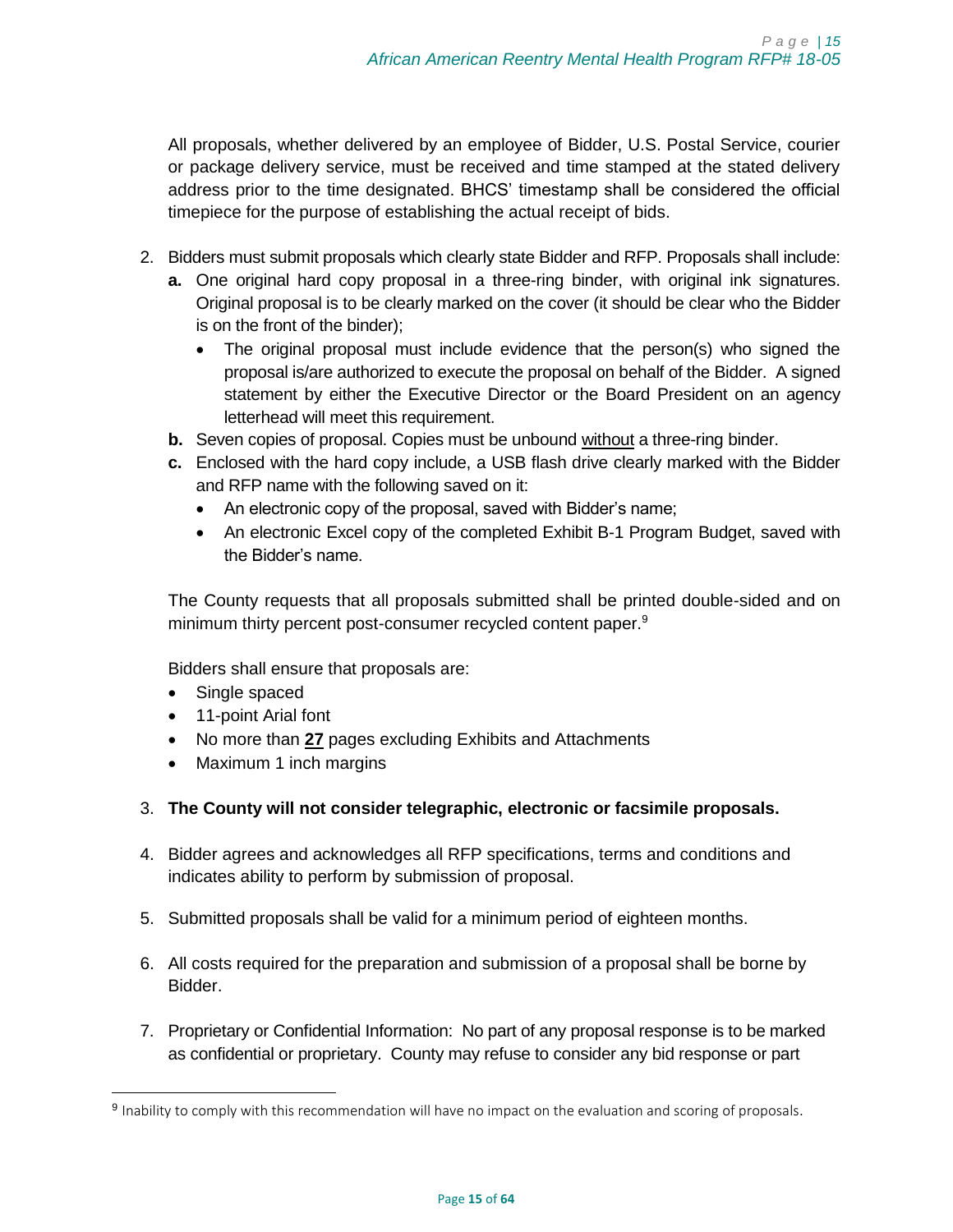thereof so marked. Bid responses submitted in response to this RFP may be subject to public disclosure. County shall not be liable in any way for disclosure of any such records. Additionally, all proposals shall become the property of County. County reserves the right to make use of any information or ideas contained in submitted proposals. This provision is not intended to require the disclosure of records that are exempt from disclosure under the California Public Records Act (Government Code Section 6250, et seq.) or of "trade secrets" protected by the Uniform Trade Secrets Act (Civil Code Section 3426, et seq.).

- 8. All other information regarding proposals shall be held as confidential until such time as the CSC/Evaluation Panel has completed their evaluation, notification of recommended award has been made and the contract has been fully negotiated with the recommended awardees named in the intent to recommend award/non-award notification. The submitted proposals shall be made available upon request no later than five calendar days before approval of the award and contract is scheduled to be heard by the Board of Supervisors. All parties submitting proposals, either qualified or unqualified, shall receive mailed intent to recommend award/non-award notification, which shall include the name of the Bidder(s) recommended for award of this service. In addition, recommended award information will be posted on the BHCS website.
- 9. Each proposal received, with the name of the Bidder, shall be entered on a record, and each record with the successful proposal indicated thereon shall, after the negotiations and award of the order or contract, be open to public inspection.
- 10. California Government Code Section 4552: In submitting a bid to a public purchasing body, the bidder offers and agrees that if the bid is accepted, it will assign to the purchasing body all rights, title, and interest in and to all causes of action it may have under Section 4 of the Clayton Act (15 U.S.C. Sec. 15) or under the Cartwright Act (Chapter 2, commencing with Section 16700, of Part 2 of Division 7 of the Business and Professions Code), arising from purchases of goods, materials, or services by the bidder for sale to the purchasing body pursuant to the bid. Such assignment shall be made and become effective at the time the purchasing body tenders final payment to the bidder.
- 11. Bidder expressly acknowledges that it is aware that if a false claim is knowingly submitted (as the terms "claim" and "knowingly" are defined in the California False Claims Act, Cal. Gov. Code, §12650 et seq.), County will be entitled to civil remedies set forth in the California False Claim Act. It may also be considered fraud and the Contractor may be subject to criminal prosecution.
- 12. The undersigned Bidder certifies that it is, at the time of bidding, and shall be throughout the period of the contract, licensed by the State of California to do the type of work required under the terms of the Contract Documents. Bidder further certifies that it is regularly engaged in the general class and type of work called for in the Bid Documents.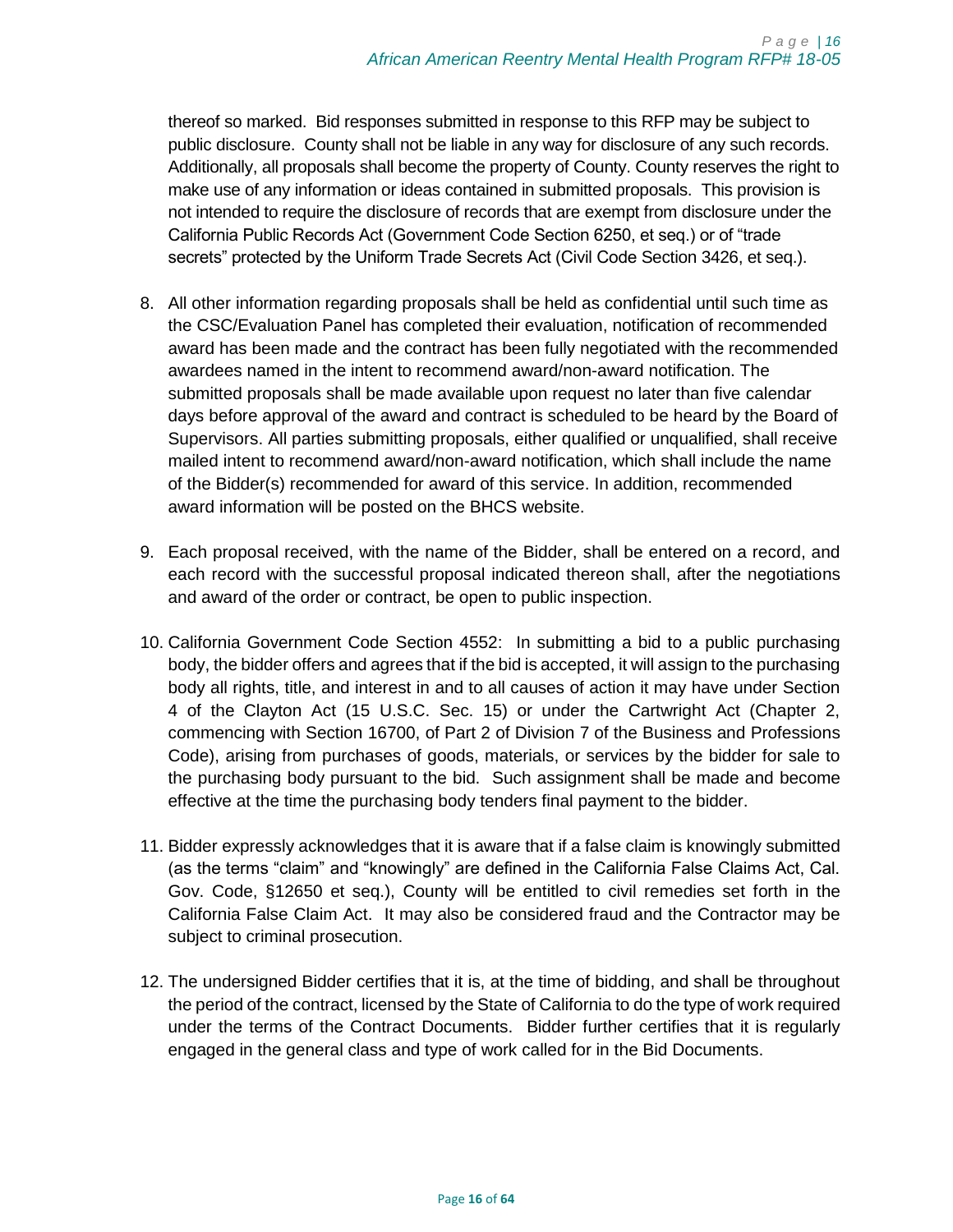- 13. The undersigned Bidder certifies that it is not, at the time of bidding, on the California Department of General Services (DGS) list of persons determined to be engaged in investment activities in Iran or otherwise in violation of the Iran Contracting Act of 2010 (Public Contract Code Section 2200-2208).
- 14. It is understood that County reserves the right to reject this bid and that the bid shall remain open to acceptance and is irrevocable for a period of 180 days, unless otherwise specified in the Bid Documents.

# <span id="page-16-0"></span>**F. RESPONSE FORMAT/PROPOSAL RESPONSES**

Bidders shall use the provided MS Word Template to complete and submit your proposals. The person(s) administering the competitive process will review each proposal for completeness against the RFP requirements and ensure that responses conform to a **total page maximum of twenty-seven (27)**. Page maximum does not include any Exhibit's, SLEB Partnering Sheet, Letter of Authorized Alternate Designee (as needed), Attachments, and the two tabs of the Budget Template. **Bidders are strongly encouraged to review Appendix F Bid Submission Checklist in order to submit a complete proposal package.** 

Bidders cannot submit non-material documents after the proposal due date, in order to complete their proposal. Proposals with any missing items of submittals as outlined in the RFP and any Addenda shall be deemed incomplete and may be rejected.

**Proposals shall be complete, substantiated, concise and specific to the information requested. Any material deviation from the requirements may be cause for rejection of the proposal, as determined at BHCS' sole discretion.**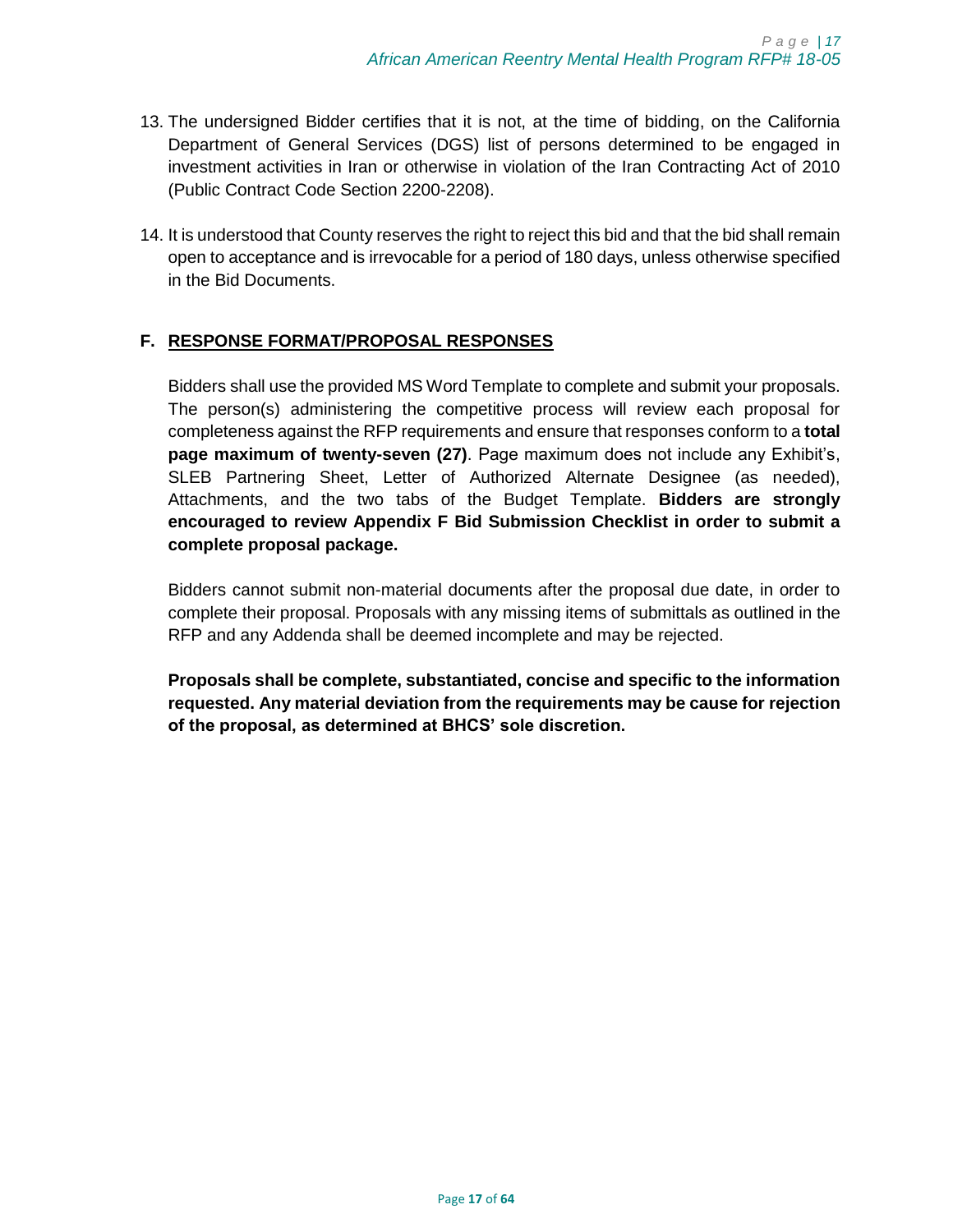The proposal sections, instructions and recommended page maximums per section are contained in Table 1. **Proposal shall not exceed 27 pages excluding Exhibits and Attachments.** 

## **Table 1**

<span id="page-17-0"></span>

| <b>Section</b> |                          | <b>Instructions</b>                                                                                      |           |
|----------------|--------------------------|----------------------------------------------------------------------------------------------------------|-----------|
|                |                          |                                                                                                          | Page Max. |
| 1.             | <b>TITLE PAGE</b>        | Use the MS Word Template to complete and submit the following information:                               |           |
|                |                          | <b>Bidder Organization Name;</b>                                                                         |           |
|                |                          | <b>Bidder Organization's Headquarter Address;</b>                                                        |           |
|                |                          | Name of Executive Director or Equivalent including title, phone number, and email; and                   |           |
|                |                          | Name of Contact Person including title, phone number, and email.                                         |           |
| 2.             | <b>EXHIBIT A: BIDDER</b> | Review, complete, and submit the requested information included as Attachment 1: Exhibit A               |           |
|                | <b>INFORMATION AND</b>   | Bidder Information and Acceptance form with your bid.                                                    | N/A       |
|                | <b>ACCEPTANCE</b>        |                                                                                                          |           |
|                | 3. LETTER OF             | Use MS Word to complete and submit a synopsis of the highlights and benefits of the proposal,            |           |
|                | <b>TRANSMITTAL/</b>      | including program name, total funding request, proposed location/s of services, and staffing             |           |
|                | <b>EXECUTIVE SUMMARY</b> | overview.                                                                                                |           |
|                | <b>4. BIDDER MINIMUM</b> | Use MS Word to describe and demonstrate how Bidder meets all of the following criteria:                  |           |
|                | <b>QUALIFICATIONS</b>    | Have at least two years of experience providing services to reentry populations;                         |           |
|                |                          | Have at least one year of experience providing case management and/or support services                   | 2         |
|                |                          | to adults with SMI; and                                                                                  |           |
|                |                          | Demonstrate experience providing services that are culturally congruent to African American<br>$\bullet$ |           |
|                |                          | populations in Alameda County.                                                                           |           |
|                |                          | References Provide three current and three former references that Bidder worked with on a                |           |
|                |                          | similar scope, volume and requirements to those outlined in this RFP. Bidders must verify that           |           |
|                |                          | the contact information for all references provided is current and valid. Bidders are strongly           |           |
|                | 5. BIDDER REFERENCES     | encouraged to notify all references that the County may be contacting them to obtain a                   | 2         |
|                |                          | reference.                                                                                               |           |
|                |                          |                                                                                                          |           |
|                |                          |                                                                                                          |           |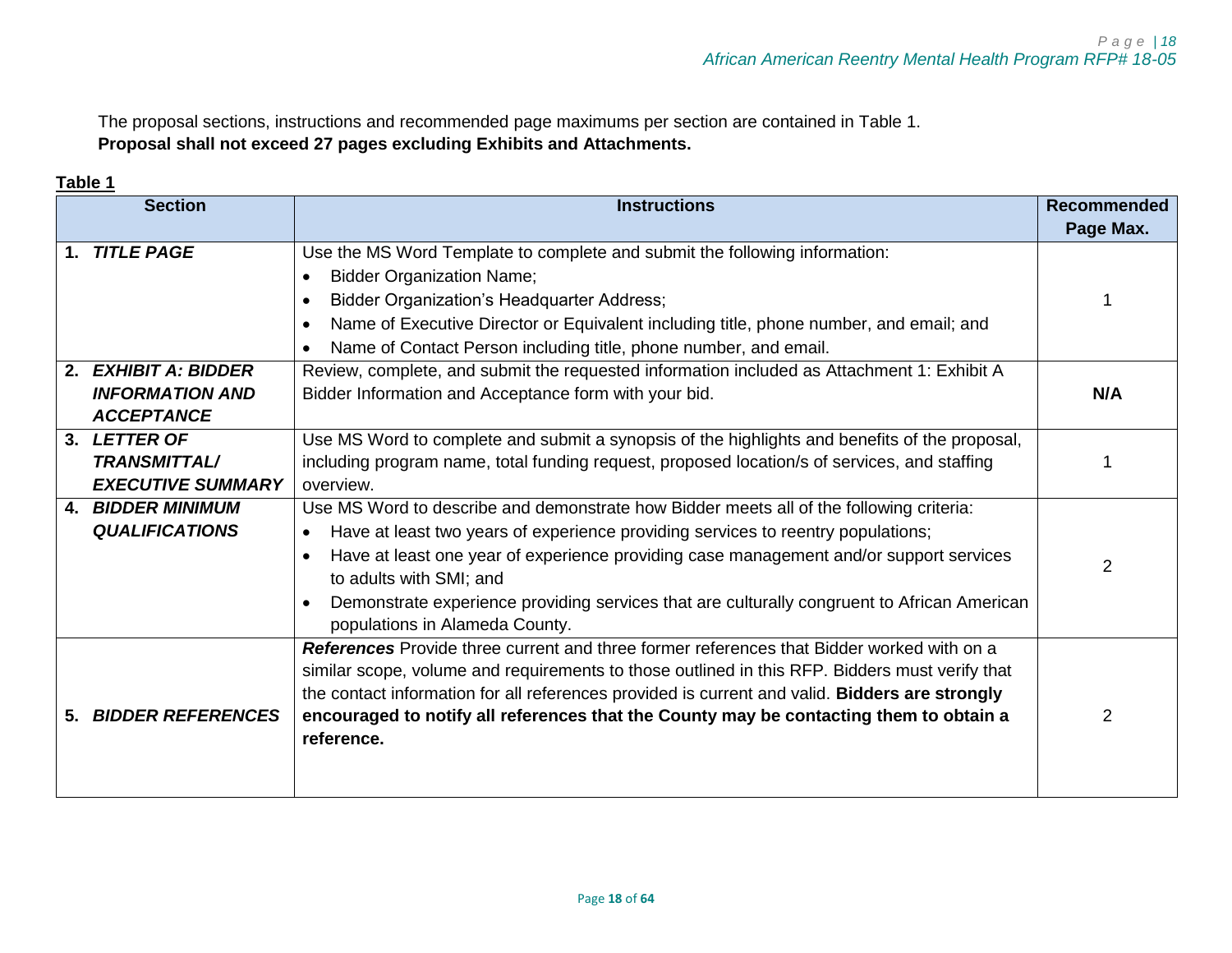| <b>Section</b>          | <b>Instructions</b>                                                                                                                                                                                                                                                                                                                                                                                                                                                                                                                | <b>Recommended</b> |
|-------------------------|------------------------------------------------------------------------------------------------------------------------------------------------------------------------------------------------------------------------------------------------------------------------------------------------------------------------------------------------------------------------------------------------------------------------------------------------------------------------------------------------------------------------------------|--------------------|
|                         |                                                                                                                                                                                                                                                                                                                                                                                                                                                                                                                                    | Page Max.          |
|                         | The County may contact some or all of the references provided in order to determine Bidder's<br>performance record on work similar to that described in this request. The County reserves the<br>right to contact references other than those provided in the proposal and to use the information<br>gained from them in the evaluation process.                                                                                                                                                                                   |                    |
|                         | Do not include BHCS staff as references. Provide a list of six total references – three current<br>and three former, please provide the following;                                                                                                                                                                                                                                                                                                                                                                                 |                    |
|                         | <b>Company Name</b>                                                                                                                                                                                                                                                                                                                                                                                                                                                                                                                |                    |
|                         | <b>Reference Name</b><br>$\bullet$<br>Contact info, including address, phone number, and E-mail address<br>$\bullet$<br>Services Provided/Date(s) of Service                                                                                                                                                                                                                                                                                                                                                                       |                    |
|                         | a. Describe, in detail, Bidder's Clinical Understanding and Experience with the Priority<br><b>Population, including:</b>                                                                                                                                                                                                                                                                                                                                                                                                          | (4)                |
| 6. BIDDER EXPERIENCE,   | Demonstrate Bidder's clinical understanding of the priority population, including:<br>Ť.<br>1. Strengths and protective factors;<br>2. Risk factors and barriers;<br>Identification of potential services needed including practices that are culturally<br>congruent;<br>Internal and external stigma; and<br>5. Challenges with accessing and engaging in mental health services.                                                                                                                                                | 2                  |
| <b>ABILITY AND PLAN</b> | ii. Describe Bidder's experience working with the priority population addressed in this<br>RFP, including:<br>1. Demonstrate experience engaging African American adults with a history of involvement<br>in the criminal justice system in services;<br>2. Successful strategies to address barriers faced by clients;<br>3. Experience providing mental health services and/or supporting clients in their treatment<br>and rehabilitation; and<br>4. Experience identifying and building on existing client protective factors. | 2                  |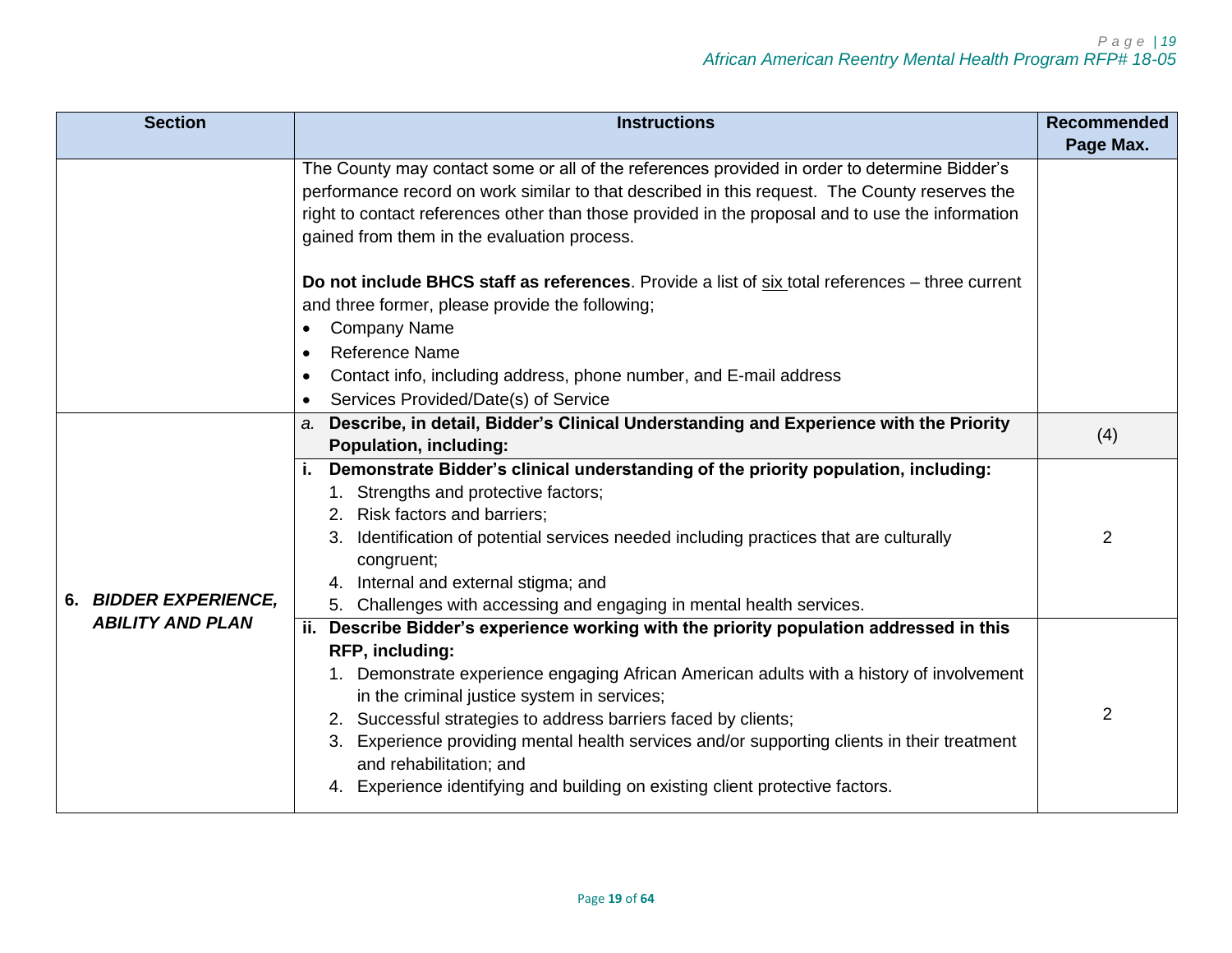| <b>Section</b> | <b>Instructions</b><br><b>Recommended</b>                                                                                            |                |
|----------------|--------------------------------------------------------------------------------------------------------------------------------------|----------------|
|                |                                                                                                                                      | Page Max.      |
|                | b. Describe in detail, Bidder's Service Delivery Approach, including:                                                                | (7)            |
|                | Describe Bidder's plan to outreach and recruit clients, including:                                                                   |                |
|                | 1. Specific outreach strategies to be utilized and previous successes in outreach; and                                               |                |
|                | 2. Process to receive referrals and follow up with potential clients, including agencies or                                          |                |
|                | sources of referrals, and proposed turnaround time from referral to follow up.                                                       |                |
|                | ii. Describe Bidder's plan to provide mental health services to the priority population,                                             |                |
|                | including:                                                                                                                           |                |
|                | 1. Proposed strategies to engage clients and maintain client engagement in services.                                                 |                |
|                | Including proposed strategies to address barriers faced by clients and build on client<br>protective factors;                        |                |
|                | 2. In addition to BHCS mandated assessment tools, what, if any additional tools will be                                              |                |
|                | used for assessments and treatment planning;                                                                                         | $\overline{2}$ |
|                | 3. Plan for providing crisis intervention, mental health rehabilitation, and other mental<br>health services as needed to clients;   |                |
|                | 4. Proposed EBPs, best practices, and/or community-defined approaches to be used and<br>rationale for use; and                       |                |
|                | 5. Proposed services location/s with hours and/or settings and plan to support clients with<br>accessing program services as needed. |                |
|                | iii. Describe Bidder's plan to provide case management and support services to the                                                   |                |
|                | priority population, including:                                                                                                      |                |
|                | 1. Strategies to assist clients in obtaining essential needs, including identifying potential                                        |                |
|                | needs:                                                                                                                               |                |
|                | 2. Identification of potential support and health care services clients may need to be                                               | $\overline{2}$ |
|                | connected with and proposed strategies for connecting clients with support services and<br>resources;                                |                |
|                | Proposed strategies to assess clients for eligible benefits and plan to link clients with<br>benefits;                               |                |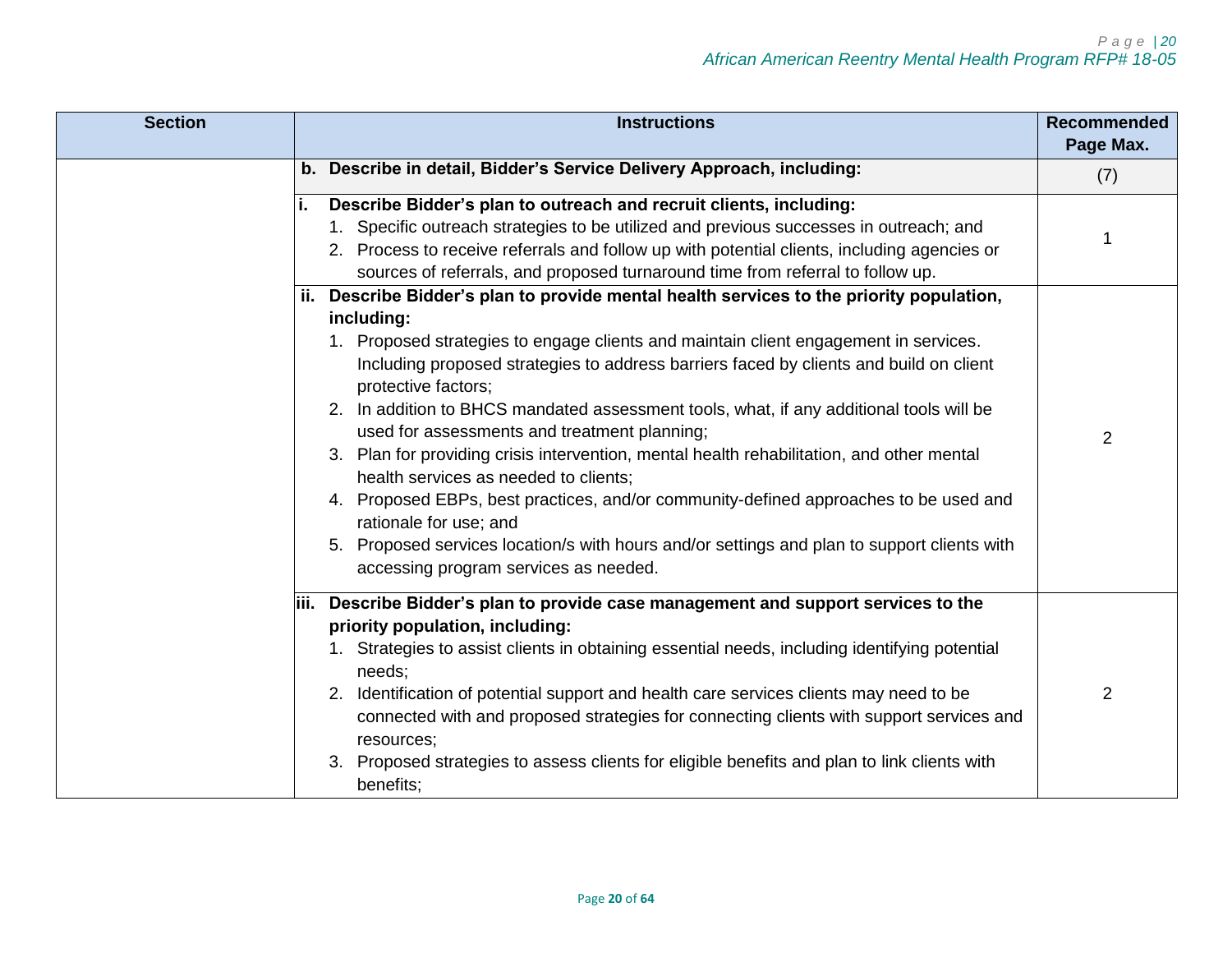| <b>Section</b>                                                       | <b>Instructions</b><br><b>Recommended</b>                                                                                                                                                                                                                                                                                                                                                                                                                                                                                                                                                                                                                                                                                                                                                                                                                                                                                                                                                                                                          |                |
|----------------------------------------------------------------------|----------------------------------------------------------------------------------------------------------------------------------------------------------------------------------------------------------------------------------------------------------------------------------------------------------------------------------------------------------------------------------------------------------------------------------------------------------------------------------------------------------------------------------------------------------------------------------------------------------------------------------------------------------------------------------------------------------------------------------------------------------------------------------------------------------------------------------------------------------------------------------------------------------------------------------------------------------------------------------------------------------------------------------------------------|----------------|
|                                                                      |                                                                                                                                                                                                                                                                                                                                                                                                                                                                                                                                                                                                                                                                                                                                                                                                                                                                                                                                                                                                                                                    | Page Max.      |
|                                                                      | 4. Proposed strategies for discharge planning and transitioning clients to more appropriate<br>level of care and/or services; and<br>5. Proposed strategies to maintain a client caseload of at least 20 clients at any given time.                                                                                                                                                                                                                                                                                                                                                                                                                                                                                                                                                                                                                                                                                                                                                                                                                |                |
|                                                                      | iv. Describe how services will be culturally congruent, including:<br>1. Determining practices that are culturally congruent;<br>2. The design of welcoming and healing environments in which to deliver services;<br>3. Proposed strategies to engage client's family members, loved ones or key people in<br>client's lives in client's treatment; and<br>4. Previous successes in providing services that are culturally congruent to priority<br>population or similar population/s.                                                                                                                                                                                                                                                                                                                                                                                                                                                                                                                                                           | $\overline{2}$ |
| <b>BIDDER</b><br>6.<br><b>EXPERIENCE, ABILITY</b><br><b>AND PLAN</b> | c. Describe, in detail, Bidder's Planned Staffing and Organization Infrastructure,<br>including:                                                                                                                                                                                                                                                                                                                                                                                                                                                                                                                                                                                                                                                                                                                                                                                                                                                                                                                                                   | (3)            |
|                                                                      | Roles and responsibilities of program staff, including:<br>Plan for program staffing including staff positions, staff education and/or experience,<br>$1_{-}$<br>roles, responsibilities, and supervision structure. As well as tasks necessary to provide<br>program services and how they will be assigned to staff;<br>Plan for hiring, training, supervising, and retaining staff. Including how staff will reflect<br>2.<br>the priority population;<br>Plan for supervision and oversight of proposed program components, including<br>3.<br>specialty mental health services delivery;<br>Plan for ensuring licensed clinical supervision for program staff including peer specialist<br>4.<br>and LPHA. Including plan for ensuring a licensed staff member is available to provide<br>and oversee specialty mental health services for clients; and<br>Plan for training, supervising, and supporting Peer Specialist including how Peer<br>5.<br>Specialist will provide services that are billable to specialty mental health services. | $\overline{2}$ |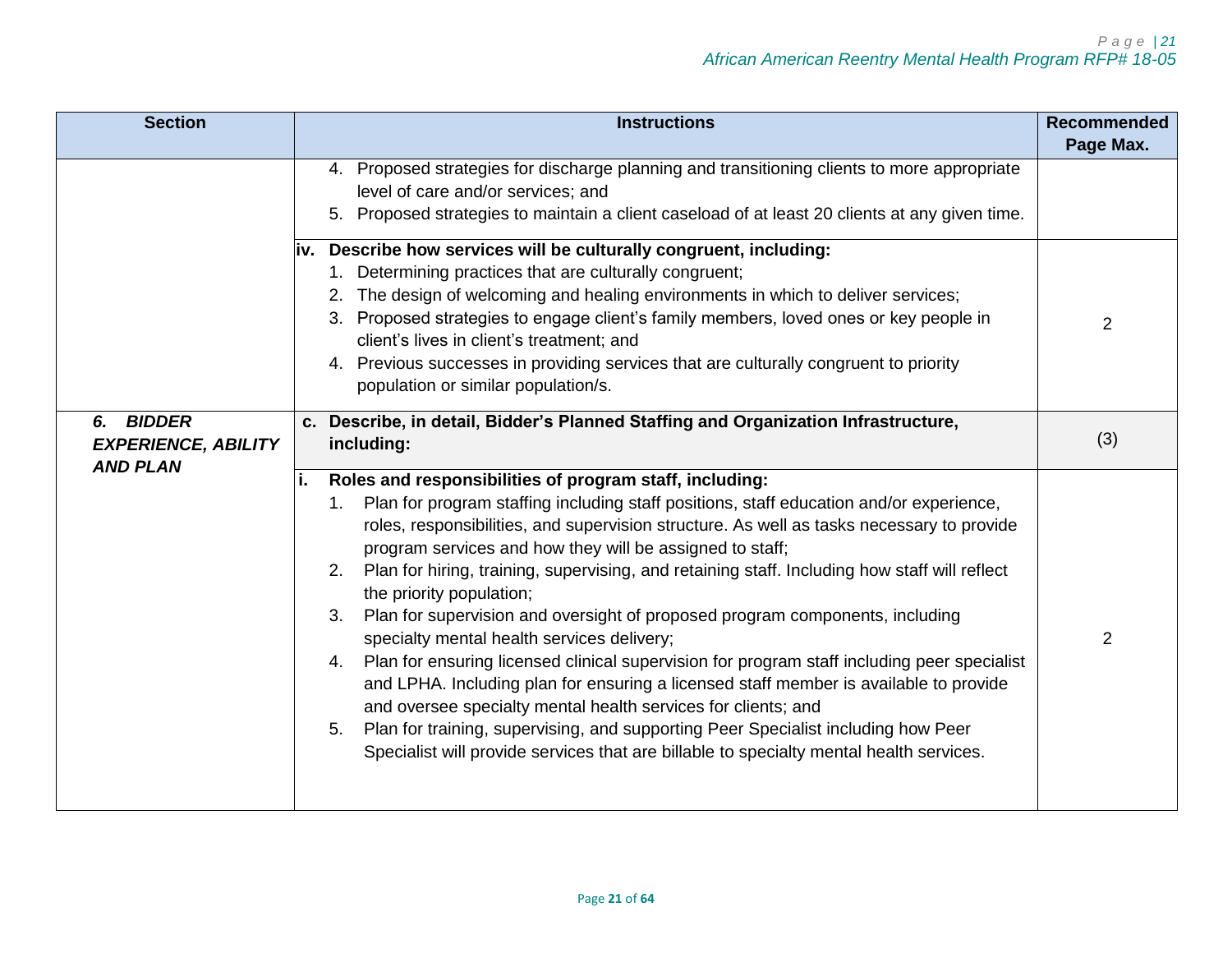| <b>Section</b>                                                                                                                                                                                                                                                                                                                                                                                                                                                                                                                                                                                                                                                                                                                                                                                                                                                                                                                                                                                                                                                                                                                                                                                                                                                                                                                                                                                                                        | <b>Instructions</b><br><b>Recommended</b>                                                                                                                                                                                                                                                                                                                              |           |
|---------------------------------------------------------------------------------------------------------------------------------------------------------------------------------------------------------------------------------------------------------------------------------------------------------------------------------------------------------------------------------------------------------------------------------------------------------------------------------------------------------------------------------------------------------------------------------------------------------------------------------------------------------------------------------------------------------------------------------------------------------------------------------------------------------------------------------------------------------------------------------------------------------------------------------------------------------------------------------------------------------------------------------------------------------------------------------------------------------------------------------------------------------------------------------------------------------------------------------------------------------------------------------------------------------------------------------------------------------------------------------------------------------------------------------------|------------------------------------------------------------------------------------------------------------------------------------------------------------------------------------------------------------------------------------------------------------------------------------------------------------------------------------------------------------------------|-----------|
|                                                                                                                                                                                                                                                                                                                                                                                                                                                                                                                                                                                                                                                                                                                                                                                                                                                                                                                                                                                                                                                                                                                                                                                                                                                                                                                                                                                                                                       |                                                                                                                                                                                                                                                                                                                                                                        | Page Max. |
| ii. Bidder's planned organizational infrastructure, including:<br>Description of how program services will be integrated into Bidder's existing<br>1 <sub>1</sub><br>organizational structure and services. Include organizational chart (include as<br>Attachment 1A) and proposed program chart that illustrates where the program will sit<br>within the organization (include as Attachment 1B);<br>Experience with and/or capacity to provide program services;<br>2.<br>Organizational experience or proposed plan to build organizational capacity to utilize<br>3.<br>County's electronic information management and claiming systems (InSYST and<br>Clinician's Gateway);<br>Organizational experience or proposed plan to build organizational capacity to meet<br>4.<br>Medi-Cal billing, clinical, and quality assurance requirements;<br>Complete and submit Table 1: Agency, Leadership, and Client Demographics included<br>5.<br>in the Appendix (include as Table 1).<br>Provide demographic breakdown and information of organizational staff including<br>6.<br>Executive Director/ CEO, management/ leadership team, and organizational staff<br>(include as Attachment 2A);<br>List of Board Members, include name, affiliation, and demographics including<br>7.<br>race/ethnicity and gender (include as Attachment 2B); and<br>Provide demographic data on consumers served (include as Attachment 2C).<br>8. |                                                                                                                                                                                                                                                                                                                                                                        |           |
|                                                                                                                                                                                                                                                                                                                                                                                                                                                                                                                                                                                                                                                                                                                                                                                                                                                                                                                                                                                                                                                                                                                                                                                                                                                                                                                                                                                                                                       | d. Describe, in detail, Bidder's experience in Forming Partnerships and Collaboration,<br>including:                                                                                                                                                                                                                                                                   | (1)       |
|                                                                                                                                                                                                                                                                                                                                                                                                                                                                                                                                                                                                                                                                                                                                                                                                                                                                                                                                                                                                                                                                                                                                                                                                                                                                                                                                                                                                                                       | Proposed programs, services, CBO's, and providers Bidder intends to collaborate or work<br>with to provide program services;<br>Experience in collaborating with programs, services, CBO's and providers. Provide<br>ii.<br>examples of experience. What were the results of these collaborative efforts? Include<br>existing program partnerships and collaborations. |           |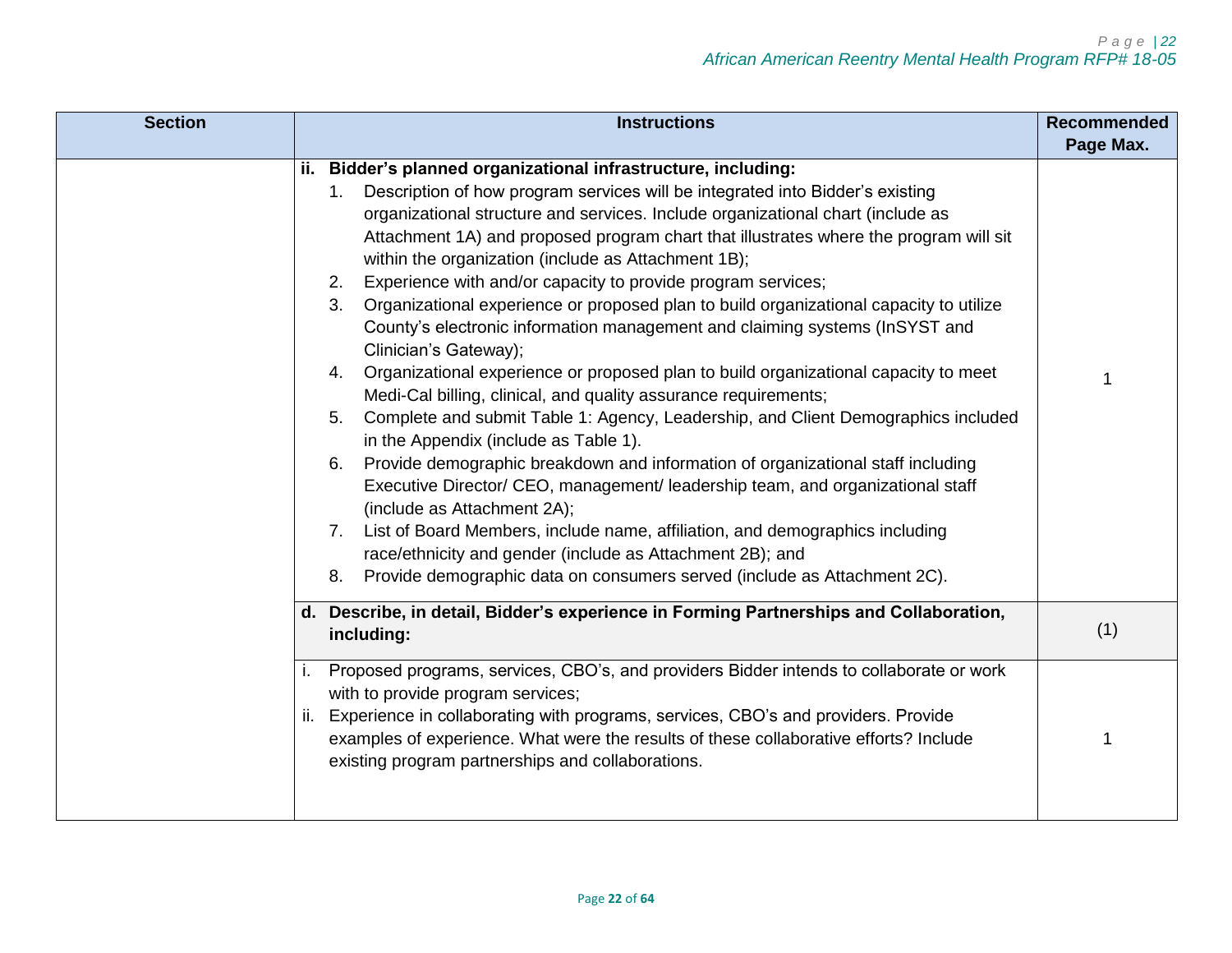| <b>Section</b> | <b>Instructions</b><br><b>Recommended</b>                                                                                                                                                                                                                                                                                                                                                                                                                                                                                                                                                                                                                            |                |
|----------------|----------------------------------------------------------------------------------------------------------------------------------------------------------------------------------------------------------------------------------------------------------------------------------------------------------------------------------------------------------------------------------------------------------------------------------------------------------------------------------------------------------------------------------------------------------------------------------------------------------------------------------------------------------------------|----------------|
|                |                                                                                                                                                                                                                                                                                                                                                                                                                                                                                                                                                                                                                                                                      | Page Max.      |
|                | e. Describe, in detail, Bidder's Experience and Plan to Track Data and Deliverables,                                                                                                                                                                                                                                                                                                                                                                                                                                                                                                                                                                                 |                |
|                | including Bidder's plan for collecting data specified in this RFP, including:                                                                                                                                                                                                                                                                                                                                                                                                                                                                                                                                                                                        | (2)            |
|                | i. Experience with data collection, tracking, and reporting including data tracking tools or<br>systems. Include examples of how data and outcomes information has been used for quality<br>and performance improvement. Provide an example of a data reporting and/or tracking tool<br>(include as Attachment 3);<br>Plan for monitoring program measures and outcomes. If Bidder is proposing benchmark<br>II.<br>measures different from those included in RFP, provide rationale; and<br>Plan for tracking and reporting on referrals to services including types of services and<br>Ш.<br>successful linkage, as well as number of clients who receive housing. | 2              |
|                | <b>Budget and Budget Narrative</b>                                                                                                                                                                                                                                                                                                                                                                                                                                                                                                                                                                                                                                   | (2)            |
|                | <b>Budget</b><br>a. Cost-Coefficient – Bidder does not need to submit anything additional for this.<br>b. Complete and submit one <b>BUDGET WORKBOOK</b> (saved in MS Excel).<br>See <b>Budget Instructions tab</b> . Complete and submit all worksheets in the Workbook.                                                                                                                                                                                                                                                                                                                                                                                            |                |
| 7. COST        | c. Bidder's detailed <b>Budget Narrative</b> to explain the costs and calculations in the <b>Budget</b><br>Instructions tab.<br>Bidder's narrative on how the proposed program budget is aligned with the requirements of<br>Τ.<br>this RFP taking into account how calculations were made on the following and explanation<br>on any variances in costs:<br><b>Required Staffing</b><br><b>Salaries and Benefits</b><br>3. Operating Expenses<br>4. Administrative and/or Indirect Costs                                                                                                                                                                            | $\overline{2}$ |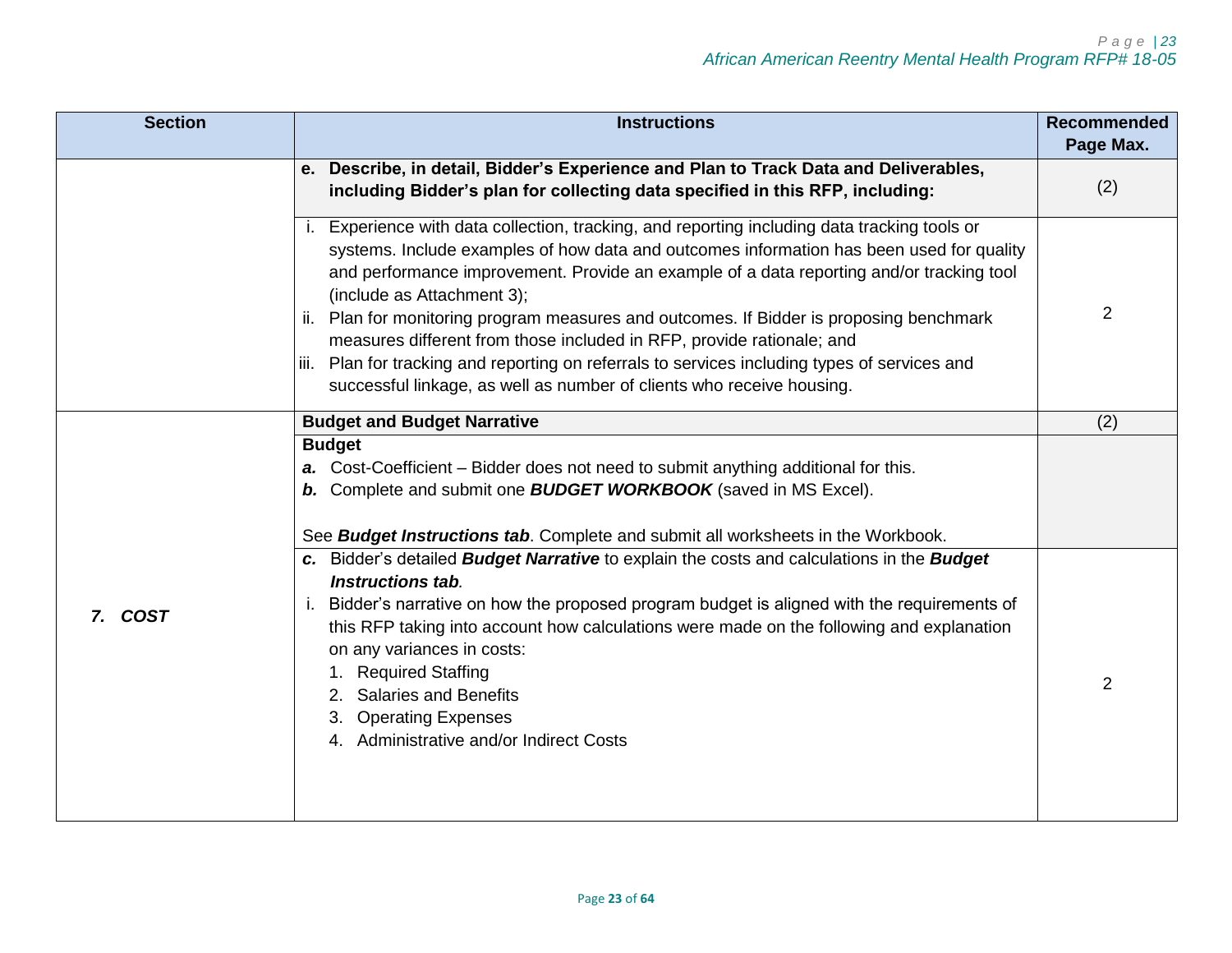| <b>Section</b>                                          | Recommended<br><b>Instructions</b>                                                                                                                                                                                                                                                                                                                        |           |
|---------------------------------------------------------|-----------------------------------------------------------------------------------------------------------------------------------------------------------------------------------------------------------------------------------------------------------------------------------------------------------------------------------------------------------|-----------|
|                                                         |                                                                                                                                                                                                                                                                                                                                                           | Page Max. |
| <b>IMPLEMENTATION</b><br>8.<br><b>SCHEDULE AND PLAN</b> | Bidder's Implementation Schedule and Plan with responsible persons, milestones and due<br>а.<br>dates around the following activities:<br>Staff hiring, training, and supervision;<br>Client recruitment including outreach and receiving and following up with referrals;<br>Reaching caseload of at least 20 clients; and<br>Building billing capacity. |           |
|                                                         | b. Bidder's identification and strategies for mitigation of risks and barriers, which may adversely<br>affect the program's implementation.                                                                                                                                                                                                               |           |
| <b>EXHIBITS AND</b>                                     | <b>EXHIBIT C: INSURANCE REQUIREMENTS</b>                                                                                                                                                                                                                                                                                                                  |           |
| <b>ATTACHMENTS</b>                                      | <b>EXHIBIT D: EXCEPTIONS, CLARIFICATIONS AND AMENDMENTS</b>                                                                                                                                                                                                                                                                                               |           |
|                                                         | <b>SLEB PARTNERING SHEET</b>                                                                                                                                                                                                                                                                                                                              |           |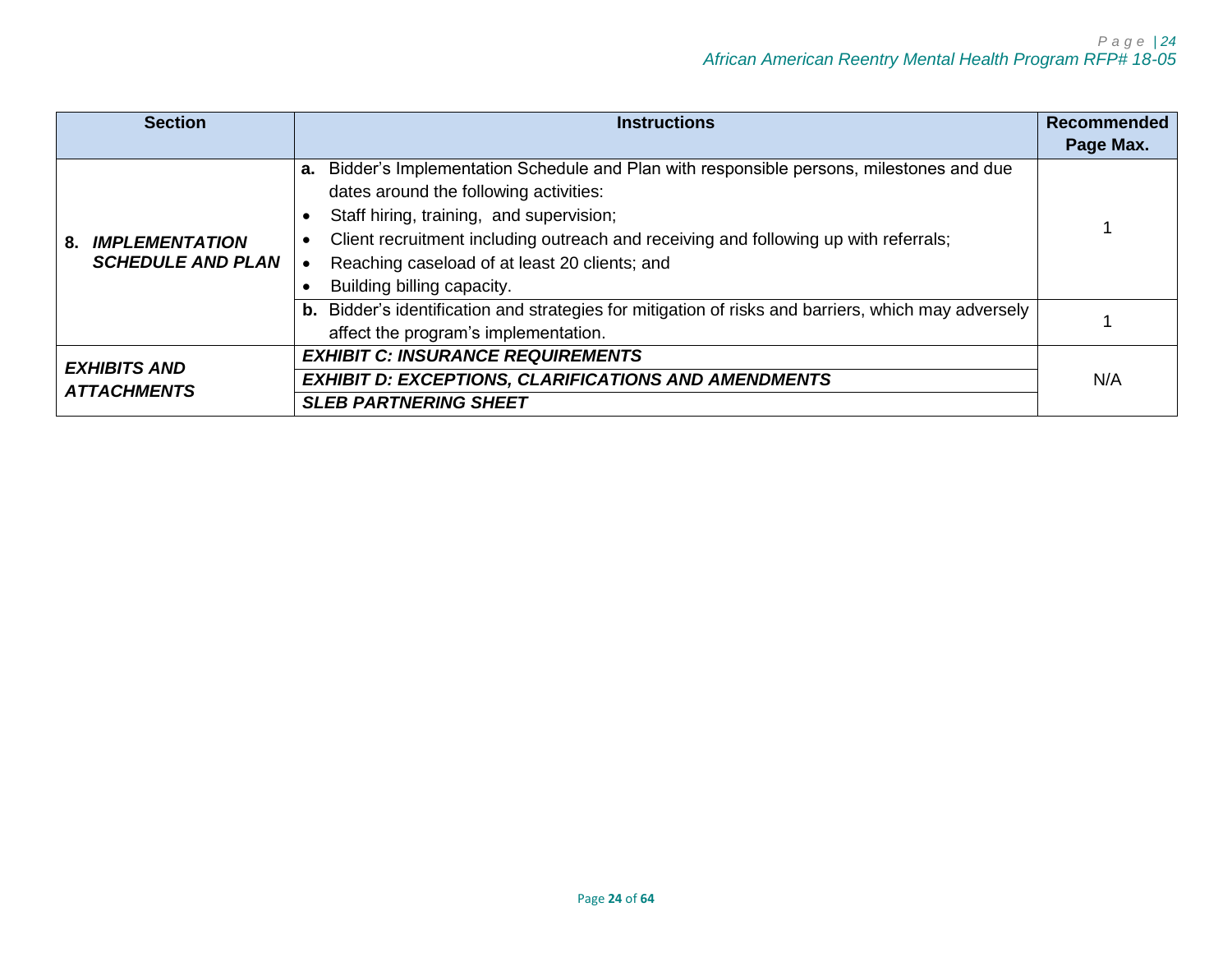## <span id="page-24-0"></span>**G. EVALUATION CRITERIA/SELECTION COMMITTEE**

All proposals that pass the initial Evaluation Criteria which are determined on a pass/fail basis (Bidder Minimum Qualifications, Completeness of Response, Conformance to Page Limitations, and Debarment and Suspension) shall be evaluated by the CSC/Evaluation Panel. The CSC/Evaluation Panel may be composed of County staff and other individuals who may have expertise or experience in the RFP content. The CSC/Evaluation Panel shall score and recommend a Contractor in accordance with the evaluation criteria set forth in this RFP. The evaluation of the proposals for recommendation shall be within the sole judgment and discretion of the CSC/Evaluation Panel.

All contact during the evaluation phase shall be through the BHCS contact person only. Bidders shall neither contact nor lobby evaluators during the evaluation process. Attempts by Bidder to contact and/or influence members of the CSC/Evaluation Panel may result in disqualification of Bidder.

The CSC will evaluate each proposal meeting the minimum qualifications and requirements set forth in this RFP. The CSC will conduct one or two (based on the number of bids received) evaluation meetings. Bidders should bear in mind that any proposal that is unrealistic in terms of the technical or schedule commitments, or unrealistically high or low in cost, shall be deemed reflective of an inherent lack of technical competence or indicative of a failure to comprehend the complexity and risk of the County's requirements as set forth in this RFP.

As a result of this RFP, the County intends to award a contract to the responsible Bidder whose response conforms to the RFP and whose proposal presents the greatest value to the County, all evaluation criteria considered. The combined weight of the evaluation criteria is greater in importance than cost in determining the greatest value to the County. The goal is to award a contract to the Bidder that demonstrates the best quality as determined by the combined weight of the evaluation criteria. The County may award a contract of higher qualitative competence over the lowest priced proposal.

The basic information that each proposal section should contain is specified in section II. F. These specifications should be considered as requirements. Much of the material needed to present a comprehensive proposal can be placed into one of the sections listed in II. F. However, other criteria may be added to further support the evaluation process whenever such additional criteria are deemed appropriate in considering the nature of the services being solicited.

Each of the Evaluation Criteria below shall be used in ranking and determining the quality of proposals. Proposals shall be evaluated according to each Evaluation Criteria and scored on a five-point scale shown in Table 2. The scores for all the Evaluation Criteria shall be added according to their assigned weight, as shown in Table 3, to arrive at a weighted score for each proposal. A proposal with a high weighted total shall be deemed of higher quality than a proposal with a lesser-weighted total. The final maximum score for any program is five hundred fifty (550) points including the possible fifty (50) points for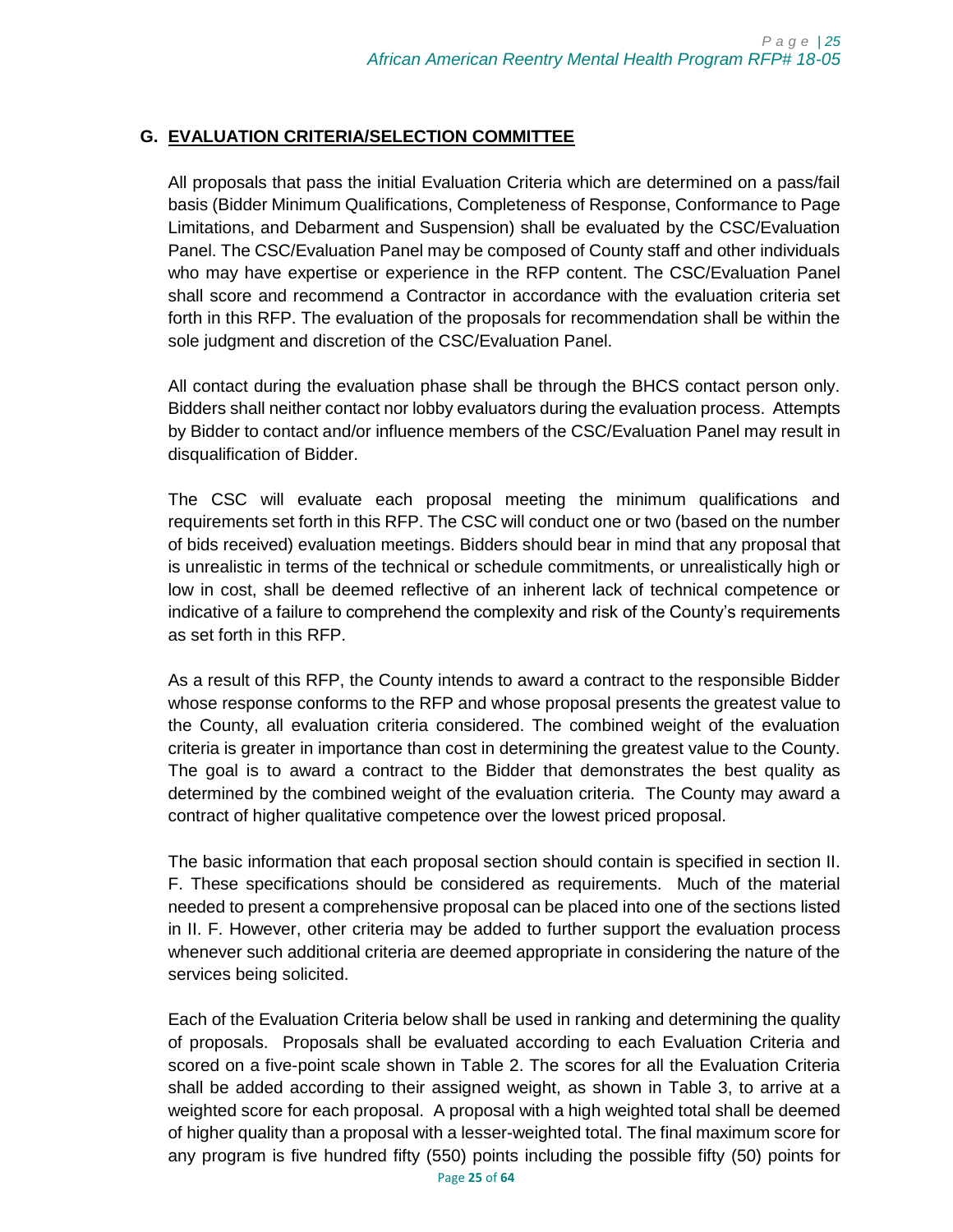local and small, local and emerging, or local preference points (maximum 10% of final score).

The evaluation process may include a two-stage approach including an initial evaluation of the written proposal and preliminary scoring to develop a short list of bidders that will continue to the final stage of oral presentation and interview and reference checks. The preliminary scoring will be based on the total points, excluding points allocated to references, oral presentation and interview.

If the two-stage approach is used, the three Bidders that receive the highest preliminary scores and with at least 200 points shall be invited to participate in an oral interview. Only the Bidders meeting the short list criteria shall proceed to the next stage. All other Bidders shall be deemed eliminated from the process. All Bidders shall be notified of the short list participants; however, the preliminary scores at that time shall not be communicated to Bidders.

The zero to five-point scale range is defined in **[Table 2](#page-25-0)**:

| <b>Score</b> | Label       | <b>Description</b>                                              |
|--------------|-------------|-----------------------------------------------------------------|
| 0            | <b>Not</b>  | Non-responsive, fails to meet RFP specification. The            |
|              | Acceptable  | approach has no probability of success. If a mandatory          |
|              |             | requirement this score shall result in disqualification of      |
|              |             | proposal.                                                       |
|              | Poor        | Below average, falls short of expectations, is substandard to   |
|              |             | that which is the average or expected norm, has a low           |
|              |             | probability of success in achieving objectives per RFP.         |
| 2            | Fair        | Has a reasonable probability of success, however, some          |
|              |             | objectives may not be met.                                      |
| 3            | Average     | Acceptable, achieves all objectives in a reasonable fashion     |
|              |             | per RFP specification. This shall be the baseline score for     |
|              |             | each item with adjustments based on interpretation of           |
|              |             | proposal by Evaluation Committee members.                       |
| 4            | Above       | Very good probability of success, better than that which is     |
|              | Average/    | average or expected as the norm. Achieves all objectives per    |
|              | Good        | RFP requirements and expectations.                              |
| 5            | Excellent/  | Exceeds expectations, very innovative, clearly superior to that |
|              | Exceptional | which is average or expected as the norm. Excellent             |
|              |             | probability of success and in achieving all objectives and      |
|              |             | meeting RFP specification.                                      |

<span id="page-25-0"></span>**Table 2**

The evaluation criteria and respective weights for this RFP are contained in Table 3.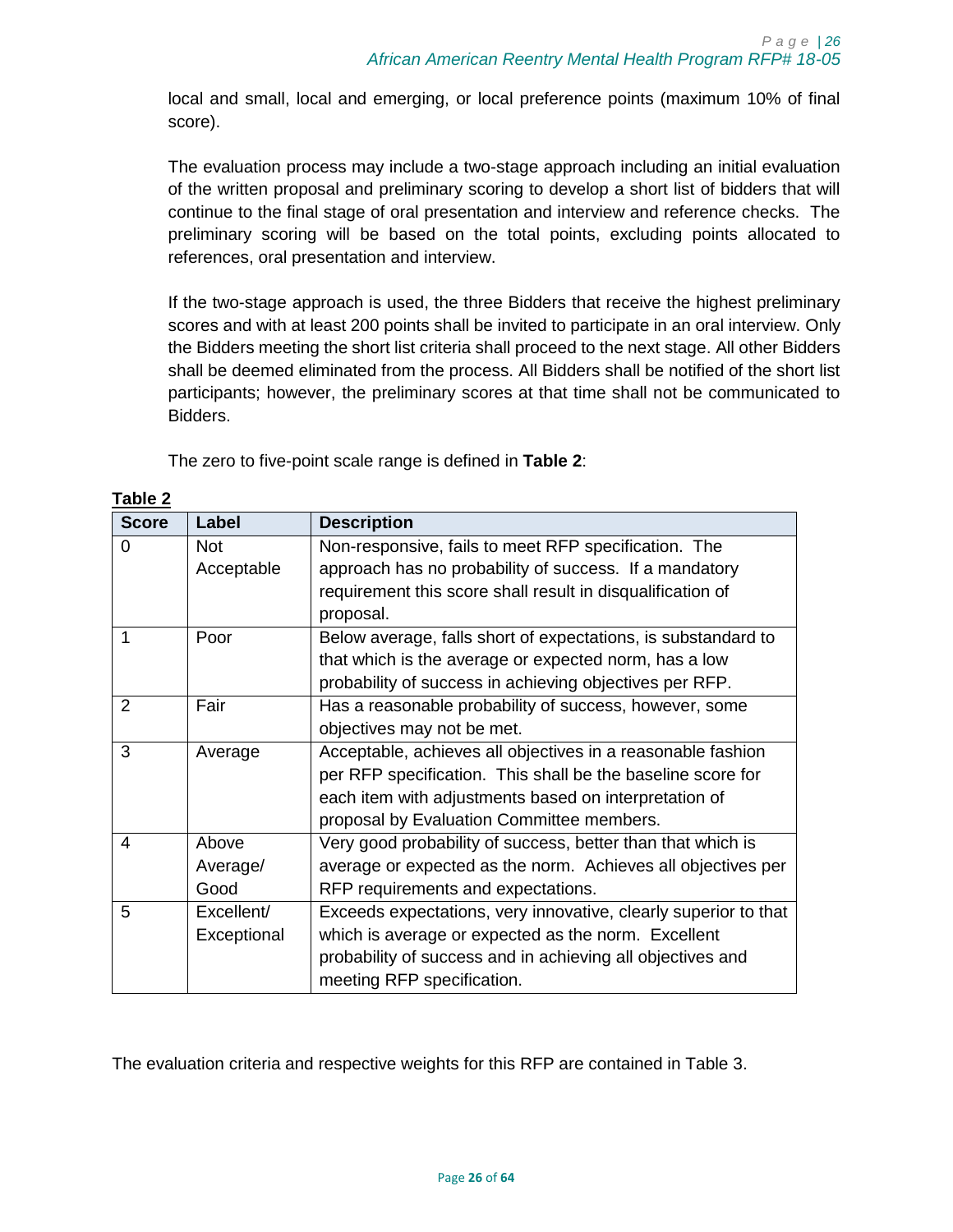<span id="page-26-0"></span>

| Table 3 |                                        |                                                                                                                                                                                                                                                                                                                                                                                                    |                                                                            |               |
|---------|----------------------------------------|----------------------------------------------------------------------------------------------------------------------------------------------------------------------------------------------------------------------------------------------------------------------------------------------------------------------------------------------------------------------------------------------------|----------------------------------------------------------------------------|---------------|
|         | <b>RFP SECTION</b>                     | <b>EVALUATION METHOD</b>                                                                                                                                                                                                                                                                                                                                                                           | <b>EVALUATION CRITERIA</b>                                                 | <b>WEIGHT</b> |
| 1.      | <b>Title Page</b>                      | Reviewed for completeness                                                                                                                                                                                                                                                                                                                                                                          | Complete/Incomplete                                                        | Pass/Fail     |
| 2.      | <b>Exhibit A: Bidder</b>               |                                                                                                                                                                                                                                                                                                                                                                                                    | Meets/Does Not Meet Minimum Qualification                                  |               |
|         | Information and                        |                                                                                                                                                                                                                                                                                                                                                                                                    |                                                                            |               |
|         | <b>Acceptance</b>                      |                                                                                                                                                                                                                                                                                                                                                                                                    | Responses to this RFP must be complete. Responses that do not              |               |
| 3.      | Letter of                              |                                                                                                                                                                                                                                                                                                                                                                                                    | include the proposal content requirements identified within this RFP       |               |
|         | Transmittal/                           |                                                                                                                                                                                                                                                                                                                                                                                                    | and subsequent Addenda and do not address each of the items listed         |               |
|         | <b>Executive</b>                       |                                                                                                                                                                                                                                                                                                                                                                                                    | below will be considered incomplete. Additionally, bid responses that      |               |
|         | <b>Summary</b>                         |                                                                                                                                                                                                                                                                                                                                                                                                    | do not conform to the page limitations in Table 1, will be rated a Fail in |               |
| 4.      | <b>Bidder Minimum</b><br>Qualification | Have at least two years of<br>$\bullet$<br>experience providing services<br>to reentry populations;<br>Have at least one year of<br>$\bullet$<br>experience providing case<br>management and/or support<br>services to adults with SMI; and<br>Demonstrate experience<br>$\bullet$<br>providing services that are<br>culturally congruent to African<br>American populations in<br>Alameda County. | the Evaluation Criteria and will receive no further consideration.         |               |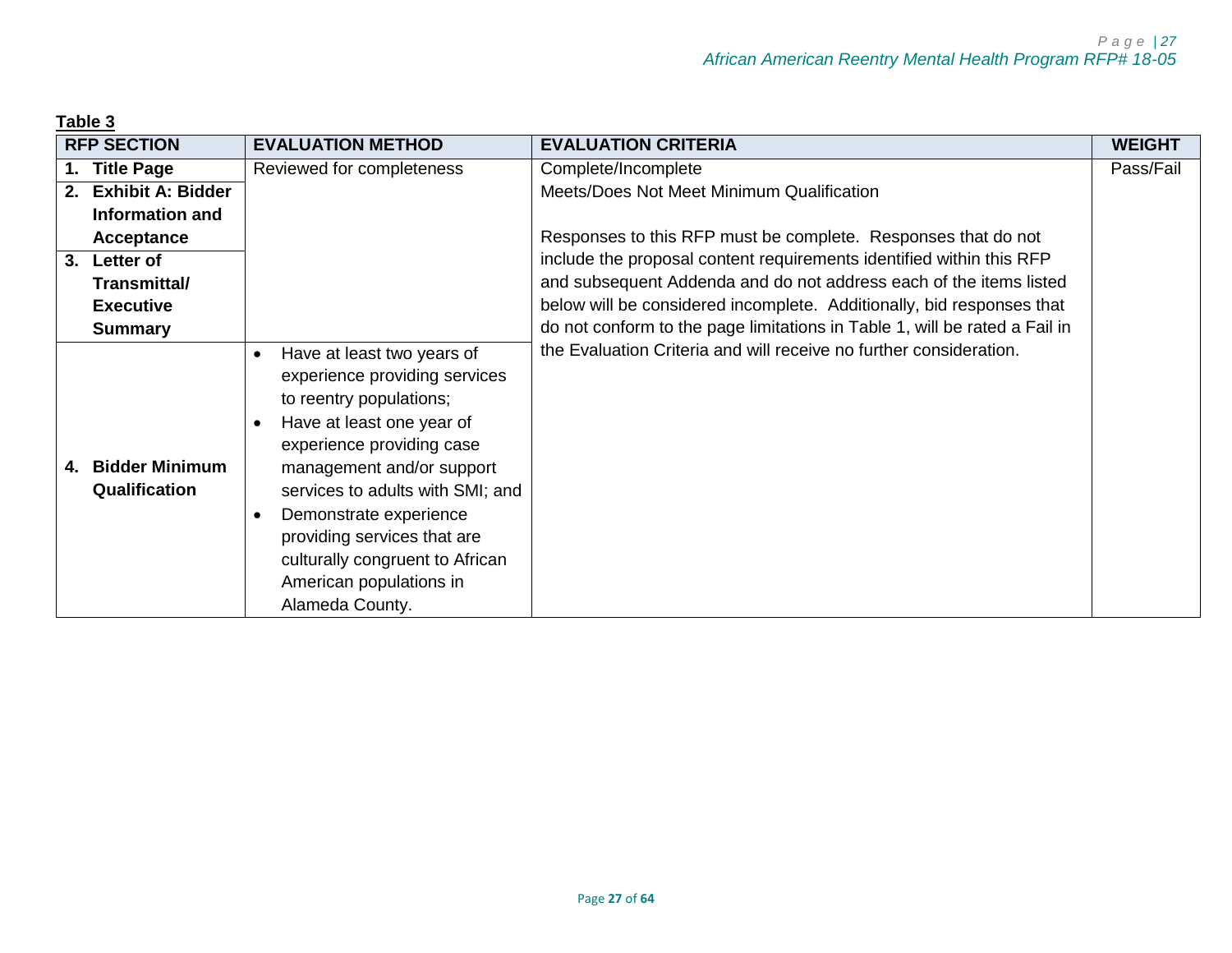| <b>RFP SECTION</b>             | <b>EVALUATION METHOD</b>                                                                                                                                                     | <b>EVALUATION CRITERIA</b>                                                                                                                                                                                                                                                                                                                                                                                                                                                                                                                                                                                                                                                                                                                                                                                                           | <b>WEIGHT</b>               |
|--------------------------------|------------------------------------------------------------------------------------------------------------------------------------------------------------------------------|--------------------------------------------------------------------------------------------------------------------------------------------------------------------------------------------------------------------------------------------------------------------------------------------------------------------------------------------------------------------------------------------------------------------------------------------------------------------------------------------------------------------------------------------------------------------------------------------------------------------------------------------------------------------------------------------------------------------------------------------------------------------------------------------------------------------------------------|-----------------------------|
| 5. Bidder<br><b>References</b> | a. BHCS will check references for<br>Bidders placed on the shortlist<br>and ask the references<br>standard questions, which will<br>be evaluated by the Evaluation<br>Panel. | How do the Bidder's references rate the following:<br>Bidder's capacity to perform mental health services, including<br>$\bullet$<br>specialty mental health services and/or case management;<br>Areas in which the Bidder did well;<br>Areas in which the Bidder could have improved;<br>How well did/does Bidder do around:<br>$\bullet$<br>Understanding of the African American community;<br>$\circ$<br>Understanding of the African American experience around<br>$\circ$<br>mental health;<br>Cultural responsiveness;<br>$\circ$<br>Cultural humility;<br>$\circ$<br>Ability to track and report outcomes;<br>$\circ$<br>Ability to hire, support, train, and retain staff;<br>$\circ$<br>Overall satisfaction with Bidder on a scale of one to five;<br>$\circ$<br>Is/Was Bidder within their budget and meeting deadlines? | 3                           |
| 6. Bidder<br>Experience,       | a.<br>and Experience with the Priority Population Needs.<br><b>Clinical Understanding of</b><br>i.<br>the Priority Population                                                | The Evaluation Panel will read and assign a score based on how detailed and specific the Bidder's<br>response to the following questions which will become the total score under the Clinical Understanding<br>How well does Bidder demonstrate understanding of the priority<br>population including:<br>Strengths and protective factors; and<br>$\bullet$<br>Risk factors and barriers.                                                                                                                                                                                                                                                                                                                                                                                                                                           | (12)<br>Section<br>Subtotal |
| <b>Ability and Plan</b>        |                                                                                                                                                                              | How well does Bidder identify potential services needed by priority<br>population, including practices that are culturally congruent?<br>How well does Bidder identify internal and external stigma?<br>How well does Bidder identify and address challenges with<br>accessing and engaging in mental health services?                                                                                                                                                                                                                                                                                                                                                                                                                                                                                                               | 6                           |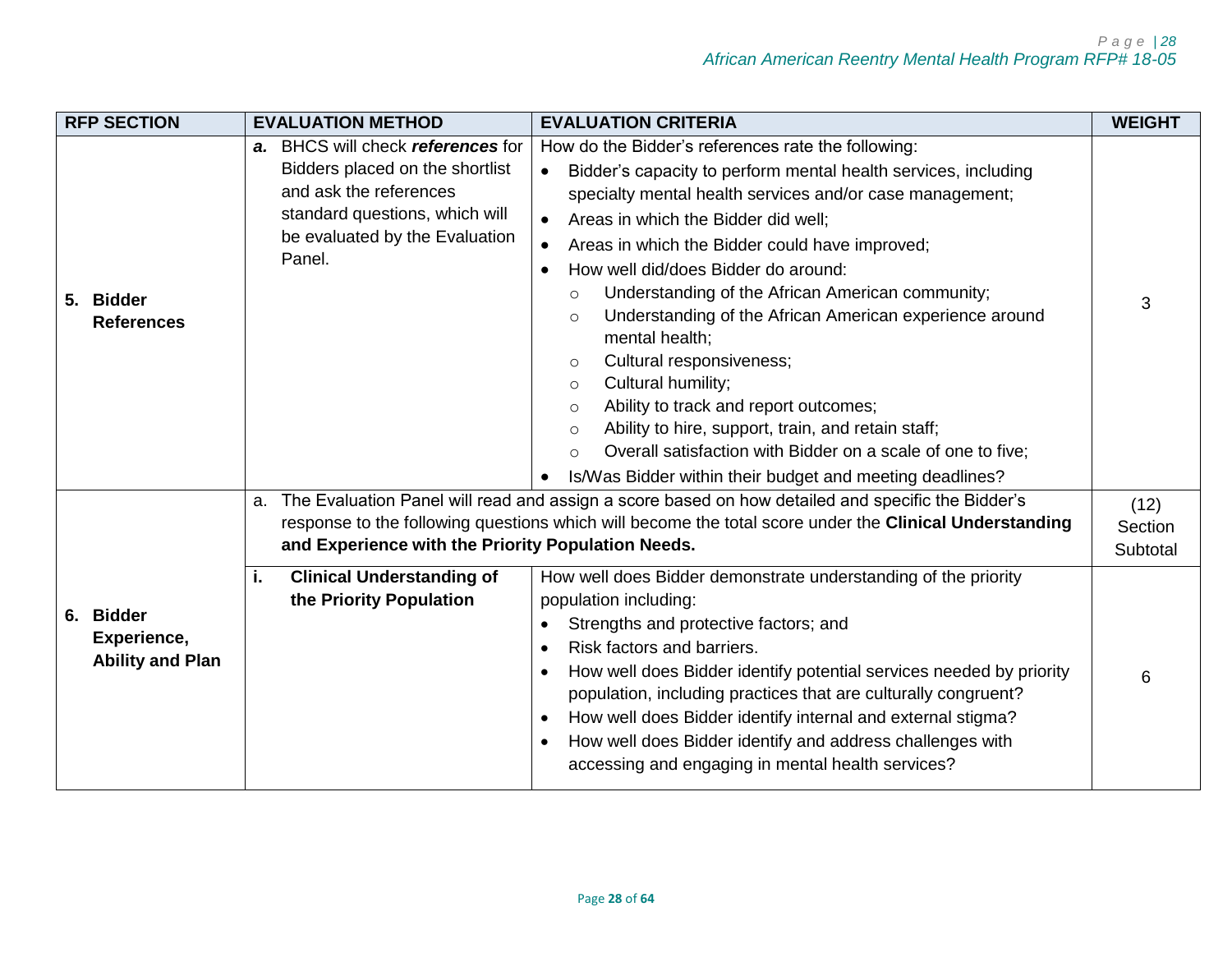| <b>RFP SECTION</b> | <b>EVALUATION METHOD</b>                                    | <b>EVALUATION CRITERIA</b>                                                                                                                                                                                                                                                                                                                                                                                                                                                                                                                          | <b>WEIGHT</b>               |
|--------------------|-------------------------------------------------------------|-----------------------------------------------------------------------------------------------------------------------------------------------------------------------------------------------------------------------------------------------------------------------------------------------------------------------------------------------------------------------------------------------------------------------------------------------------------------------------------------------------------------------------------------------------|-----------------------------|
|                    | ii.<br><b>Experience with Priority</b><br><b>Population</b> | How well does Bidder demonstrate experience working with or<br>knowledge of the priority population including:<br>How well does Bidder demonstrate experience engaging African<br>American adults with a history of involvement in the criminal justice<br>system in services?<br>How successful were Bidder's strategies to address barriers faced<br>by clients?<br>How well does Bidder demonstrate experience supporting clients in<br>their treatment and rehabilitation?<br>How well does Bidder describe experience identifying and building | 6                           |
|                    | b.<br>Approach.                                             | on existing client protective factors?<br>The Evaluation Panel will read and assign a score based on how detailed and specific the Bidder's<br>response to the following questions which will become the total score under the Service Delivery                                                                                                                                                                                                                                                                                                     | (30)<br>Section<br>subtotal |
|                    | <b>Outreach and Recruitment</b>                             | How well matched is Bidder's plan to outreach and recruit clients,<br>including:<br>• How well matched are Bidder's outreach strategies? How well does<br>Bidder demonstrate success with outreach strategies?<br>How well does Bidder describe sources of referrals, plan and<br>process to receive referrals, and follow up with potential clients?<br>How well matched and reasonable is Bidder's plan to follow up with<br>referrals?                                                                                                           | 4                           |
|                    | ii.<br><b>Mental Health Services</b>                        | How well matched is Bidder's plan to provide mental health services to<br>the priority population, including:<br>How well matched are proposed strategies to engage clients and<br>maintain client engagement in services? How well matched are<br>Bidder's proposed strategies to address barriers faced by clients?<br>How well matched are Bidder's proposed strategies to build on<br>existing client protective factors?                                                                                                                       | 8                           |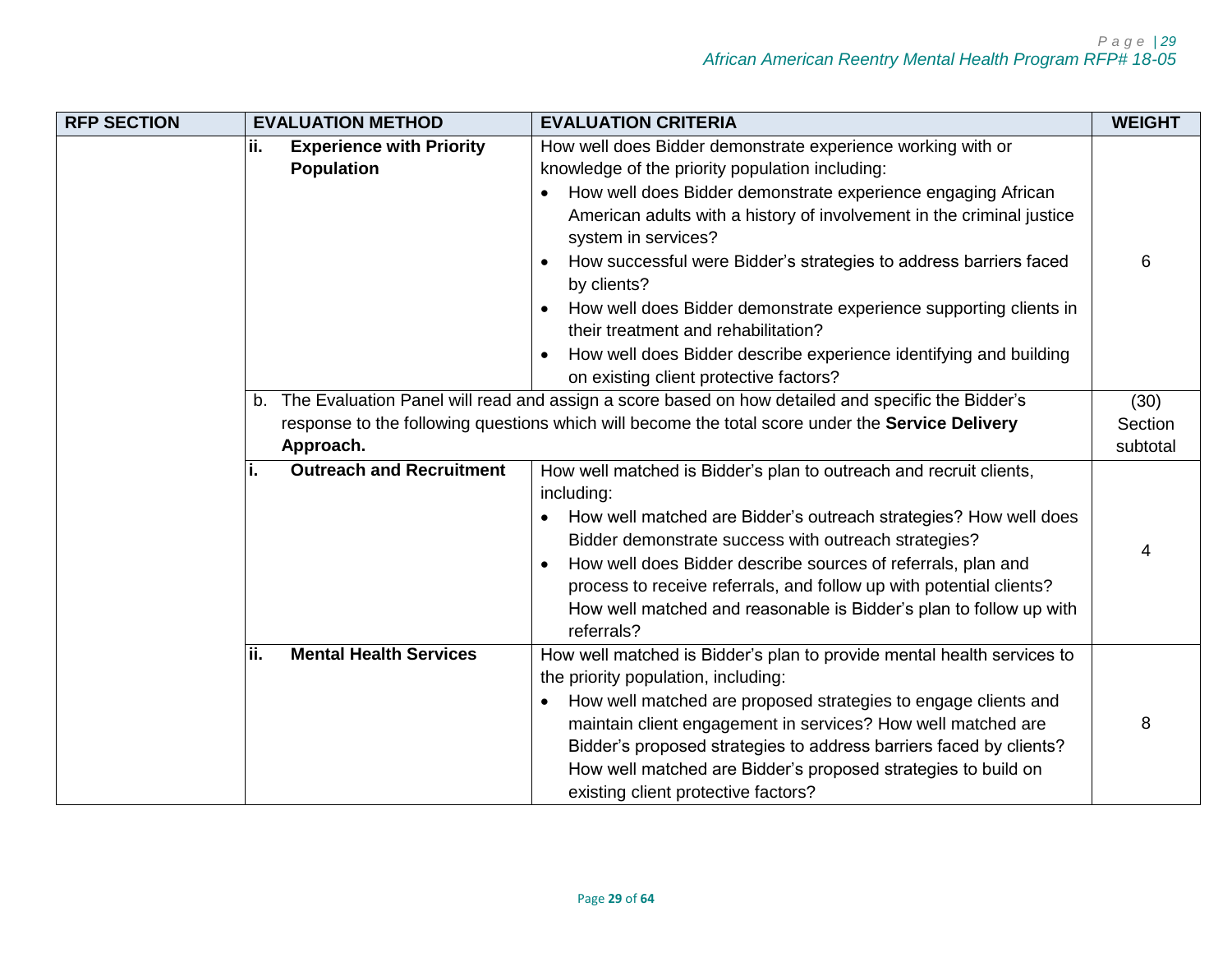| <b>RFP SECTION</b> |      | <b>EVALUATION METHOD</b>            | <b>EVALUATION CRITERIA</b>                                                                                                                                                                                                                          | <b>WEIGHT</b> |
|--------------------|------|-------------------------------------|-----------------------------------------------------------------------------------------------------------------------------------------------------------------------------------------------------------------------------------------------------|---------------|
|                    |      |                                     | If additional assessment or treatment planning tools are proposed,<br>how well matched and appropriate are Bidder's proposed<br>assessment and/or treatment planning tools?<br>How appropriate and reasonable is Bidder's plan for providing crisis |               |
|                    |      |                                     | intervention, mental health rehabilitation, and other mental health<br>services to clients?                                                                                                                                                         |               |
|                    |      |                                     | How appropriate and well matched are proposed EBPs, best<br>practices, and/or community defined approaches?                                                                                                                                         |               |
|                    |      |                                     | How appropriate are Bidder's proposed service location/, hours,                                                                                                                                                                                     |               |
|                    |      |                                     | and settings? How well matched is Bidder's plan to support clients<br>with accessing program services as needed?                                                                                                                                    |               |
|                    | iii. | <b>Case Management and</b>          | How well matched is Bidder's plan to provide case management and                                                                                                                                                                                    |               |
|                    |      | <b>Support Services</b>             | support services to the priority population, including:<br>How well matched are Bidder's proposed strategies to assist clients<br>in obtaining essential needs? How well does Bidder identify<br>potential client needs?                            |               |
|                    |      |                                     | How well does Bidder identify potential support and health care<br>services clients may need to be connected with? How well matched<br>are proposed strategies for connecting clients with support services<br>and resources?                       | 8             |
|                    |      |                                     | How well matched are Bidder's proposed strategies to assess<br>clients for eligible benefits? How well does Bidder describe their<br>plan to link clients with eligible benefits?                                                                   |               |
|                    |      |                                     | How well matched are Bidder's proposed strategies for discharge<br>planning and transitioning clients to more appropriate level or care<br>and/or services?                                                                                         |               |
|                    |      |                                     | How well matched are Bidder's proposed strategies to maintain a<br>client caseload of at least 20 clients at any given time?                                                                                                                        |               |
|                    | iv.  | <b>Services that are Culturally</b> | How well does Bidder describe how services will be culturally                                                                                                                                                                                       | 10            |
|                    |      | <b>Congruent</b>                    | congruent, including:                                                                                                                                                                                                                               |               |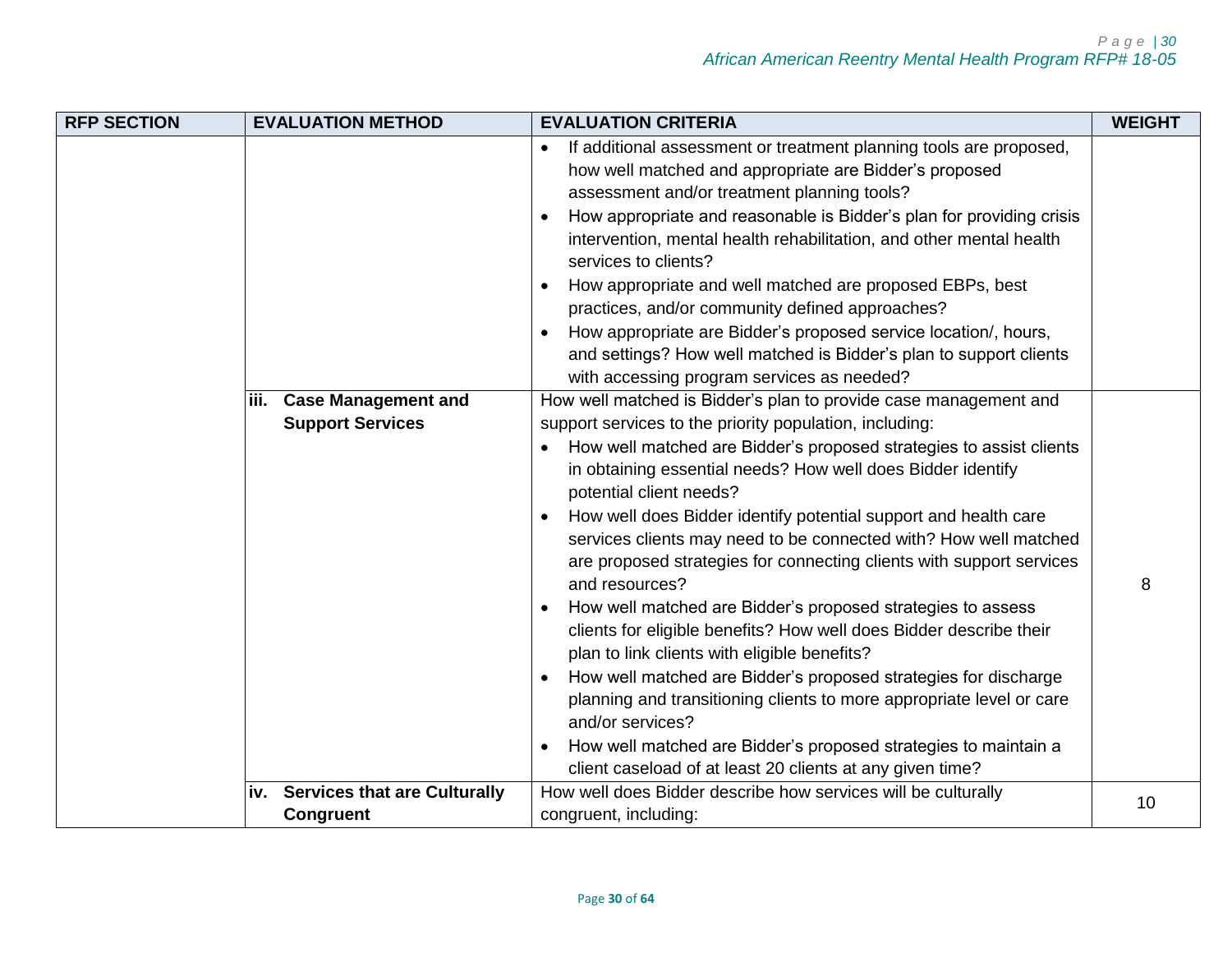| <b>RFP SECTION</b> | <b>EVALUATION METHOD</b>                  | <b>EVALUATION CRITERIA</b>                                                                                                                                                                                                                                                                                                                                                                                                                                                                                                                                                                                                                                                                                                                                                                                                                             | <b>WEIGHT</b>               |
|--------------------|-------------------------------------------|--------------------------------------------------------------------------------------------------------------------------------------------------------------------------------------------------------------------------------------------------------------------------------------------------------------------------------------------------------------------------------------------------------------------------------------------------------------------------------------------------------------------------------------------------------------------------------------------------------------------------------------------------------------------------------------------------------------------------------------------------------------------------------------------------------------------------------------------------------|-----------------------------|
|                    |                                           | How well does Bidder demonstrate an understanding of practices<br>that are culturally congruent to provide? How well matched are<br>proposed practices?<br>How well does Bidder describe how services will be delivered in a<br>welcoming and healing environment?<br>How well matched are Bidder's strategies to engage client's family<br>members, loved ones, or key people in client's in treatment?<br>How well does Bidder demonstrate previous success in providing<br>culturally congruent practices to priority population or similar<br>populations?                                                                                                                                                                                                                                                                                         |                             |
|                    | C.<br><b>Organization Infrastructure.</b> | The Evaluation Panel will read and assign a score based on how detailed and specific the Bidder's<br>response to the following questions which will become the total score under Planned Staffing and                                                                                                                                                                                                                                                                                                                                                                                                                                                                                                                                                                                                                                                  | (22)<br>Section<br>subtotal |
|                    | <b>Program Staffing</b>                   | How well does Bidder describe roles and responsibilities of program<br>staff, including:<br>How well does Bidder describe program staffing plan, including staff<br>positions, roles, and responsibilities? How well matched are<br>program tasks assigned to staff?<br>How well does Bidder's plan demonstrate effective hiring, training,<br>supervising, and retention of all staff?<br>How well does Bidder demonstrate how staff will reflect the priority<br>population?<br>How well does Bidder demonstrate appropriate and effective<br>supervision and oversight of the program?<br>How well does Bidder demonstrate how licensed clinical<br>$\bullet$<br>supervision of program staff will be provided? How well does Bidder<br>demonstrate how a licensed staff member will be to provide and<br>oversee specialty mental health services? | 8                           |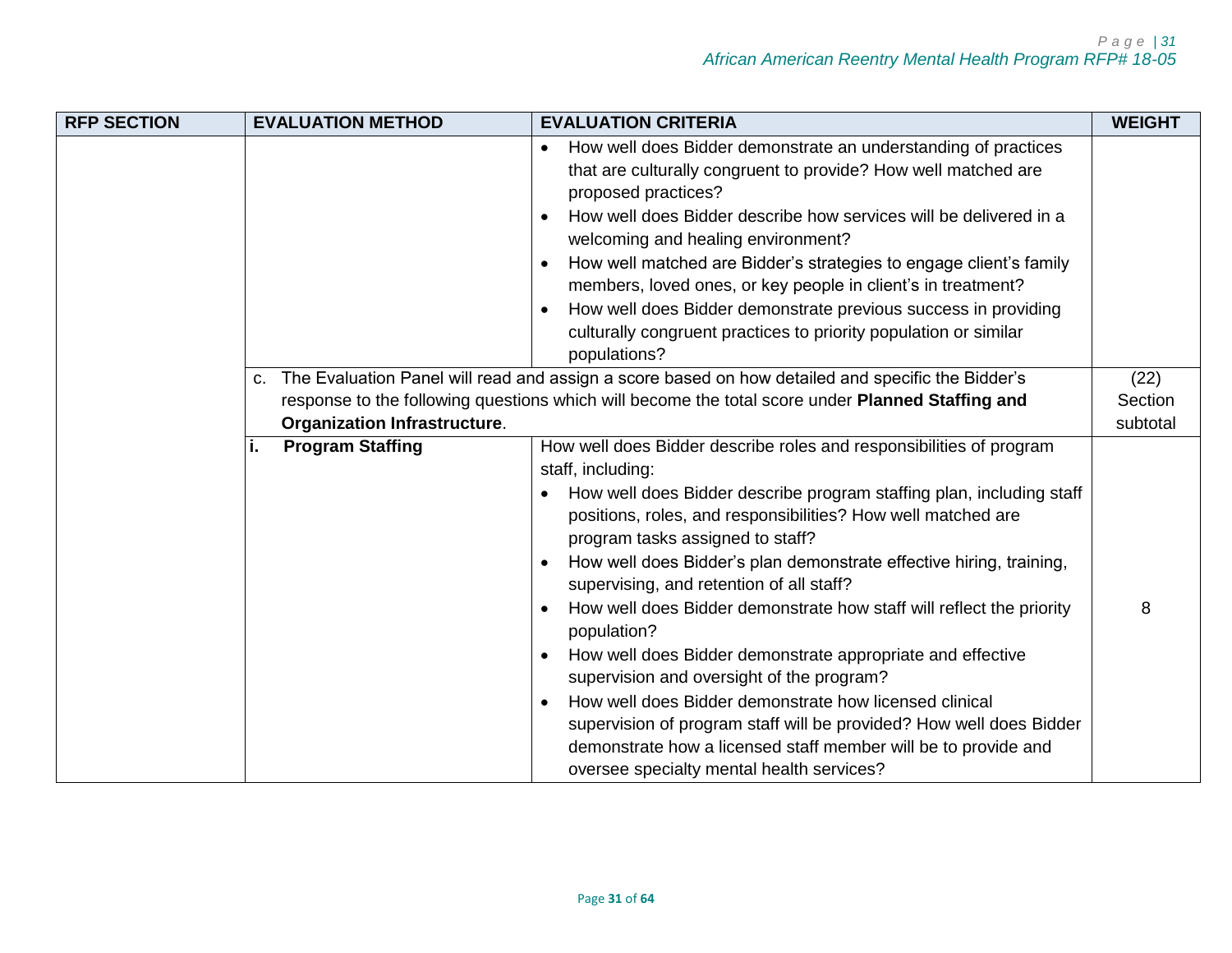| <b>RFP SECTION</b> | <b>EVALUATION METHOD</b>                                       | <b>EVALUATION CRITERIA</b>                                                                                                                                                                                                                                                                                                                                                                                                                                                                                                                                                                                                                                                                                                                                                                                                                                                                                                                                                                                                                                 | <b>WEIGHT</b> |
|--------------------|----------------------------------------------------------------|------------------------------------------------------------------------------------------------------------------------------------------------------------------------------------------------------------------------------------------------------------------------------------------------------------------------------------------------------------------------------------------------------------------------------------------------------------------------------------------------------------------------------------------------------------------------------------------------------------------------------------------------------------------------------------------------------------------------------------------------------------------------------------------------------------------------------------------------------------------------------------------------------------------------------------------------------------------------------------------------------------------------------------------------------------|---------------|
|                    |                                                                | How well does Bidder demonstrate how the Peer Specialist will be<br>trained, supervised, and supported to provide services that are<br>billable to specialty mental health services?                                                                                                                                                                                                                                                                                                                                                                                                                                                                                                                                                                                                                                                                                                                                                                                                                                                                       |               |
|                    | <b>Organizational Infrastructure</b><br>ii.                    | How well does Bidder describe organizational infrastructure, including:<br>How well does Bidder describe how program services will be<br>$\bullet$<br>integrated into Bidder's existing organizational structure and<br>services?<br>How well does Bidder demonstrate experience and/or capacity to<br>provide program services?<br>How well does Bidder demonstrate experience in utilizing the<br>County's electronic information management and claiming systems<br>(InSYST and Clinician's Gateway)? If Bidder does not have<br>experience, how well matched is Bidder's plan to build<br>organizational capacity to utilize County's electronic information<br>management and claiming systems?<br>How well does Bidder demonstrate organizational experience to<br>meet Medi-Cal billing, clinical, and quality assurance requirements?<br>If Bidder does not have experience with Medi-Cal billing, how well<br>matched is Bidder's plan to build organizational capacity to meet<br>Medi-Cal billing, clinical and quality assurance requirements? | 4             |
|                    | Agency, Leadership, and<br>liii.<br><b>Client Demographics</b> | Bidders shall receive up to ten points (or around two percent) to their<br>overall score for meeting EACH of the following based Table 1 and<br>backed up by Attachments 2A, 2B, and 2C:<br>Executive Director that identifies as African American;<br>More than 50 percent of organizational management/ leadership<br>identify as African American;<br>More than 50 percent of staff identify as African American;<br>More than 50 percent of individuals on the Board of Directors<br>identify as African American; and<br>More than 50 percent of consumers/ clients identify as African<br>American.                                                                                                                                                                                                                                                                                                                                                                                                                                                  | 10            |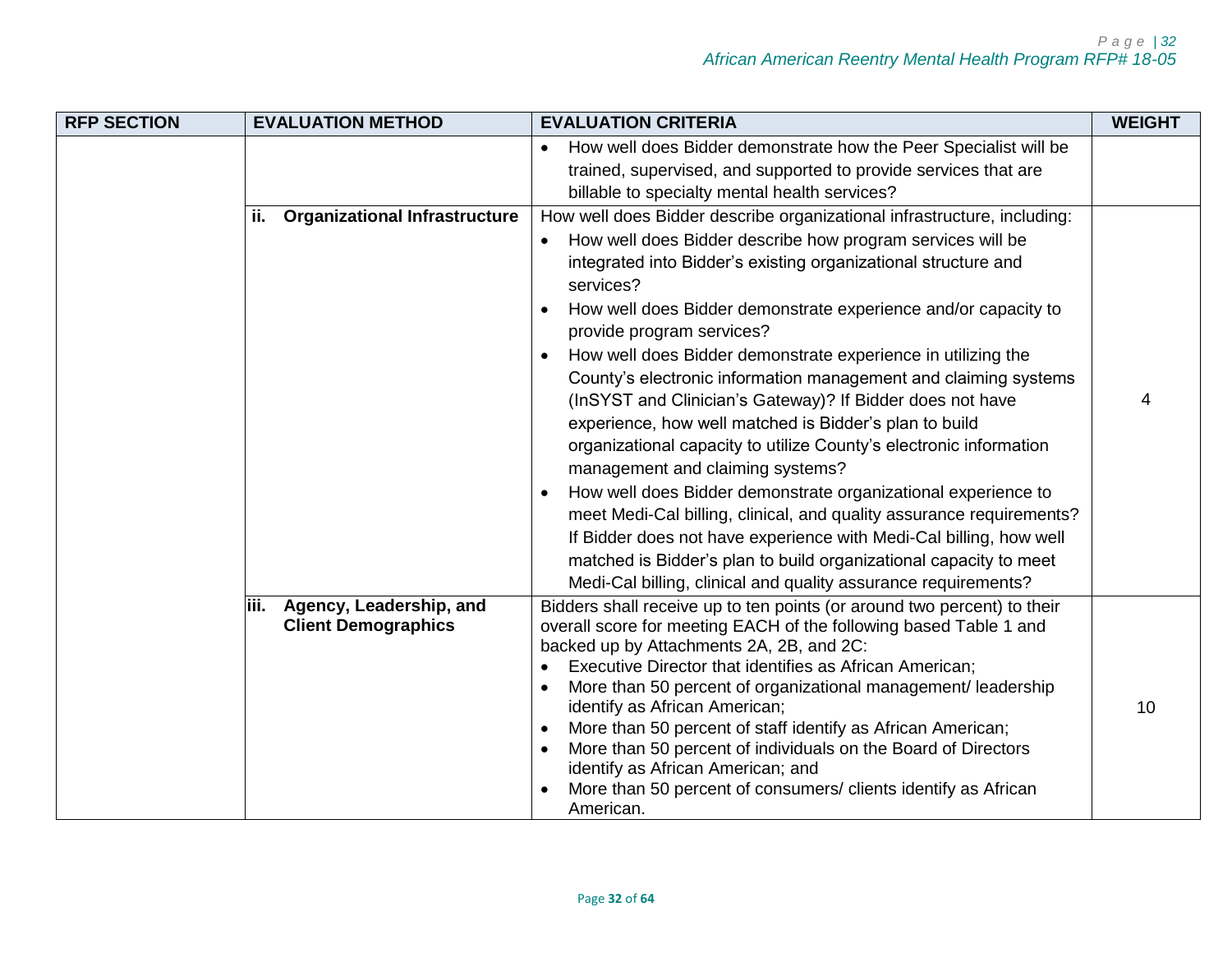| <b>RFP SECTION</b> | <b>EVALUATION METHOD</b>           | <b>EVALUATION CRITERIA</b>                                                                             | <b>WEIGHT</b>       |
|--------------------|------------------------------------|--------------------------------------------------------------------------------------------------------|---------------------|
|                    |                                    | d. The Evaluation Panel will read and assign a score based on how detailed and specific the Bidder's   | (4)                 |
|                    |                                    | response to the following questions which will become the total score under Forming Partnerships and   | Section             |
|                    | <b>Collaboration.</b>              |                                                                                                        | Subtotal            |
|                    | <b>Forming Partnerships and</b>    | How well does Bidder demonstrate experience in Forming Partnerships                                    |                     |
|                    | <b>Collaboration</b>               | and Collaborations, including:                                                                         |                     |
|                    |                                    | How well matched are Bidder's proposed collaborations with<br>$\bullet$                                | 4                   |
|                    |                                    | programs, services, CBO's, and providers?                                                              |                     |
|                    |                                    | How well does Bidder demonstrate experience in collaborating with<br>$\bullet$                         |                     |
|                    |                                    | programs, services, CBO's, and providers?                                                              |                     |
|                    | е.                                 | The Evaluation Panel will read and assign a score based on how detailed and specific Bidder's response | (5)                 |
|                    | and Deliverables.                  | to the following questions which will become the total score under Experience and Plan to Track Data   | Section<br>Subtotal |
|                    | <b>Track Data and Deliverables</b> | How well does Bidder describe their experience and plan to track data                                  |                     |
|                    |                                    | and deliverables, including:                                                                           |                     |
|                    |                                    | How well does Bidder demonstrate experience in data collection,                                        |                     |
|                    |                                    | tracking, and reporting? How well does Bidder demonstrate                                              |                     |
|                    |                                    | experience using data and outcomes information for quality and<br>performance improvement?             |                     |
|                    |                                    | How well matched is Bidder's plan for monitoring program                                               |                     |
|                    |                                    | measures and outcomes? If Bidder is proposing benchmark                                                |                     |
|                    |                                    | measures different than those included in this RFP, how                                                | 5                   |
|                    |                                    | appropriate and reasonable are they?                                                                   |                     |
|                    |                                    | How well does Bidder describe their plan for tracking and reporting                                    |                     |
|                    |                                    | on referrals to services (including types of services and successful                                   |                     |
|                    |                                    | linkage)?                                                                                              |                     |
|                    |                                    |                                                                                                        |                     |
|                    |                                    |                                                                                                        |                     |
|                    |                                    |                                                                                                        |                     |
|                    |                                    |                                                                                                        |                     |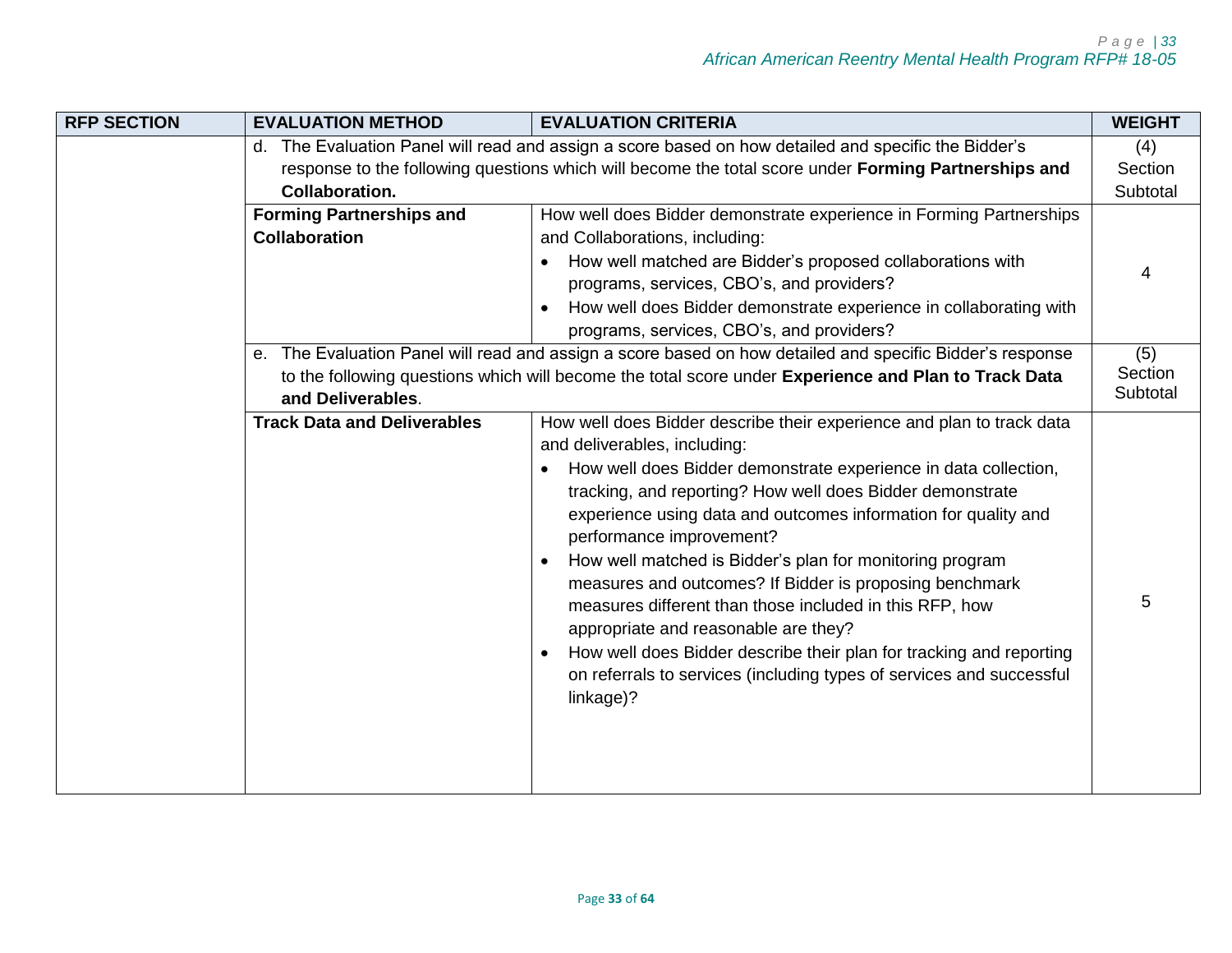|  | <b>RFP SECTION</b>                               | <b>EVALUATION METHOD</b>                         | <b>EVALUATION CRITERIA</b>                                                                                                                                                                                                                                                                                                                                                                                                                                                                                                                        | <b>WEIGHT</b>              |
|--|--------------------------------------------------|--------------------------------------------------|---------------------------------------------------------------------------------------------------------------------------------------------------------------------------------------------------------------------------------------------------------------------------------------------------------------------------------------------------------------------------------------------------------------------------------------------------------------------------------------------------------------------------------------------------|----------------------------|
|  |                                                  | formula.                                         | The Evaluation Panel will review the Exhibit B-1 Budget Workbook and the Budget Narrative and assign a<br>score based on how Bidder's proposed program budget aligns with the requirements of the RFP which will<br>become the total score under the Cost. The Cost-Coefficient is scored by applying the standard County                                                                                                                                                                                                                         | (9)<br>Section<br>subtotal |
|  |                                                  | a. Cost Co-Efficient                             | Low bid divided by low bid $x 5 x$ weight = points<br>For example:<br>$$100,000 / $100,000 = 1 \times 5 \times 5 = 25$ points<br>Low bid divided by second lowest bid $x$ 5 x weight = points<br>Low bid divided by third lowest bid $x 5 x$ weight = points<br>Low bid divided by fourth lowest bid $x$ 5 x weight = points                                                                                                                                                                                                                      | $\overline{2}$             |
|  | 7. Cost                                          | <b>Budget</b><br>b.<br>c. Budget Narrative       | How well-matched is Bidder's budget to the proposed program?<br>How well does the budget capture all activities and staff proposed in<br>the Budget?<br>How well does Bidder allocate staff and resources?<br>How appropriate are the staffing and other costs?<br>How much value does the proposal add considering the cost of the<br>program, expected outcomes and the number of clients served?<br>How well does the narrative detail how Bidder arrived at particular<br>calculations?<br>How well does Bidder "show the work"?<br>$\bullet$ |                            |
|  |                                                  |                                                  | The Evaluation Panel will read and assign a score based on how detailed and specific the Bidder's response<br>to following questions which will become the total score under Implementation Plan and Schedule.                                                                                                                                                                                                                                                                                                                                    | (5)<br>Section<br>Subtotal |
|  | 8. Implementation<br><b>Schedule and</b><br>Plan | <b>Implementation Schedule</b><br>a.<br>and Plan | How detailed and specific is Bidder's response?<br>How realistic does Bidder account for timeline to complete the<br>following milestones:<br>Staff hiring, training and supervision:<br>$\circ$<br>Client recruitment including outreach and receiving and<br>$\circ$<br>following up with referrals;<br>Reaching caseload of at least 20 clients;<br>$\circ$                                                                                                                                                                                    | 3                          |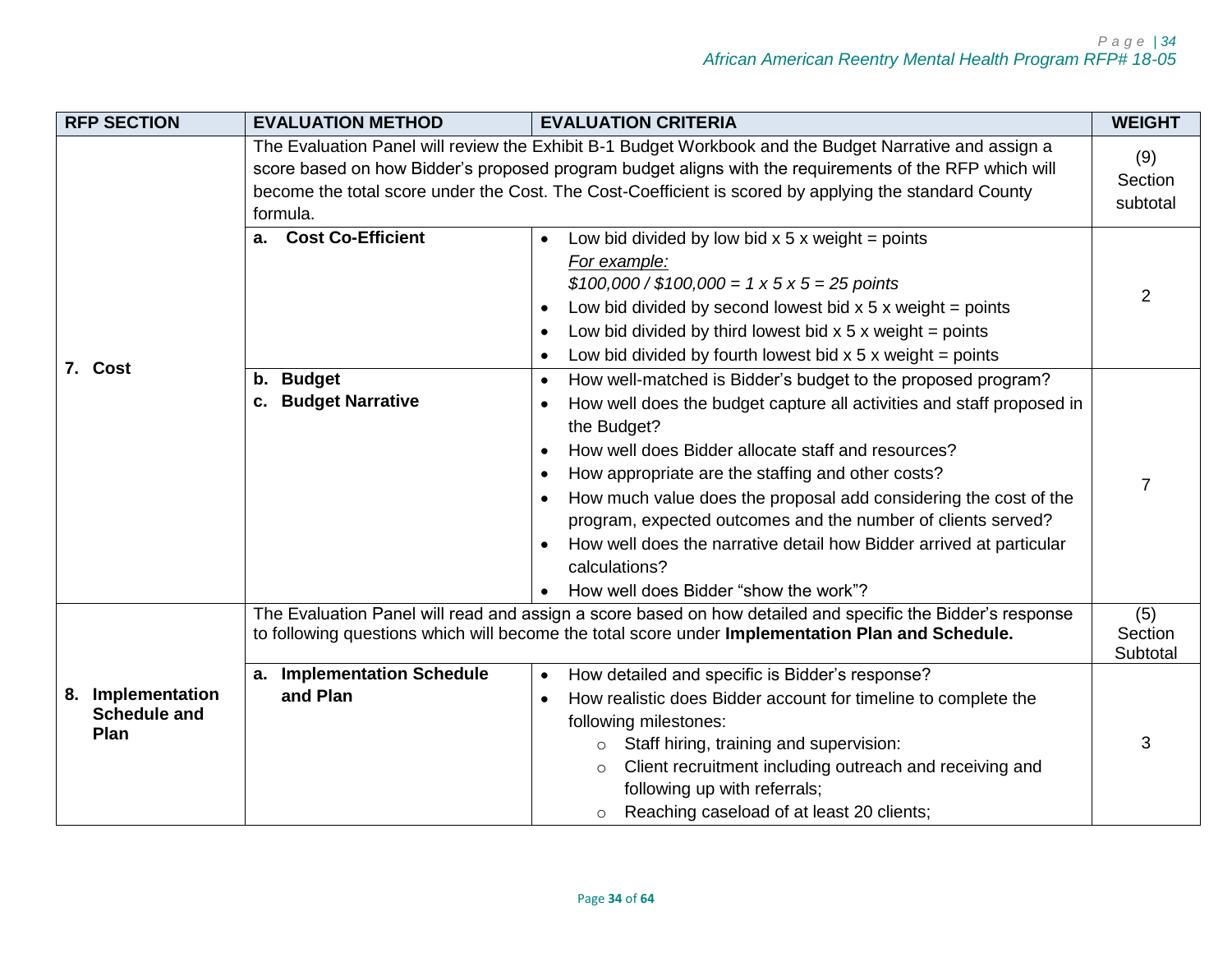| <b>RFP SECTION</b>               | <b>EVALUATION METHOD</b>                                                           | <b>EVALUATION CRITERIA</b>                                                                                                                                                                                                                                                                    | <b>WEIGHT</b> |
|----------------------------------|------------------------------------------------------------------------------------|-----------------------------------------------------------------------------------------------------------------------------------------------------------------------------------------------------------------------------------------------------------------------------------------------|---------------|
|                                  |                                                                                    | $\circ$ Building billing capacity.<br>How well does Bidder assign the implementation of the program in<br>the first year?                                                                                                                                                                     |               |
|                                  | b. Identification and Strategies<br>for Mitigation of Risks and<br><b>Barriers</b> | How detailed and specific is Bidder's response?<br>How thorough, thoughtful and realistic is Bidder's identification of<br>$\bullet$<br>challenges and barrier mitigation strategies?<br>How well does Bidder assess barriers?<br>How creative and solution-oriented are Bidder's strategies? |               |
| <b>Exhibits</b>                  | <b>Exceptions, Clarifications and</b><br><b>Amendments</b>                         | Complete/Incomplete<br>Meets Minimum Requirements/<br>Fails to Meet Minimum Requirements                                                                                                                                                                                                      | N/A           |
| Oral Interview, if<br>Applicable | Criteria are created with the CSC/Evaluation Panel.                                |                                                                                                                                                                                                                                                                                               | 10            |
| <b>Preference Points, if</b>     | <b>SLEB</b>                                                                        |                                                                                                                                                                                                                                                                                               | 5%            |
| <b>Applicable</b>                | Local (not SLEB certified)                                                         |                                                                                                                                                                                                                                                                                               | 5%            |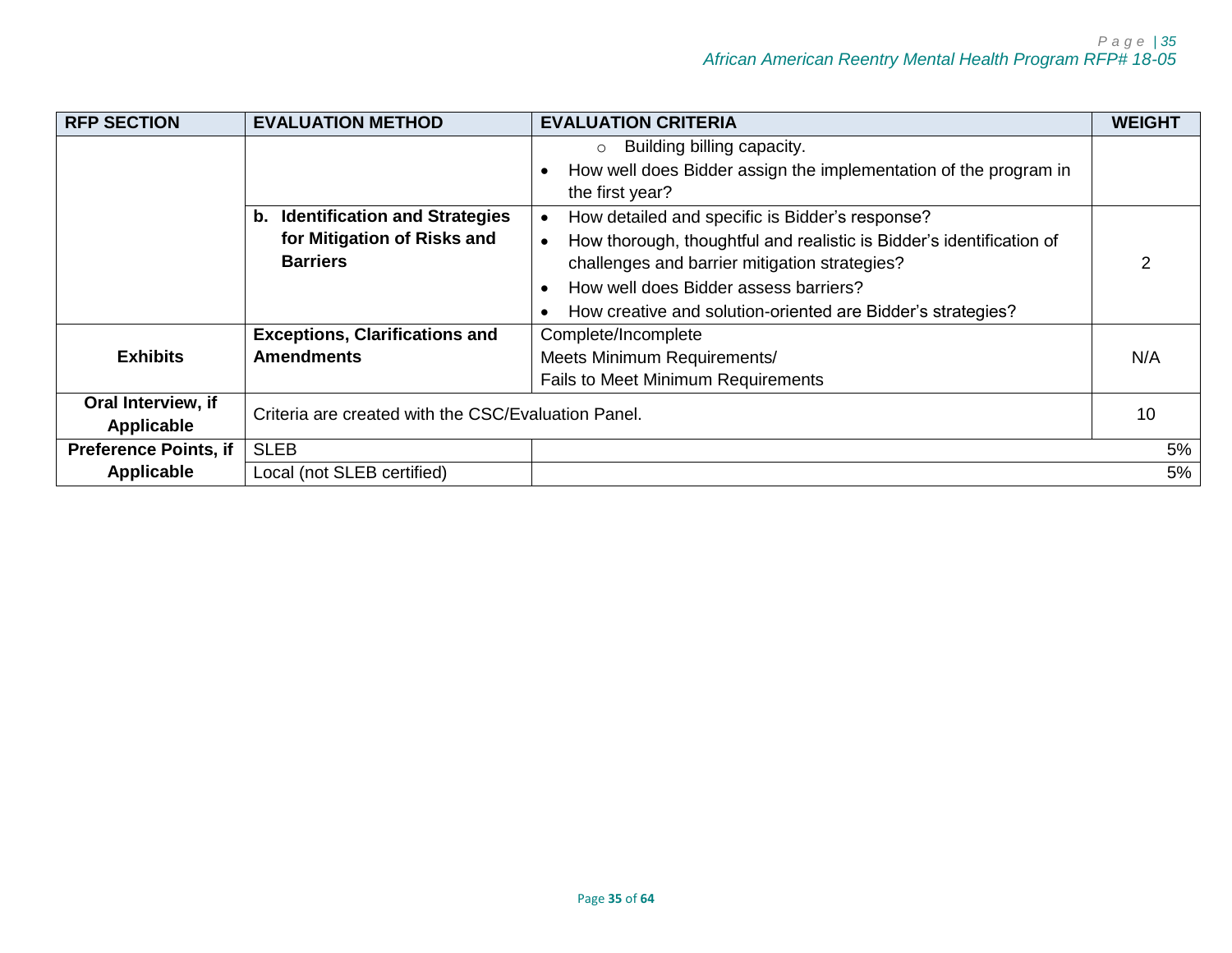# <span id="page-35-0"></span>**H. EVALUATION AND ASSESSMENT**

During the initial sixty (60) day period of any contract, which may be awarded to a successful Bidder ("Contractor"), the CSC and/or other persons designated by the County may meet with the Contractor to evaluate the performance and to identify any issues or potential problems.

The County reserves the right to determine, in its sole discretion, (a) whether Contractor has complied with all terms of this RFP and (b) whether any problems or potential problems are evidenced which make it unlikely (even with possible modifications) that the proposed program and services will meet the County requirements. If, as a result of such determination the County concludes that it is not satisfied with Contractor, Contractors' performance under any awarded contract as contracted for therein, the Contractor shall be notified of contract termination effective forty-five (45) days following notice. The County shall have the right to invite the next highest ranked Bidder to enter into a contract.

## **The County reserves the right to re-bid these programs if it is determined to be in its best interest to do so.**

## <span id="page-35-1"></span>**I. AWARD**

- 1. Proposals evaluated by the CSC/Evaluation Panel shall be ranked in accordance with the RFP section II.G. of this RFP.
- 2. The CSC shall recommend award of each contract to the Bidder who, in its opinion, has submitted the proposal that conforms to the RFP and best serves the overall interests of the County and attains the highest overall point score. Award may not necessarily be recommended or made to the Bidder with the lowest price.
- 3. The County reserves the right to reject any or all proposals that materially differ from any terms contained in this RFP or from any Exhibits attached hereto, to waive informalities and minor irregularities in responses received, and to provide an opportunity for Bidders to correct minor and immaterial errors contained in their submissions. The decision as to what constitutes a minor irregularity shall be made solely at the discretion of the County.
- 4. Any proposal/bids that contain false or misleading information may be disqualified by the County.
- 5. The County reserves the right to award to one unique Contractor.
- 6. The County has the right to decline to award a contract in whole or any part thereof for any reason.
- 7. BOS approval to award a contract is required.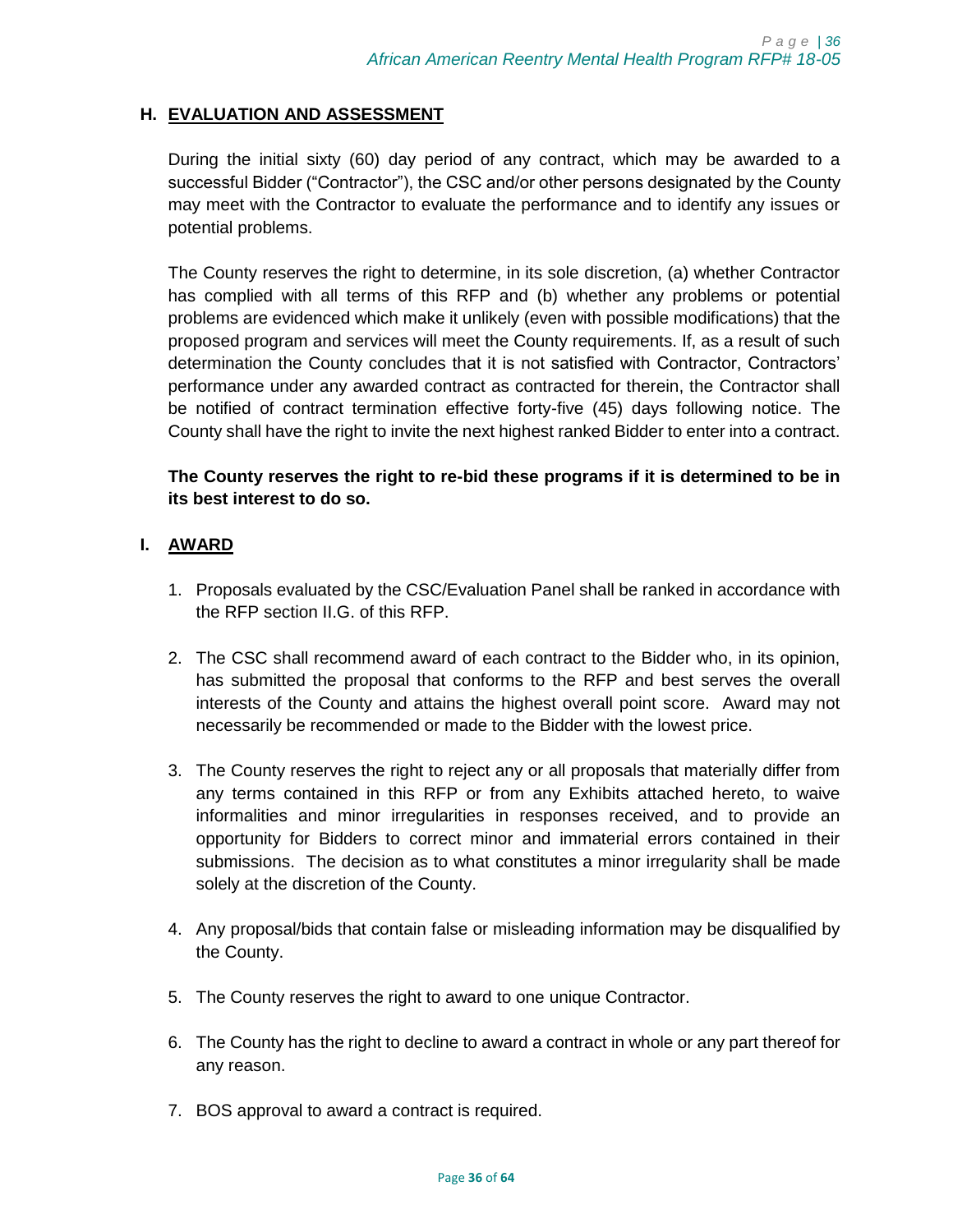- 8. A contract must be negotiated, finalized, and signed by the intended awardee prior to BOS approval.
- 9. Final terms and conditions shall be negotiated with the Bidder recommended for award. The successful Bidder may request a copy of the Master Agreement template from the BHCS RFP contact. The template contains the agreement boilerplate language only.
- 10. The RFP specifications, terms, conditions, Exhibits, Addenda and Bidder's proposal, may be incorporated into and made a part of any contract that may be awarded as a result of this RFP.

# <span id="page-36-0"></span>**J. PRICING**

**Federal and State minimum wage laws apply**. The County has no requirements for living wages. The County is not imposing any additional requirements regarding wages.

## <span id="page-36-1"></span>**K. INVOICING**

- 1. Contractor shall invoice the requesting department, unless otherwise advised, upon satisfactory receipt of product and/or performance of services.
- 2. Payment will be made within thirty (30) days following receipt of invoice and upon complete satisfactory receipt of product and performance of services.
- 3. County shall notify Contractor of any adjustments required to invoice.
- 4. Invoices shall contain County purchase order (PO) number, invoice number, remit to address and itemized products and/or services description and price as quoted and shall be accompanied by acceptable proof of delivery.
- 5. Contractor shall utilize standardized invoice upon request.
- 6. Invoices shall only be issued by the Contractor who is awarded a contract.
- 7. Payments will be issued to and invoices must be received from the same Contractor whose name is specified on the POs.

# <span id="page-36-2"></span>**L. NOTICE OF AWARD**

At the conclusion of the proposal evaluation process ("Evaluation Process"), all Bidders shall be notified in writing by e-mail and certified mail, of the contract award recommendation(s), if any, by BHCS. The document providing this notification is the Notice of Intent to Recommend Award.

The Notice of Intent to Recommend Award shall provide the following information:

• The name of the Bidder being recommended for contract award; and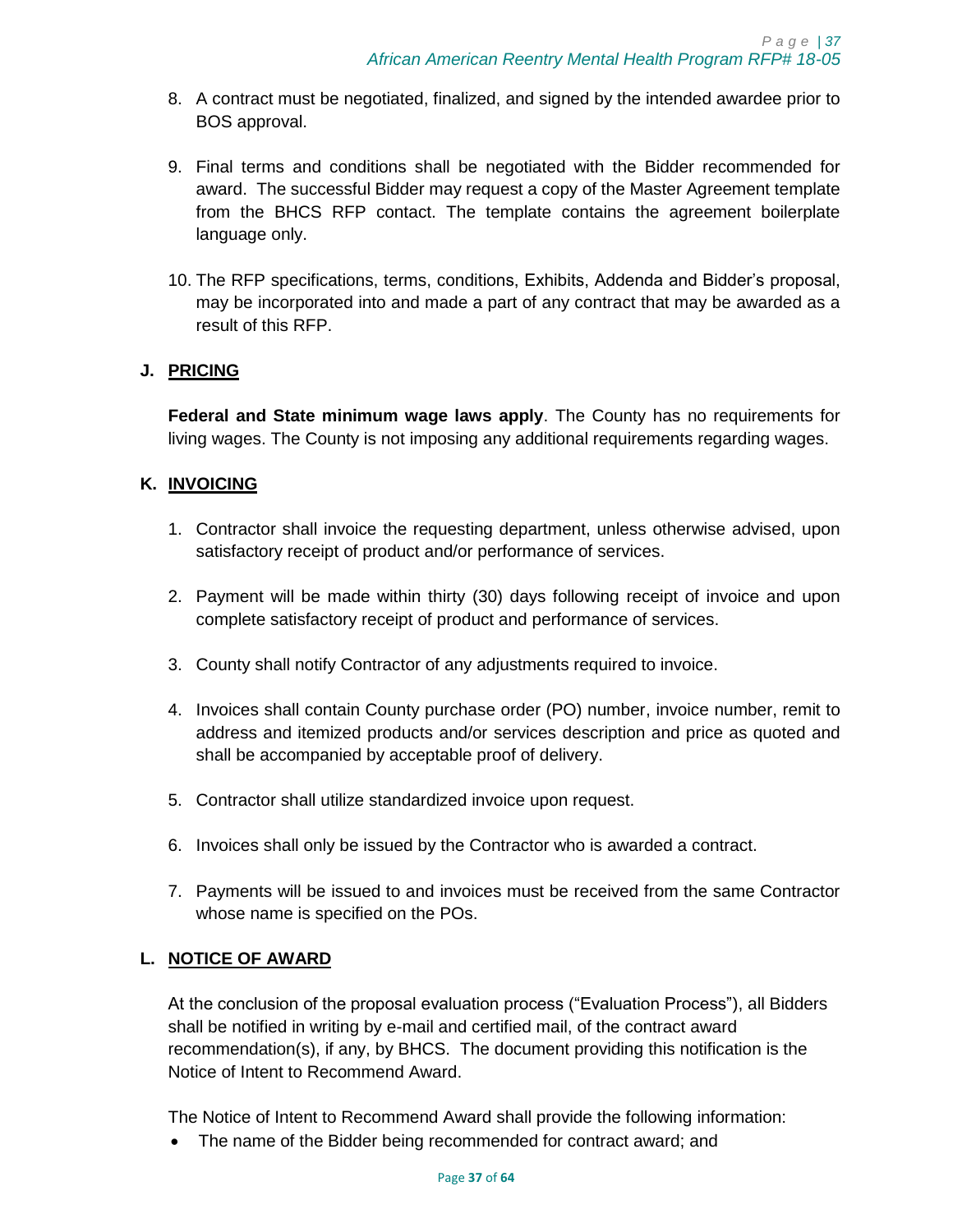• The names of all other Bidders that submitted proposals.

At the conclusion of the RFP response evaluation process, debriefings for unsuccessful Bidders may be scheduled upon written request and shall be restricted to discussion of the unsuccessful Bidder's proposal.

- Under no circumstances shall any discussion be conducted with regard to contract negotiations with the recommended /successful Bidder;
- Debriefing may include review of the recommended/ successful Bidder's proposal with redactions as appropriate.

All submitted proposals shall be made available upon request no later than five (5) calendar days before approval of the award and contract is scheduled to be heard by the Board of Supervisors.

## <span id="page-37-0"></span>**M. TERM/TERMINATION/RENEWAL**

The term of the contract, which may be awarded pursuant to this RFP, will be one year and may be renewed thereafter, contingent on the availability of funds, Contractor's performance, continued prioritization of the activities and priority populations, as defined and determined by BHCS.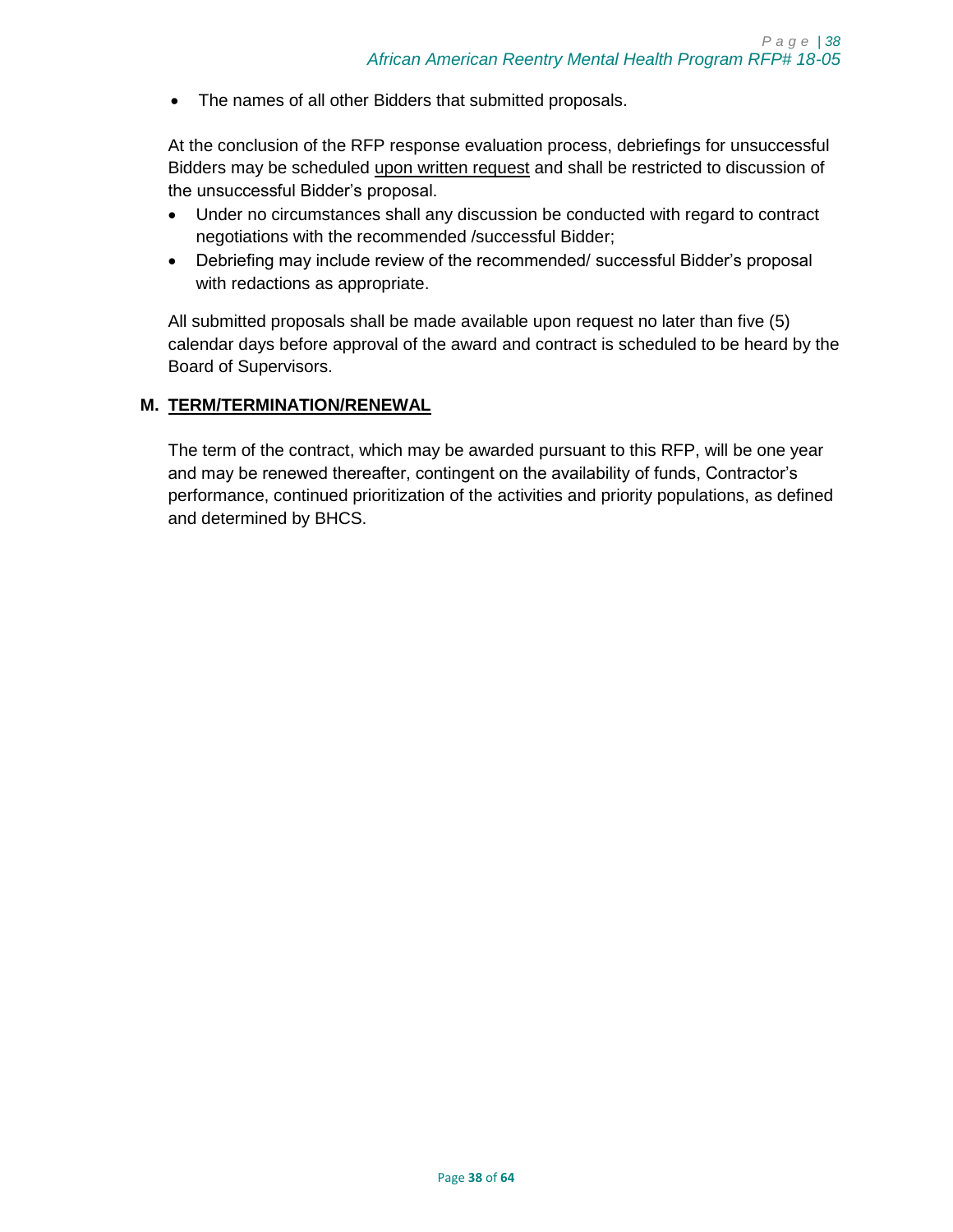## <span id="page-38-1"></span><span id="page-38-0"></span>**III. APPENDICES**

# **A. GLOSSARY & ACRONYM LIST**

| <b>ACCESS</b>            | Acute Crisis Care and Evaluation for System-wide Services. The point of                                                                                   |
|--------------------------|-----------------------------------------------------------------------------------------------------------------------------------------------------------|
|                          | contact for the Alameda County Behavioral Health Care Services-Behavioral                                                                                 |
|                          | Health Plan (BHP). Members of the BHP, their families and other individuals                                                                               |
|                          | in the member's support system contact ACCESS to request referrals for                                                                                    |
|                          | behavioral health services.                                                                                                                               |
| <b>ACPD</b>              | <b>Alameda County Police Department</b>                                                                                                                   |
| <b>Adults</b>            | Individuals ages eighteen (18) and over                                                                                                                   |
| African American         | An ethnic group of Americans with total or partial ancestry from any of the                                                                               |
|                          | Black racial groups of Africa. The term typically refers to descendants of                                                                                |
|                          | enslaved Black people who are born in the United States.                                                                                                  |
| Agreement                | The formal contract between BHCS and the Contractor. Also referred to as                                                                                  |
|                          | Contract.                                                                                                                                                 |
| Assessment               | A service that is based on a method of interview, observation, and testing.                                                                               |
|                          | This service may include a clinical analysis of the history and current status                                                                            |
|                          | of a client or patient's mental, emotional, or behavior disorder, relevant                                                                                |
|                          | cultural issues and history, diagnosis, and the use of testing procedures.                                                                                |
| <b>BHCS</b>              | Alameda County Behavioral Health Care Services, a department of the                                                                                       |
|                          | Alameda County Health Care Services Agency.                                                                                                               |
| <b>Best Practice</b>     | A body of knowledge that may include scientific, practical or anecdotal                                                                                   |
|                          | elements and that is perceived as an effective method of treatment.                                                                                       |
| <b>Bid</b>               | A Bidders' response to this RFP; used interchangeably with proposal.                                                                                      |
| <b>Bidder</b>            | The specific person or entity responding to this RFP.                                                                                                     |
| <b>Board</b>             | Refers to the County of Alameda Board of Supervisors.                                                                                                     |
| Case Management/         | Services that assist a beneficiary to access needed medical, educational,                                                                                 |
| <b>Brokerage</b>         | social, prevocational, rehabilitative, or other community services. The                                                                                   |
|                          | service activities may include, but are not limited to, communication,                                                                                    |
|                          | coordination, and referral; monitoring service delivery to ensure beneficiary                                                                             |
|                          |                                                                                                                                                           |
|                          | access to service and the service delivery system; monitoring of the<br>beneficiary's progress; placement services; and plan development.                 |
|                          |                                                                                                                                                           |
| <b>Central County</b>    | Central County includes unincorporated areas of Ashland, Castro Valley,                                                                                   |
|                          | Cherryland, and cities of Hayward, San Leandro and San Lorenzo.                                                                                           |
| Client                   | The recipient of services; used interchangeably with beneficiary and                                                                                      |
|                          | consumer.                                                                                                                                                 |
| Cognitive Behavioral     | A type of time-limited talking therapy that aims to help people look at the way<br>they think and behave in order to better manage symptoms, problems and |
| Treatment (CBT)          | difficulties they are experiencing. The approach focuses on reducing distress                                                                             |
|                          | and functional deficits associated with psychotic symptoms and helps                                                                                      |
|                          | individuals appraise their experiences in new, and more helpful, ways.                                                                                    |
| Consumer                 | The recipient of services; used interchangeably with beneficiary and client.                                                                              |
| Community-Based          | A non-governmental organization that provides direct services to                                                                                          |
| Organization (CBO)       | beneficiaries.                                                                                                                                            |
| <b>Community-Defined</b> | A community-defined approach is a way of working in partnership with                                                                                      |
| Approach                 | persons of concern during all stages of the program cycle. It recognizes the                                                                              |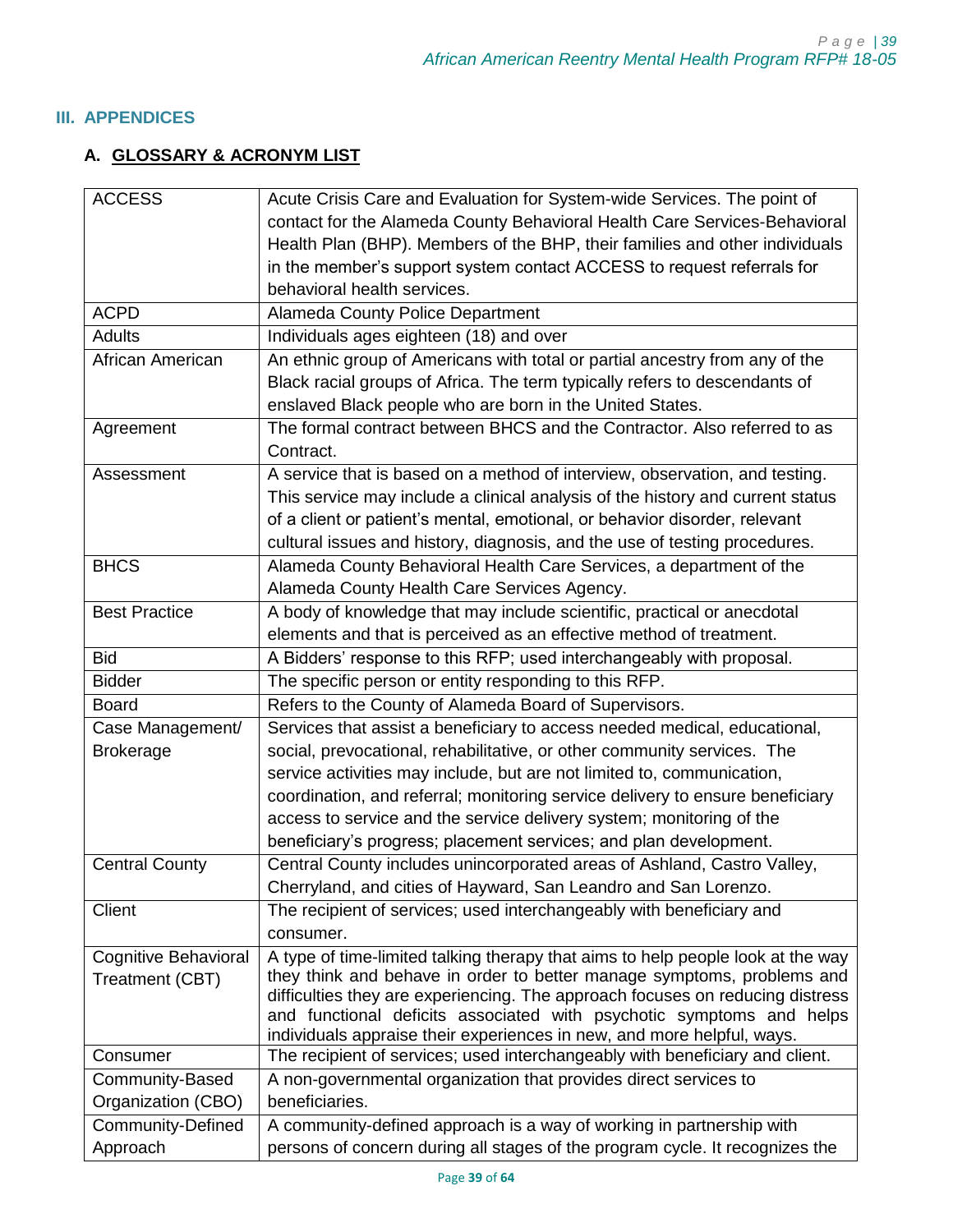|                             | resilience, capacities, skills and resources of persons of concern, builds on       |
|-----------------------------|-------------------------------------------------------------------------------------|
|                             | these to deliver protection and solutions, and supports the community's own         |
|                             | goals.                                                                              |
| Contractor                  | When capitalized, shall refer to selected Bidder that is awarded a contract.        |
| County                      | When capitalized, shall refer to the County of Alameda.                             |
| <b>Crisis Intervention</b>  | A mental health service modality of less than 24 hours duration for a               |
|                             | condition, which requires a more timely response than a regularly scheduled         |
|                             | visit. Crisis intervention may include, but is not limited to, assessment,          |
|                             | collateral, and therapy. The service can be delivered at any site that has          |
|                             | been certified by the Mental Health Plan (MHP) or State to provide crisis           |
|                             | intervention service. Crisis intervention is distinguished from crisis              |
|                             | stabilization by being delivered by providers who do not meet the crisis            |
|                             | stabilization contract, site, and staffing requirements.                            |
| <b>CSC</b>                  | County Selection Committee or Evaluation Panel.                                     |
| <b>CSS</b>                  | Community Services and Supports.                                                    |
| <b>Culturally Congruent</b> | Services and programming that are in agreement and consistent with the              |
|                             | cultural reality of the community being served.                                     |
| <b>Cultural Humility</b>    | Effectively dealing with people from different cultures, and developing a           |
|                             | respectful partnership with diverse individuals, groups and communities.            |
|                             | This involves qualities such as openness, appreciation, acceptance and              |
|                             | flexibility. It also entails a lifelong commitment to self-evaluation and critique, |
|                             | and includes addressing power relations and working in partnership.                 |
| Cultural                    | The practice of continuous self-assessment and community awareness on               |
| Responsiveness              | the part of service providers to assure a focus on the cultural, linguistic,        |
|                             | socio-economic, educational and spiritual experiences of consumers and              |
|                             | their families/support systems relative to their care.                              |
| <b>Culturally Specific</b>  | Refers to the need for services and programming to be directed to a specific        |
|                             | group.                                                                              |
| Culture                     | A process that reflects the vast structure of behaviors, ideas, attitudes,          |
|                             | values, habits, beliefs, customs, language, rituals, and practices that give        |
|                             | people a "general design for living and patterns for interpreting reality."         |
| Deliverable                 | A term used in project management or contract monitoring to describe a              |
|                             | tangible or intangible object produced as a result of the project that is           |
|                             | intended to be delivered to a customer.                                             |
| <b>Disparities</b>          | Markedly distinct in quality or character, especially in regards to accessing       |
|                             | mental health services.                                                             |
| Engagement                  | Actively participating in services. This may include regularly going to             |
|                             | scheduled appointments and/or obtaining services.                                   |
| <b>Evidence Based</b>       | Evidence based practices are well-defined and have been demonstrated to             |
| Practice (EBP)              | be effective through multiple research studies                                      |
| Family member               | A person, who has provided primary support for, is a primary caregiver of, or       |
|                             | whose daily life is impacted by, being a family member (by personal or              |
|                             | biological definition) of a person who is living with symptoms of mental            |
|                             | illness. Family members may be the biological parents, foster parents,              |
|                             | siblings, spouses, children, aunts, uncles, cousins, friends, or anyone else        |
|                             | whom the client defines as "their family members."                                  |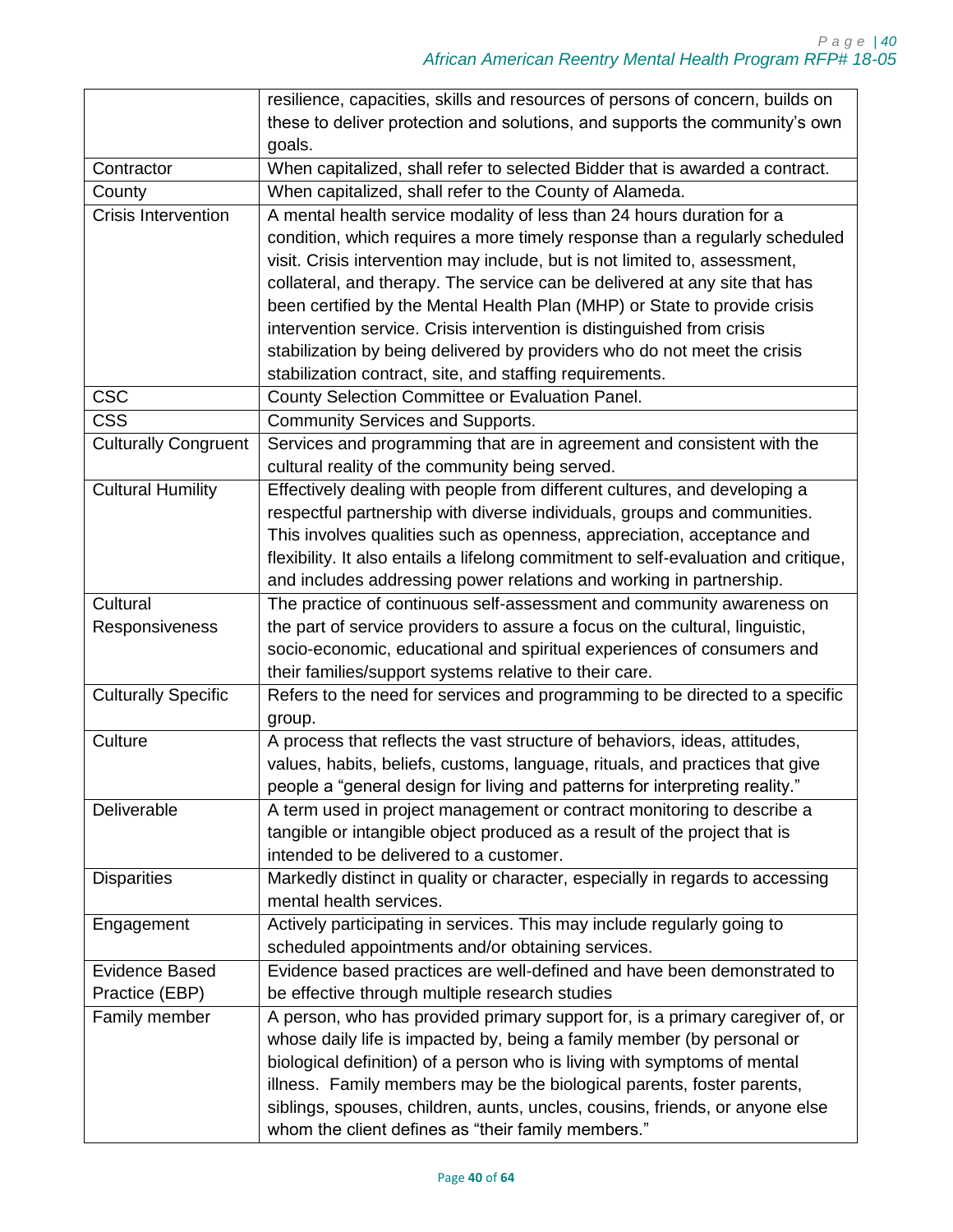| Federal                     | Refers to United States Federal Government, its departments and/or           |
|-----------------------------|------------------------------------------------------------------------------|
|                             | agencies.                                                                    |
| Fee-for-service             | Reimbursement method in which providers are paid for each service            |
|                             | performed based on a negotiated or provisional rate.                         |
| <b>Full Time Equivalent</b> | A budgetary term used to describe the number of total hours worked divided   |
| (FTE)                       | by the maximum number of compensable hours in a full-time schedule as        |
|                             | defined by law. For example, if the normal schedule for a staff person is 40 |
|                             | hours per week (40*52 weeks-4 weeks for vacation=1,920). Someone             |
|                             | working 1,440 hours during the year represents 1,440/1,920=.75 FTE.          |
| <b>FY</b>                   | <b>Fiscal Year</b>                                                           |
| Inappropriately-            | Groups that exhibit poor outcomes despite receiving a disproportionally high |
| <b>Served Populations</b>   | rate of mental health services. The mental health services being received by |
|                             | this group may not be culturally appropriate for addressing their needs.     |
| Licensed                    | Licensed clinical staff (MD, PhD, MFT, LCSW) and staff who are registered    |
| Practitioner of the         | with the California Board of Behavioral Sciences, usually registered         |
| Healing Arts (LPHA)         | MFT/ASW interns; psychologists who are waivered by the State to provide      |
|                             | services; and Master's level clinical nurse specialists who have national or |
|                             | state license to practice independently.                                     |
|                             | For the sake of this RFP, LPCC-F do not meet the LPHA qualifications.        |
| Medi-Cal                    | California's Medicaid program, which provides health care coverage for       |
|                             | more than six million low-income children and families as well as elderly,   |
|                             | blind, or disabled individuals. Medi-Cal is jointly funded by the state and  |
|                             | federal government and administered by the California Department of Health   |
|                             | <b>Services</b>                                                              |
|                             |                                                                              |
| <b>Medical Necessity</b>    | A service or treatment which is appropriate for a client's diagnosis, and    |
|                             | which if not rendered, would adversely affect the patient's condition; Medi- |
|                             | Cal covers only medically necessary services                                 |
| <b>Mental Health</b>        | Individual, family or group therapies and interventions that are designed to |
| <b>Services</b>             | provide reduction of mental disability and improvement or maintenance of     |
|                             | functioning consistent with the goals of learning, development, independent  |
|                             | living, and enhanced self-sufficiency                                        |
| <b>Mental Health</b>        | Proposition 63, also known as the Mental Health Services Act, passed by      |
| Services Act                | the California voters in November 2004. The MHSA provides funding to         |
| (MHSA)                      | counties to expand mental health services to those who are unserved or       |
|                             | underserved.                                                                 |
| Motivational                | A form of collaborative conversation for strengthening a person's own        |
| Interviewing (MI)           | motivation and commitment to change. It is a person-centered counseling      |
|                             | style for addressing the common problem of ambivalence about change by       |
|                             | paying particular attention to the language of change.                       |
| <b>North County</b>         | North County includes Alameda, Albany, Berkeley, Emeryville, Oakland and     |
|                             | Piedmont.                                                                    |
| Outreach                    | The act of extending services or assistance to those in the community who    |
|                             | may benefit from care but who have not, or have not been able to come forth  |
|                             | to seek it.                                                                  |
| <b>Outcomes</b>             | The extent of change in attitudes, values, behaviors, or conditions between  |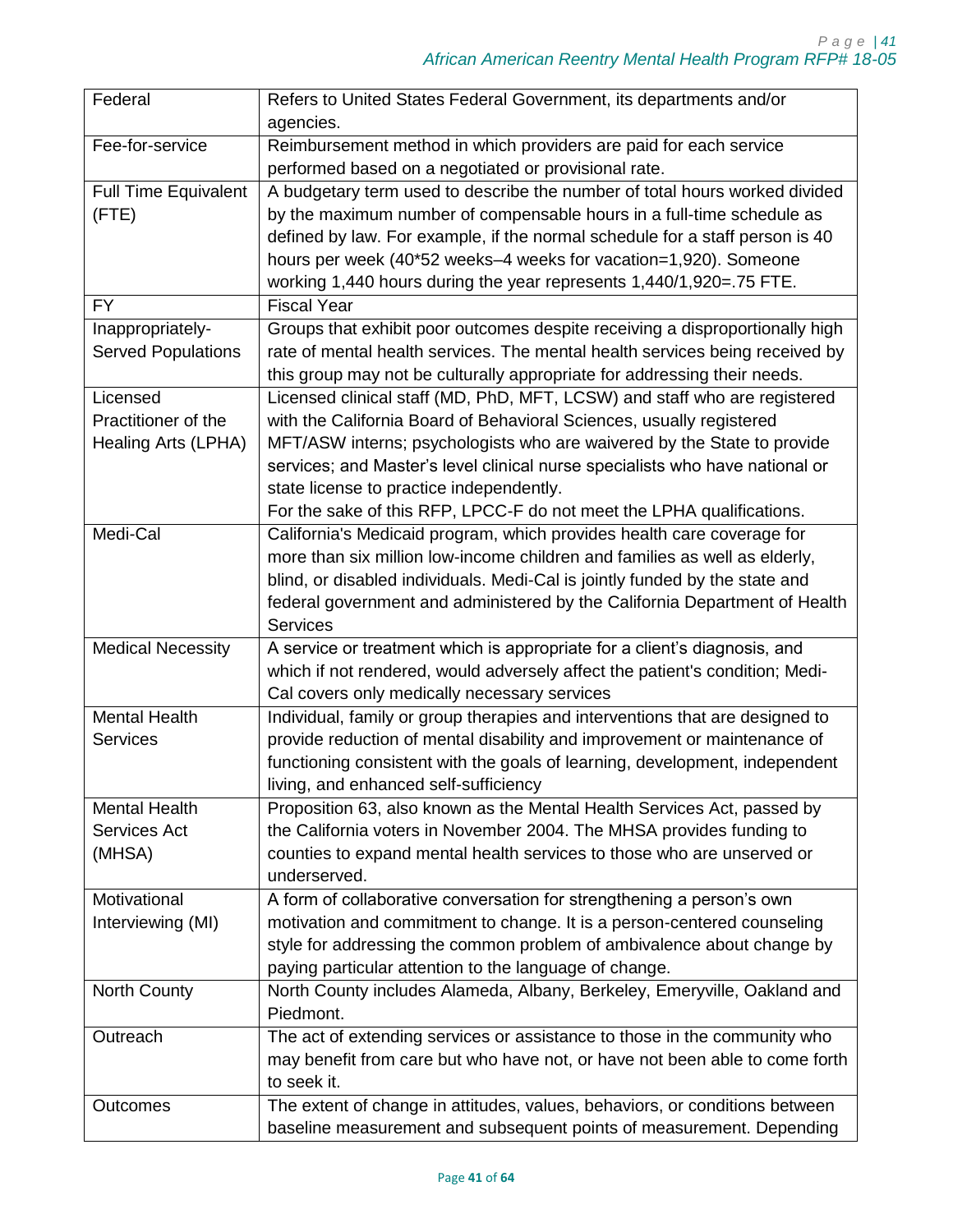|                          | on the nature of the intervention and the theory of change guiding it,           |
|--------------------------|----------------------------------------------------------------------------------|
|                          | changes can be short, intermediate, and longer-term outcomes.                    |
| Peer                     | Individuals with lived experiences/ experience as a consumers in the public      |
|                          | mental health system and whose duties include a peer support role,               |
|                          | contributing significantly to the recovery culture and client orientation of the |
|                          | team.                                                                            |
| Proposal                 | Shall mean Bidder's response to this RFP; used interchangeably with Bid.         |
| Qualified                | Competent by training and experience to be in compliance with specified          |
|                          | requirements.                                                                    |
| <b>Quality Assurance</b> | The QA Office oversees the quality of services delivered to beneficiaries of     |
| (AA)                     | the Mental Health Plan. The primary responsibility of the QA Office is to        |
|                          | ensure that state and federal laws and regulations, and BHCS policies are        |
|                          | met by all BHCS providers. Examples of this Office's responsibilities relating   |
|                          | to delivery of services are to establish and monitor standards of clinical       |
|                          | record documentation, notification to beneficiaries of their rights, etc.        |
| Recidivism               | When an individual (either formerly incarcerated and/or under supervision of     |
|                          | a justice agency) commits a crime or violates the conditions of their            |
|                          | supervision.                                                                     |
| Referral                 | When used in a contract, it means to a process by which an individual            |
|                          | and/or organization must follow before receiving/ providing services.            |
| Request for              | Shall mean this document, which is the County of Alameda's request for           |
| Proposal (RFP)           | proposal to provide the services being solicited herein; also referred herein    |
|                          | as RFP.                                                                          |
| Response                 | Shall refer to Bidder's bid submitted in reply to RFP.                           |
| <b>Serious Mental</b>    | BHCS defines a Serious Mental Illness to be a condition associated with a        |
| Illness (SMI)            | diagnosis within the DSM-IV-TR (or latest authorized and required version of     |
|                          | the DSM) that meets the medical necessity criteria as specified in the           |
|                          | California Code of Regulations, Title 9, Chapter 11, Sections 1820.205(a)(1)     |
|                          | for Psychiatric Inpatient Hospital Services and 1830.205(b)(1) for Specialty     |
|                          | Mental Health Services. Same definition as Major Mental Disorder.                |
| <b>SLEB</b>              | <b>Small Local Emerging Business</b>                                             |
| <b>State</b>             | Refers to State of California, its departments and/or agencies.                  |
| Therapy                  | A service activity, which is a therapeutic intervention that focuses primarily   |
|                          | on symptom reduction as a means to improve functional impairments                |
| Trauma Informed          | An organizational structure and treatment framework that involves                |
| Care                     | understanding, recognizing, and responding to the effects of all types of        |
|                          | trauma. Trauma Informed Care also emphasizes physical, psychological and         |
|                          | emotional safety for both consumers and providers, and helps survivors           |
|                          | rebuild a sense of control and empowerment.                                      |
| Unserved or              | Groups that have received no services or are receiving inadequate services       |
| Underserved              | to meet their needs. These groups include populations defined by                 |
|                          | race/ethnicity, linguistic backgrounds, gender, age, sexual identity,            |
|                          | geographic location, ability status and veteran's status.                        |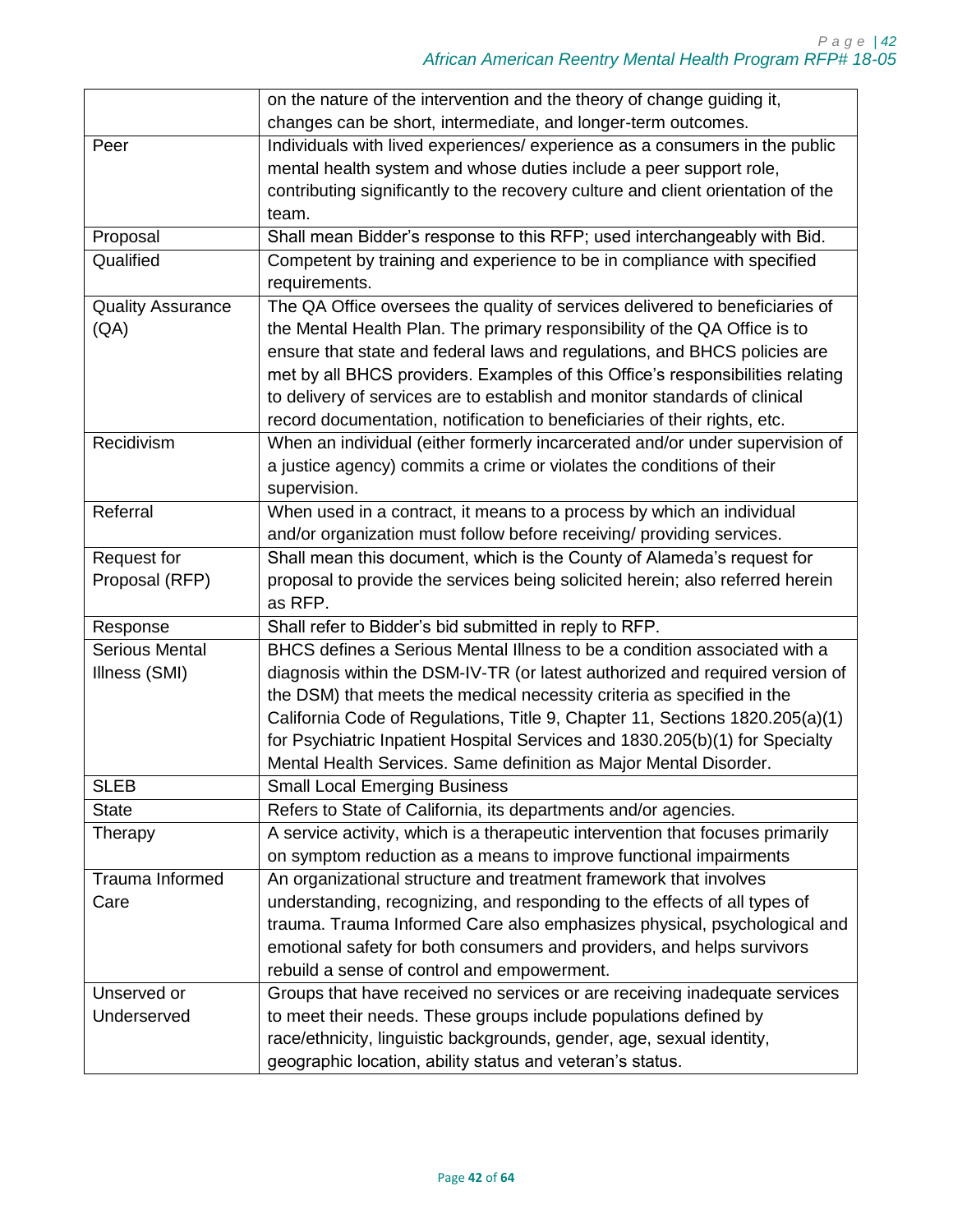## <span id="page-42-0"></span>**B. MEDI-CAL BILLING, CLINICAL AND QUALITY ASSURANCE REQUIREMENTS**

To implement the services included in this RFP successfully, and make program sustainable through Medi-Cal billing, awarded Contractor shall participate in ACBHCS Quality Assurance trainings in the first two Fiscal Years of program implementation in order to build capacity to conduct all of the activities listed below. Bidders agree by submittal of proposal(s) that they will comply with all of the following in the third FY of the contract award:

- Independently adhere to all Medi-Cal documentation standards, including, but not limited to, Assessments, Treatment Plans and Progress Notes that are in compliance with Medi-Cal standards as set forth by Federal and State regulation, as well as the policies of ACBHCS "Clinical Documentation Standards" manual which may be found here: [http://www.acbhcs.org/providers/QA/docs/qa\\_manual/7-](http://www.acbhcs.org/providers/QA/docs/qa_manual/7-1_CLINICAL_DOCUMENTATION_STANDARDS.pdf) 1 CLINICAL DOCUMENTATION STANDARDS.pdf
- Attend all required scope of practice training and documentation training activities in order to appropriately and successfully bill to Medi-Cal.
- Obtain and maintain a valid fire clearance from the local fire department for the program site address OR obtain a copy of the current and valid fire clearance from the program location's property manager/owner. Upon expiration of a fire clearance, contractor shall send a copy of a new fire clearance certificate to the ACBHCS Quality Assurance (QA) Office. Awarded Contractor understands that they may not operate at a site without a valid fire clearance.
- Meet minimum requirements for a program site as set forth in CCR, Title 9, Section 1810.435. All contracted program sites must be certified in accordance with the mental health Medi-Cal Program Site Certification Protocol. Contractors are responsible for preparing all materials required for a Medi-Cal Program Site Certification: http://www.acbhcs.org/providers/network/docs/2013/MH Medi[cal\\_Program\\_Certification\\_protocol.pdf](http://www.acbhcs.org/providers/network/docs/2013/MH_Medi-cal_Program_Certification_protocol.pdf)
- Attend all BHCS sponsored trainings related to start-up and maintenance of Medi-Cal billing see the full list of requirements in Appendix B: Medi-Cal Requirements for Service Providers and Appendix C: Setting-up Services at a New Mental Health Site;
- Follow all ACBHCS policies and procedures in the ACBHCS QA Manual: [http://www.acbhcs.org/providers/QA/qa\\_manual.htm](http://www.acbhcs.org/providers/QA/qa_manual.htm)
- Attend the monthly ACBHCS Clinical Quality Review Team (CQRT) group meetings for the first year of contract regardless of whether Bidder is already billing SD/MC. ACBHCS QA office will determine if an awarded Contractor will be exempt from CQRT requirements. CQRT requires one Licensed Practitioner of the Healing Arts (LPHA) to attend for every seven charts that are reviewed. Find the updated CQRT manual here:

[http://www.acbhcs.org/providers/QA/docs/qa\\_manual/9-1\\_CQRT\\_MANUAL.pdf](http://www.acbhcs.org/providers/QA/docs/qa_manual/9-1_CQRT_MANUAL.pdf)

See the QA website for more information:<http://www.acbhcs.org/providers/QA/QA.htm>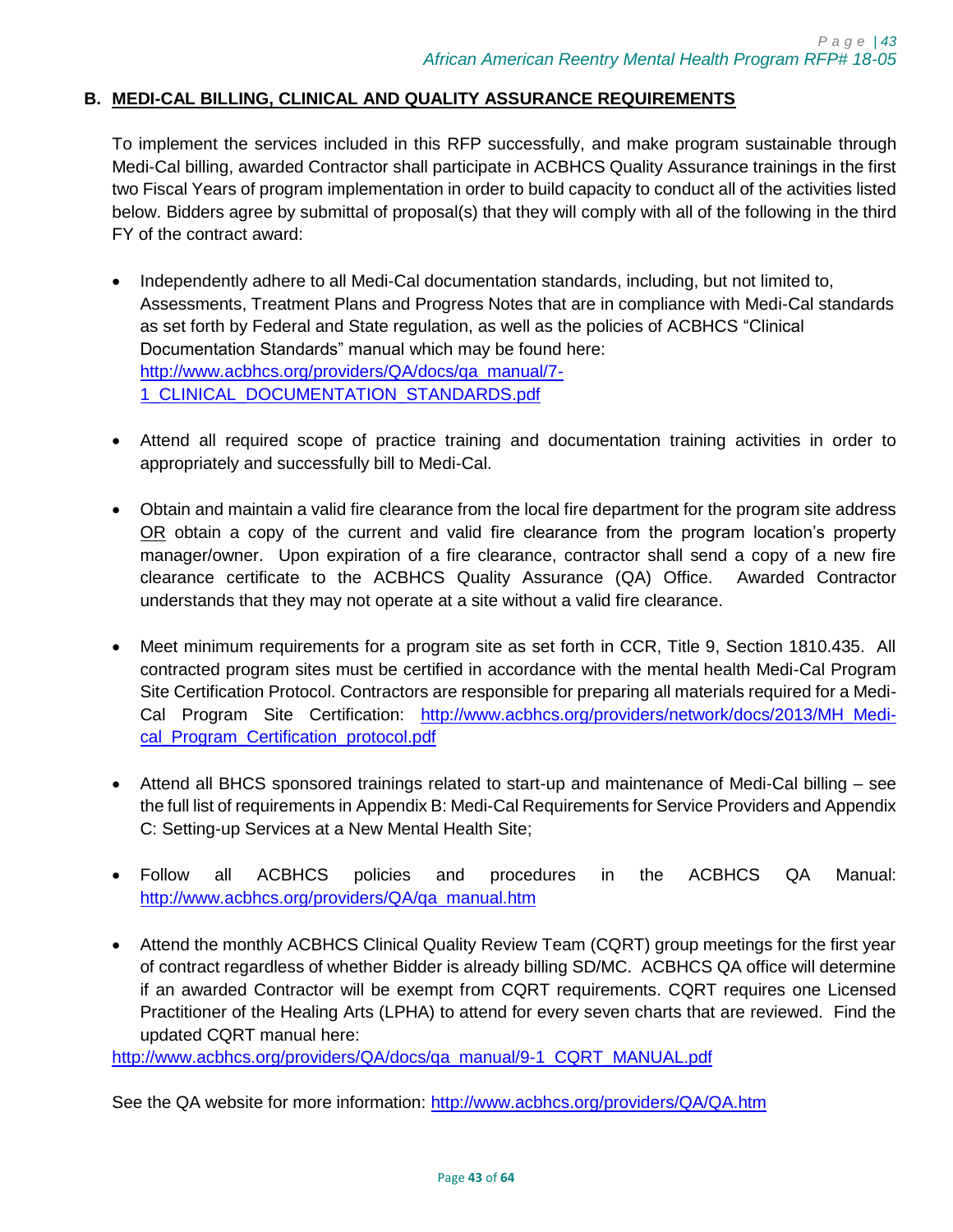# <span id="page-43-0"></span>**C. MEDI-CAL REQUIREMENTS FOR SERVICE PROVIDERS**

| <b>Training Session</b>                                                                                                                                                                                                                                                                                | <b>Overview</b>                                                                                                                                                                                                                                                                                                                      | <b>Covered Topics</b>                                                                                                                                                                                                                                                                                                                                                                                                                                                           | <b>Who should</b>                                                                                                                                        |
|--------------------------------------------------------------------------------------------------------------------------------------------------------------------------------------------------------------------------------------------------------------------------------------------------------|--------------------------------------------------------------------------------------------------------------------------------------------------------------------------------------------------------------------------------------------------------------------------------------------------------------------------------------|---------------------------------------------------------------------------------------------------------------------------------------------------------------------------------------------------------------------------------------------------------------------------------------------------------------------------------------------------------------------------------------------------------------------------------------------------------------------------------|----------------------------------------------------------------------------------------------------------------------------------------------------------|
| (BHCS Unit)                                                                                                                                                                                                                                                                                            |                                                                                                                                                                                                                                                                                                                                      |                                                                                                                                                                                                                                                                                                                                                                                                                                                                                 | attend from your                                                                                                                                         |
| <b>Data Collection</b><br><b>Provider Relations</b><br>(800) 878-1313<br><b>Training Available</b><br>upon Request and as<br>needed                                                                                                                                                                    | This is the first training that<br>individuals and organizational<br>representatives should attend<br>to learn the flow of INSYST<br>client service data.<br>Data Collection training<br>provides guidelines for client<br>data collection and data entry.<br>It is a critical component of a<br>provider's contract with<br>ACBHCS. | <b>INSYST System-</b><br>$\bullet$<br>Overview<br><b>Client Referrals</b><br>$\bullet$<br>• Verifying Client<br>Eligibility-Overview<br><b>Client Registration</b><br><b>Client Episodes</b><br>$\bullet$<br>Service Entry- Direct,<br>Indirect, MAA, FSP etc.<br><b>Disallowed Claims</b><br>System<br><b>CSI Information</b><br>$\bullet$<br><b>Invoicing and Deadlines</b><br>$\bullet$<br><b>INSYST Reports</b><br>Reference<br>Information/Terms and<br><b>Definitions</b> | agency<br>Administrative<br>Manager<br><b>Clinical Manager</b><br><b>Business Office</b><br>Manager<br>Data Entry Staff<br><b>Front Desk</b><br>Clerical |
| <b>Medi-Cal Eligibility</b><br><b>Verification</b><br><b>Provider Relations</b><br>(800) 878-1313<br><b>Training Available</b><br>upon request and as<br>needed                                                                                                                                        | This training teaches the<br>methods and process of<br>verifying client's eligibility.<br>It is the responsibility of the<br>provider to determine Medi-<br>Cal eligibility for all clients on a<br>monthly basis.                                                                                                                   | • Terminology<br>How to Verify Medi-Cal<br>Eligibility- Internet<br>• How to Verify Medi-Cal<br>Eligibility- AEVS<br><b>MMEF Process</b><br>$\bullet$<br><b>Medi-Cal Claim Process</b><br><b>Error Correction Report</b><br><b>SOC Procedures</b><br><b>Provider Responsibilities</b><br>and Expectations                                                                                                                                                                       | Administrative<br>Manager<br><b>Business Office</b><br>Manager<br>Data Entry Staff<br><b>Front Desk</b><br>Clerical                                      |
| <b>INSYST Training</b><br><b>Information Systems</b><br>(510) 567-8181<br>Training is scheduled<br>on an as needed basis<br>To enroll in training<br>complete a User<br><b>Authorization Form</b><br>available online at:<br>www.acbhcs.org/provid<br>ers/INSYST/INSYST.ht<br>$\underline{\mathsf{m}}$ | This is a hands on training for<br>learning how to navigate and<br>input client information into the<br><b>INSYST</b> system.                                                                                                                                                                                                        | Navigating through<br>$\bullet$<br><b>INSYST</b><br>Registration<br>Open/ Close Episodes<br>$\bullet$<br><b>Service Entry</b><br>$\bullet$<br>Reports<br>$\bullet$<br><b>Utilization Review</b>                                                                                                                                                                                                                                                                                 | Administrative<br>Manager<br><b>Business Office</b><br>Manager<br>Data Entry Staff<br><b>Front Desk</b><br>Clerical                                      |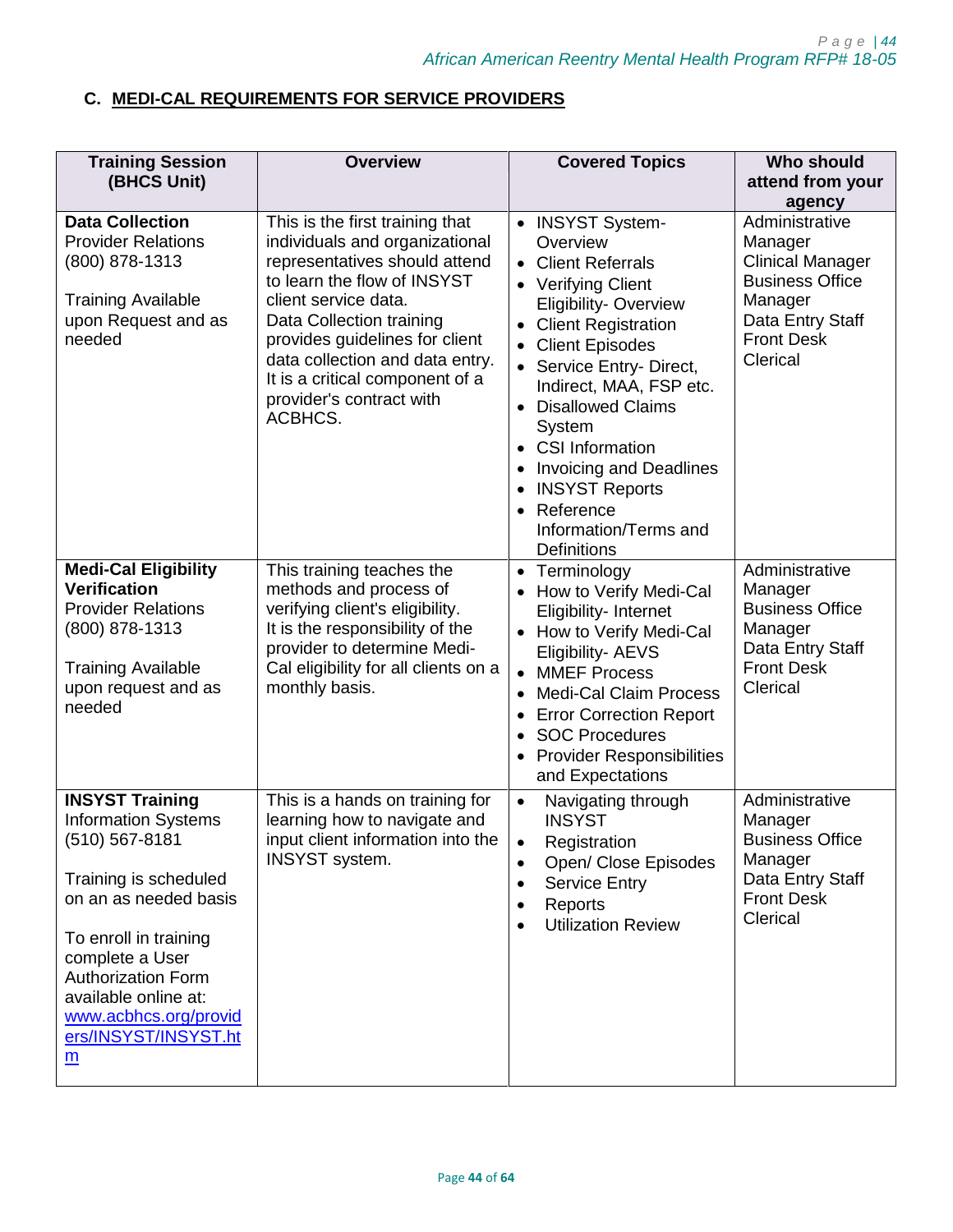| <b>Training Session</b><br>(BHCS Unit)                                                                                                                                                                                               | <b>Overview</b>                                                                                                                                                                                                                                                   | <b>Covered Topics</b>                                                                                                                                                                      | Who should<br>attend from your<br>agency                                                                                                              |
|--------------------------------------------------------------------------------------------------------------------------------------------------------------------------------------------------------------------------------------|-------------------------------------------------------------------------------------------------------------------------------------------------------------------------------------------------------------------------------------------------------------------|--------------------------------------------------------------------------------------------------------------------------------------------------------------------------------------------|-------------------------------------------------------------------------------------------------------------------------------------------------------|
| Medi-Medi<br><b>Documentation</b><br><b>Trainings</b><br><b>Quality Assurance</b><br>(510) 567-8105<br>Visit QA's website for<br>their training schedule:<br>http://www.acbhcs.org/p<br>roviders/QA/QA.htm                           | This training provides<br>information on required clinical<br>documentation and assists<br>providers in their Compliance<br>efforts.                                                                                                                              | • Clinical documentation<br>$\bullet$ Coding<br>$\bullet$ Timelines<br>$\bullet$ Staffing                                                                                                  | Management/<br>QA Staff, direct<br>service staff, as<br>determined by the<br><b>Mental Health</b><br>Plan                                             |
| <b>Clinical Quality</b><br><b>Review Team (CQRT)</b><br><b>Ongoing Training</b><br><b>Quality Assurance</b><br>(510) 567-8105<br>Visit QA's website for<br>their training schedule:<br>http://www.acbhcs.org/p<br>roviders/QA/QA.htm | This training provides a year-<br>long commitment for<br>providers. The group meets<br>once per month for three<br>hours, to review charts for<br>compliance with Medi-Medi<br>Documentation Standards,<br>best clinical practices, and to<br>authorize services. | <b>Medical Necessity</b><br>$\bullet$<br>Medi-Medi Chart<br>$\bullet$<br>Documentation<br><b>Standards</b><br><b>Quality of Services</b><br>$\bullet$<br><b>Service Codes</b><br>$\bullet$ | Clinical<br>Supervisors,<br><b>Quality Assurance</b><br>Directors, and/or<br>lead staff who are<br>Licensed LPHA,<br>Waivered, or<br>registered LPHA. |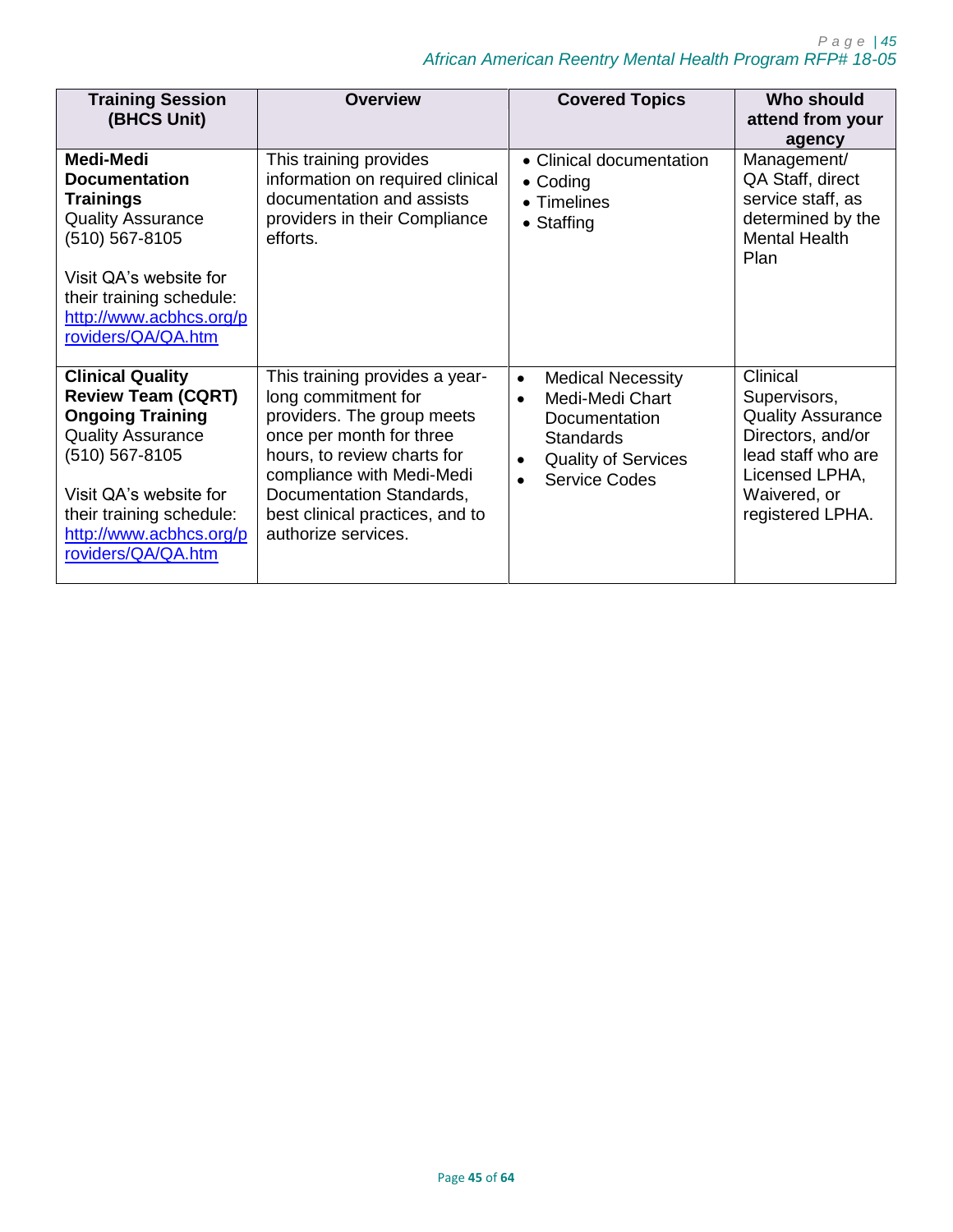## **D. SETTING-UP SERVICES AT A NEW MENTAL HEALTH SITE**

## **What are the steps involved in starting-up services at a new mental health program/site approved by BHCS?**

\*\* Providers should be informing their BHCS Contract Managers of a requested new site within their existing allocation at least 60-90 days prior to the anticipated start date of services at a new site via the Request for Program Change Request Form, which is available online at: [http://www.acbhcs.org/providers/network/cbos.htm.](http://www.acbhcs.org/providers/network/cbos.htm) New sites are subject to approval by BHCS, and services cannot start at an approved site until certain minimum requirements, such as fire clearance, are in place. Providers should contact their BHCS Contract Managers if there are any additional questions about what is needed for the start-up of mental health services for a specific new program/site approved by BHCS. \*\*

<span id="page-45-0"></span>

| What needs to be<br>completed?                                                                                                                                        | <b>Which programs</b><br>does this apply to?                                                                                                                                   | <b>Does</b><br>this<br>apply? | <b>Date</b><br>complete? | <b>Who is</b><br>responsible? | <b>Notes</b>                                                                                                                                                                                                                                                                                                                                                                                                                                                                                                                                                                                                                                                                                                                                                                                              |
|-----------------------------------------------------------------------------------------------------------------------------------------------------------------------|--------------------------------------------------------------------------------------------------------------------------------------------------------------------------------|-------------------------------|--------------------------|-------------------------------|-----------------------------------------------------------------------------------------------------------------------------------------------------------------------------------------------------------------------------------------------------------------------------------------------------------------------------------------------------------------------------------------------------------------------------------------------------------------------------------------------------------------------------------------------------------------------------------------------------------------------------------------------------------------------------------------------------------------------------------------------------------------------------------------------------------|
| Apply for any<br>specialized<br>permit,<br>certification<br>and/or licensure<br>which is required<br>for service<br>delivery, outside<br>of Medi-Cal<br>Certification | Specialized new<br>$\bullet$<br>programs/sites,<br>such as<br>residential, crisis<br>residential and/or<br>outpatient<br>services in a<br>group home<br>setting                |                               |                          | Provider                      | These are generally permits, certifications and/or<br>licensure from other bodies, including but not<br>limited to local jurisdictions, Community Care<br>Licensing (CCL) and the Department of Health<br>Care Services (DHCS)<br>The applications for these specialized permits,<br>$\bullet$<br>certifications and/or licensures can take some<br>time (around six months for some), so it is helpful<br>to plan for and submit these applications early in<br>the process if they are a requirement for service<br>delivery                                                                                                                                                                                                                                                                            |
| <b>Secure Fire</b><br>2.<br>Clearance and<br>send to BHCS<br>Network Office,<br>and also to BHCS<br>QA for programs<br>which will be<br>billing to Medi-Cal           | All new<br>$\bullet$<br>programs/sites<br>which bill to Medi-<br>Cal<br>Most other new<br>$\bullet$<br>programs/sites<br>which provide<br>direct onsite<br>services to clients |                               |                          | Provider                      | Timeline for scheduling fire clearance can vary by<br>$\bullet$<br>jurisdiction, but it can be several months<br>For school sites, specify that you are requesting<br>$\bullet$<br>fire clearance for an individual clinical space or<br>classroom versus the whole school<br>At a given location, the fire clearance must<br>specify all suite numbers, classrooms and<br>addresses where service delivery will occur<br>A new fire clearance will generally be needed<br>$\bullet$<br>before moving to a new suite number or<br>classroom, even if it is within the same building or<br>on the same school campus<br>When items are out of compliance, fire<br>$\bullet$<br>jurisdiction or fire inspection company may<br>invoke a plan of correction and need to come<br>back, extending the timeline |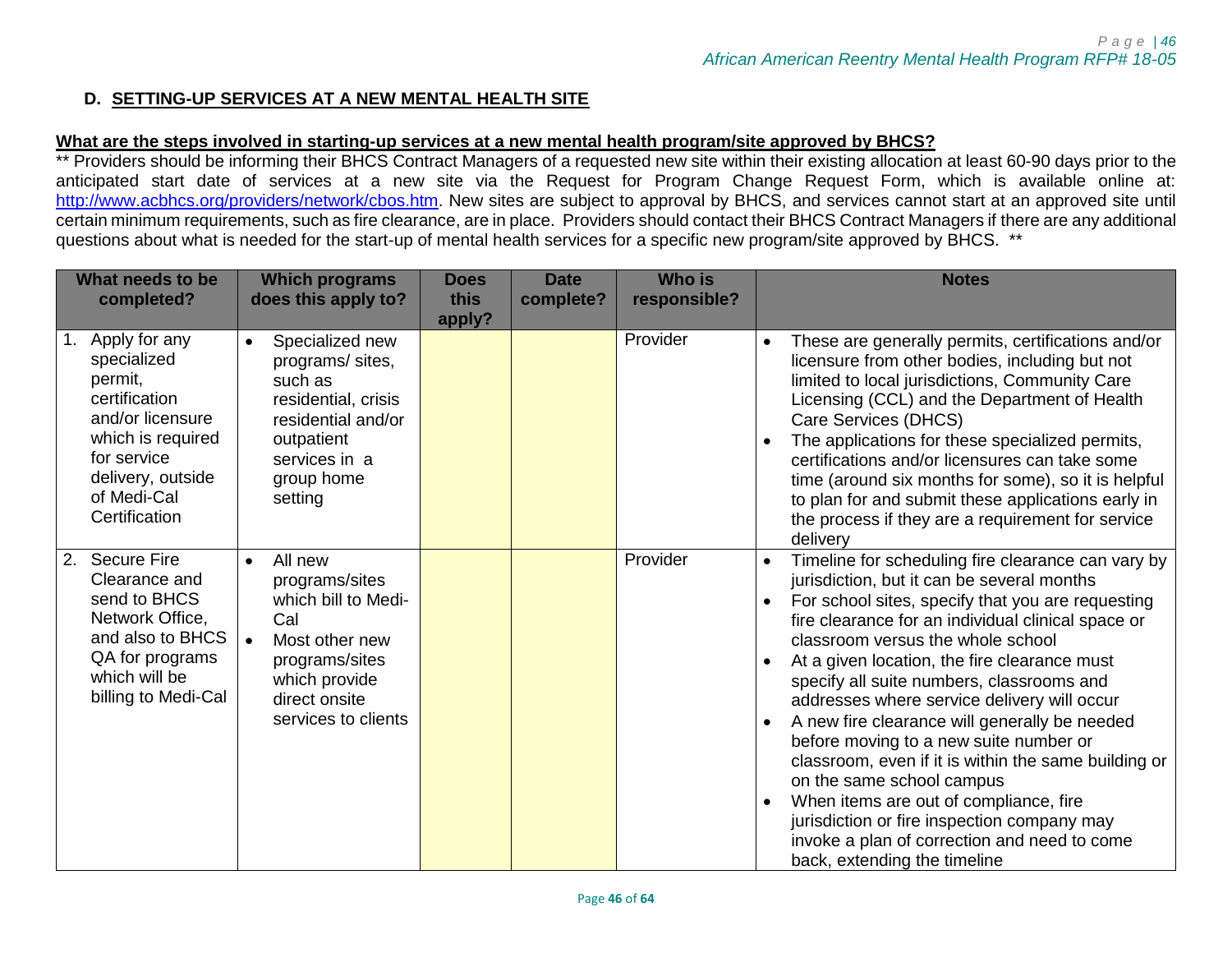## *P a g e | 47 African American Reentry Mental Health Program RFP# 18-05*

| What needs to be<br>completed?                                                                                                                                                                                | <b>Which programs</b><br>does this apply to?                                                                                                                                                    | <b>Does</b><br>this<br>apply? | <b>Date</b><br>complete? | <b>Who is</b><br>responsible?                                    | <b>Notes</b>                                                                                                                                                                                                                                                                                                                                                                                                                                                                                                                                                                                                                                     |
|---------------------------------------------------------------------------------------------------------------------------------------------------------------------------------------------------------------|-------------------------------------------------------------------------------------------------------------------------------------------------------------------------------------------------|-------------------------------|--------------------------|------------------------------------------------------------------|--------------------------------------------------------------------------------------------------------------------------------------------------------------------------------------------------------------------------------------------------------------------------------------------------------------------------------------------------------------------------------------------------------------------------------------------------------------------------------------------------------------------------------------------------------------------------------------------------------------------------------------------------|
|                                                                                                                                                                                                               |                                                                                                                                                                                                 |                               |                          |                                                                  | Fire clearance must be signed, dated, include the<br>site address and meet local fire jurisdiction<br>requirements to be valid - Fire clearance is<br>different than a fire sprinkler check, and a fire<br>sprinkler check will not suffice for the purposes of<br>fire clearance<br>There is a nominal cost for fire clearance,<br>generally between \$80-100                                                                                                                                                                                                                                                                                   |
| 3.<br>Apply for new<br>organizational<br><b>National Provider</b><br>Identifier (NPI)<br>Number or a<br>change of<br>address for an<br>existing NPI, and<br>report to BHCS<br><b>Network Office</b><br>and QA | Providers which have<br>no existing NPI at this<br>site, and will be<br>adding a new<br>program/site which<br>will enter services<br>into a BHCS-<br>approved data entry<br>and claiming system |                               |                          | Provider                                                         | Timeline can vary from 72 hours to 45 days<br>$\bullet$<br>Applying electronically on the NPPES website<br>(https://nppes.cms.hhs.gov/NPPES/Welcome.do)<br>is recommended as this can sometimes be faster<br>Record and secure your NPPES username,<br>password and security questions as this can be<br>important in the future<br>Customer Service can reset your password if<br>needed<br>More information available here:<br>http://www.acbhcs.org/providers//npi/npi.htm<br>Providers should only apply for change of<br>address for an existing NPI if all programs/RUs at<br>one site are moving to a new site (i.e., a<br>complete move) |
| Negotiate new or<br>4.<br>updated contract                                                                                                                                                                    | All new<br>programs/sites                                                                                                                                                                       |                               |                          | <b>BHCS</b><br>$\bullet$<br><b>Network</b><br>Office<br>Provider | <b>BHCS Network Office Contract Managers will</b><br>$\bullet$<br>work with internal BHCS partners to send draft<br>Exhibit A Language for provider to respond to,<br>and Budget Template for provider to complete<br>Discussion and negotiation will need to occur for<br>$\bullet$<br>any areas where the expectations are unclear or<br>where a difference of opinion exists in what a<br>particular expectation should be<br>More information about standard Exhibits and<br>$\bullet$<br>contracting is available at:<br>http://www.acbhcs.org/providers/network/cbos.ht<br>m                                                               |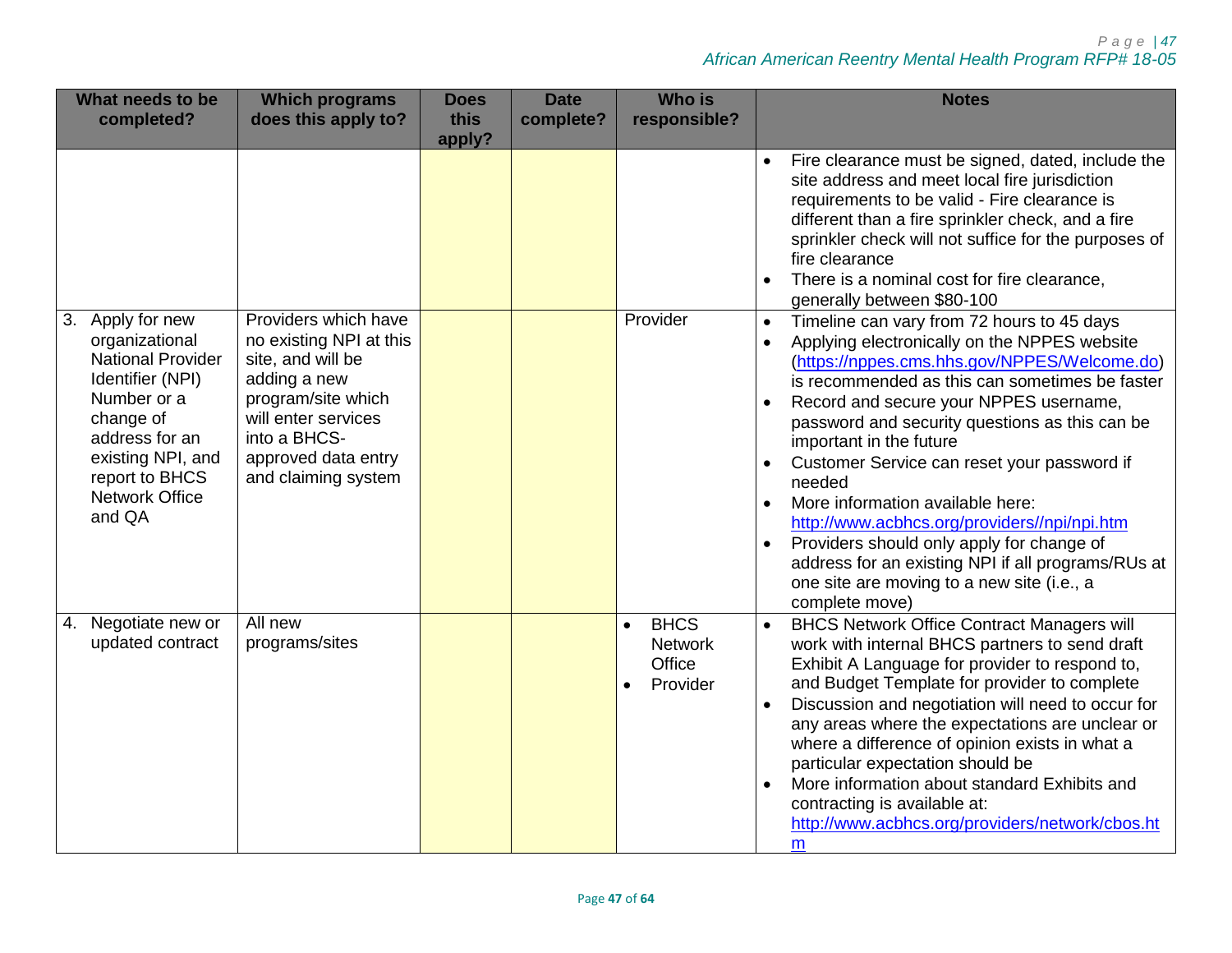| What needs to be<br>completed?                                                                                                      | <b>Which programs</b><br>does this apply to?                                                                                                        | <b>Does</b><br>this<br>apply? | <b>Date</b><br>complete? | <b>Who is</b><br>responsible? | <b>Notes</b>                                                                                                                                                                                                                                                                                                                                                                                                                                                                                                                      |
|-------------------------------------------------------------------------------------------------------------------------------------|-----------------------------------------------------------------------------------------------------------------------------------------------------|-------------------------------|--------------------------|-------------------------------|-----------------------------------------------------------------------------------------------------------------------------------------------------------------------------------------------------------------------------------------------------------------------------------------------------------------------------------------------------------------------------------------------------------------------------------------------------------------------------------------------------------------------------------|
| 5. Complete training<br>on programmatic<br>and fiscal<br>contractual<br>requirements                                                | Providers which have<br>not had a similar type<br>of contracted<br>program with BHCS,<br>or may benefit from<br>additional training in<br>this area |                               |                          | Provider                      | Should generally occur prior to finalizing the<br>$\bullet$<br>contract, but timing can be later for some topics<br>Contact your BHCS Contract Managers to<br>$\bullet$<br>request training, and please identify the specific<br>types of areas you would like training around<br>(i.e., budget; invoicing; better understanding<br>specific Exhibit A requirements; better<br>understanding other standard programmatic,<br>fiscal and operating requirements in contract<br>Exhibits outside of the Exhibit A and Budget; etc.) |
| 6. Contact BHCS<br>QA for Site<br><b>Certification Visit</b><br>and collaborate<br>with QA on any<br>identified follow-<br>up items | New programs/sites<br>which will be billing to<br>Medi-Cal                                                                                          |                               |                          | Provider                      | Timeline can vary from 4-8 weeks<br>$\bullet$<br>QA will not schedule site visit until they have<br>$\bullet$<br>received fire clearance; policies, procedures and<br>other requested material; and site is operational<br>or prepared to begin providing services<br>More information available here, under Item 16:<br>Medi-Cal Site Certification:<br>http://www.acbhcs.org/providers/QA/qa_manual.<br>htm                                                                                                                     |
| 7. Issuance of<br><b>BHCS Site</b><br>Certification<br>Letter to Provider<br>and BHCS<br><b>Network Office</b>                      | programs/sites<br><b>New</b><br>which will be billing to<br>Medi-Cal                                                                                |                               |                          | <b>BHCS QA</b>                | Timeline can vary from 2-8 weeks<br>$\bullet$<br>For new sites, the timeline will depend on how<br>$\bullet$<br>long it takes for the California Department of<br>Health Care Services (DHCS) to assign a<br>Provider Number once BHCS Provider Relations<br>requests the Provider Number from DHCS<br>QA will not issue Site Certification Letter until<br>$\bullet$<br>they have NPI and confirmation that all corrective<br>action items have been addressed                                                                   |
| 8. Request of new<br><b>Reporting Unit</b><br>(RU) or change of<br>address to an<br>existing RU <sup>10</sup>                       | New programs/sites<br>which will be<br>assigned a RU for<br>entry of services into<br>a BHCS-approved                                               |                               |                          | <b>BHCS Network</b><br>Office | Timeline can vary from 14-45 days<br>$\bullet$<br>Process cannot be initiated prior to receipt of the<br>$\bullet$<br>Medi-Cal Site Certification for new programs/sites<br>which will be billing to Medi-Cal<br>Needs to be routed through multiple BHCS Units<br>for approval and set-up                                                                                                                                                                                                                                        |

l  $10$  A RU is a unique BHCS program identifier at a specific site used to enter services/billing data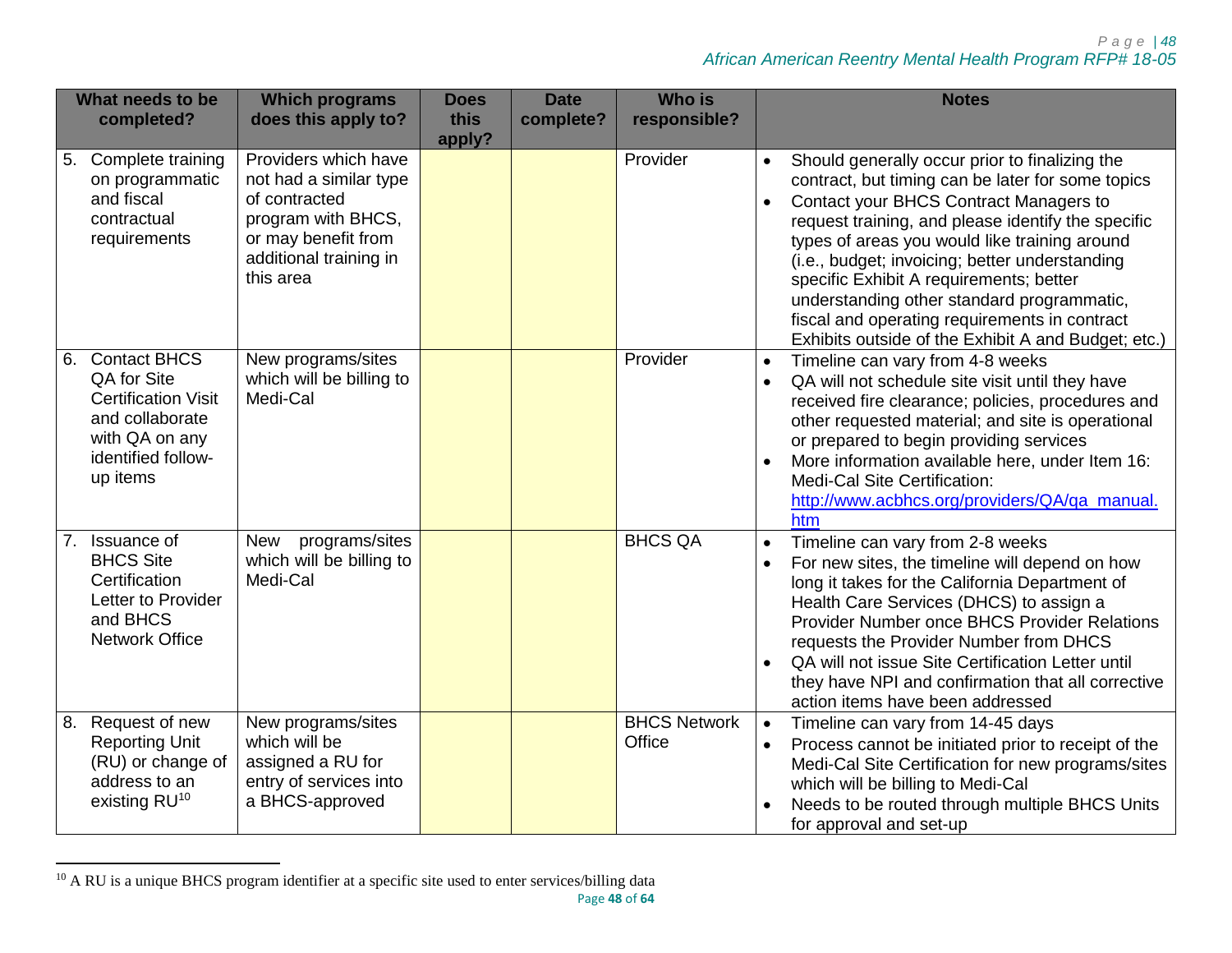| What needs to be<br>completed?                                                                | <b>Which programs</b><br>does this apply to?                                                                                                                                                                                                | <b>Does</b><br>this<br>apply? | <b>Date</b><br>complete? | <b>Who is</b><br>responsible?            | <b>Notes</b>                                                                                                                                                                                                                                                                                                                                                                                                                                                                                                                                                                                                                |
|-----------------------------------------------------------------------------------------------|---------------------------------------------------------------------------------------------------------------------------------------------------------------------------------------------------------------------------------------------|-------------------------------|--------------------------|------------------------------------------|-----------------------------------------------------------------------------------------------------------------------------------------------------------------------------------------------------------------------------------------------------------------------------------------------------------------------------------------------------------------------------------------------------------------------------------------------------------------------------------------------------------------------------------------------------------------------------------------------------------------------------|
|                                                                                               | data entry and<br>claiming system                                                                                                                                                                                                           |                               |                          |                                          |                                                                                                                                                                                                                                                                                                                                                                                                                                                                                                                                                                                                                             |
| 9. Notification of set-<br>up of new RU or<br>change of<br>address to an<br>existing RU       | New programs/sites<br>which will be<br>assigned a RU for<br>entry of services into<br>a BHCS-approved<br>data entry and<br>claiming system                                                                                                  |                               |                          | <b>BHCS Provider</b><br><b>Relations</b> | Provider will receive email notification from BHCS<br>$\bullet$<br><b>Provider Relations</b><br>Provider should contact BHCS Network Office<br>Fiscal Contract Manager for questions around<br>assigned procedure codes which can be billed<br>through new RU<br>Provider should contact BHCS QA for questions<br>$\bullet$<br>about appropriate use of assigned procedure<br>codes for service delivery and documentation                                                                                                                                                                                                  |
| 10. Complete Initial<br>Data Collection<br>Training with<br><b>BHCS Provider</b><br>Relations | New programs/sites<br>which will be<br>assigned a RU for<br>entry of services into<br>a BHCS-approved<br>data entry and<br>claiming system, and<br>have not had<br>experience in this<br>area or may benefit<br>from additional<br>training |                               |                          | Provider                                 | Should occur just before the start of services<br>$\bullet$<br><b>BHCS Provider Relations will contact the</b><br>$\bullet$<br>identified provider liaison to set-up<br>Prior to the training, BHCS Provider Relations will<br>need the provider to submit a list of staff to be<br>trained and the role of each of these staff within<br>the larger process (i.e., supervisors, clinical<br>managers, intake/registration staff, and data<br>entry staff)<br>This will include information on a number of<br>topics including how to collect initial data via<br>paper forms and how to bill for other health<br>insurance |
| 11. Complete Clinical<br>Documentation<br>Training with<br><b>BHCS QA</b>                     | New programs/sites<br>which will be billing to<br>Medi-Cal and have<br>not had experience in<br>this area, or may<br>benefit from<br>additional training                                                                                    |                               |                          | Provider                                 | Clinical documentation train-the-trainer trainings<br>$\bullet$<br>are offered throughout the year and are for<br>providers lead QA staff and Executive Managers<br>(at least two per organization)<br>Provider should check training schedule at<br>http://www.acbhcs.org/providers/QA/Training.htm<br>and be trained prior to providing services<br>More information available here:<br>$\bullet$<br>http://www.acbhcs.org/providers/QA/qa manual.<br>htm                                                                                                                                                                 |
| 12. Complete initial<br>training on                                                           | New programs/sites<br>which will be                                                                                                                                                                                                         |                               |                          | Provider                                 | This is set-up by BHCS after the required Initial<br>Data Collection Training when the requests are                                                                                                                                                                                                                                                                                                                                                                                                                                                                                                                         |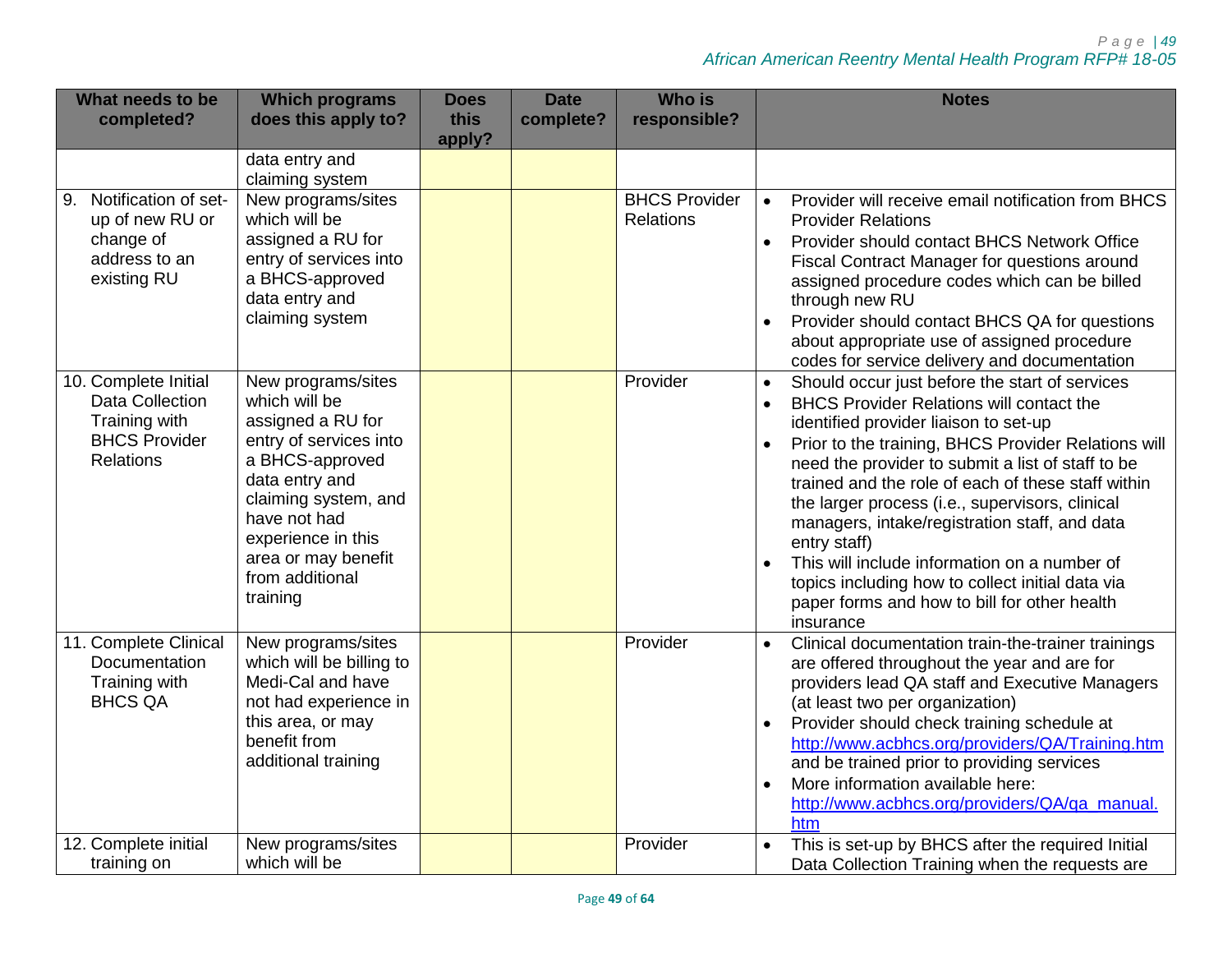*P a g e | 50 African American Reentry Mental Health Program RFP# 18-05*

| What needs to be<br>completed?                                                                                           | <b>Which programs</b><br>does this apply to?                                                                                                                                                         | <b>Does</b><br>this<br>apply? | <b>Date</b><br>complete? | <b>Who is</b><br>responsible?           | <b>Notes</b>                                                                                                                                                                                                                                                                 |
|--------------------------------------------------------------------------------------------------------------------------|------------------------------------------------------------------------------------------------------------------------------------------------------------------------------------------------------|-------------------------------|--------------------------|-----------------------------------------|------------------------------------------------------------------------------------------------------------------------------------------------------------------------------------------------------------------------------------------------------------------------------|
| entering data into<br>the electronic<br>data entry and<br>billing system with<br><b>BHCS Information</b><br>Systems (IS) | assigned a RU for<br>entry of services into<br>a BHCS-approved<br>data entry and<br>claiming system, and<br>have not had<br>experience in this<br>area or may benefit<br>from additional<br>training |                               |                          |                                         | submitted for BHCS system user authorization<br>and staff identification numbers<br>More information available here:<br>http://www.acbhcs.org/providers/Insyst/Insyst.htm<br>New program/site should have one week of<br>service data to enter at the time of the training   |
| 13. Complete initial<br>training on Medi-<br>Cal eligibility with<br><b>BHCS Provider</b><br><b>Relations</b>            | New programs/sites<br>which will be billing to<br>Medi-Cal and have<br>not had experience in<br>this area, or may<br>benefit from<br>additional training                                             |                               |                          | Provider                                | This should occur within 1-2 weeks after the<br>$\bullet$<br>required Initial Data Collection Training<br>This is set-up by BHCS after the required Initial<br><b>Data Collection Training</b><br>This is also called the Health Information<br>Technician (HIT) Training    |
| 14. Complete<br>Medicare<br>enrollment                                                                                   | New programs/sites<br>which will be billing to<br>Medi-Cal and serve<br>adults over age 21<br>years and have not<br>had experience in<br>this area, or may<br>benefit from<br>additional training    |                               |                          | Provider                                | This should be completed within one month of<br>the start of services<br>Enroll with Medicare at: https://www.cms.gov/<br>Provider Relations plays point on this on behalf of<br><b>BHCS</b><br>Submit 7P10 to BHCS Provider Relations to start<br>$\bullet$<br>this process |
| 15. Complete training<br>on billing to other<br>health insurance<br>from BHCS<br>Provider<br><b>Relations</b>            | New programs/sites<br>which will be billing to<br>Medi-Cal and have<br>not had experience in<br>this area, or may<br>benefit from<br>additional training                                             |                               |                          | Provider                                | This should be completed within one month of<br>the start of services<br>This is set-up by BHCS after the required Initial<br>Data Collection Training                                                                                                                       |
| 16. Participate in<br><b>BHCS</b><br>Continuous<br><b>Quality Review</b>                                                 | New providers or<br>existing providers<br>with new programs                                                                                                                                          |                               |                          | Provider<br>$\bullet$<br><b>BHCS QA</b> | Contact QA 1-2 months prior to start up for TA<br>$\bullet$<br>and to schedule first CQRT meeting<br>If new to documenting to Medi-Cal standard,<br>providers participate in BHCS                                                                                            |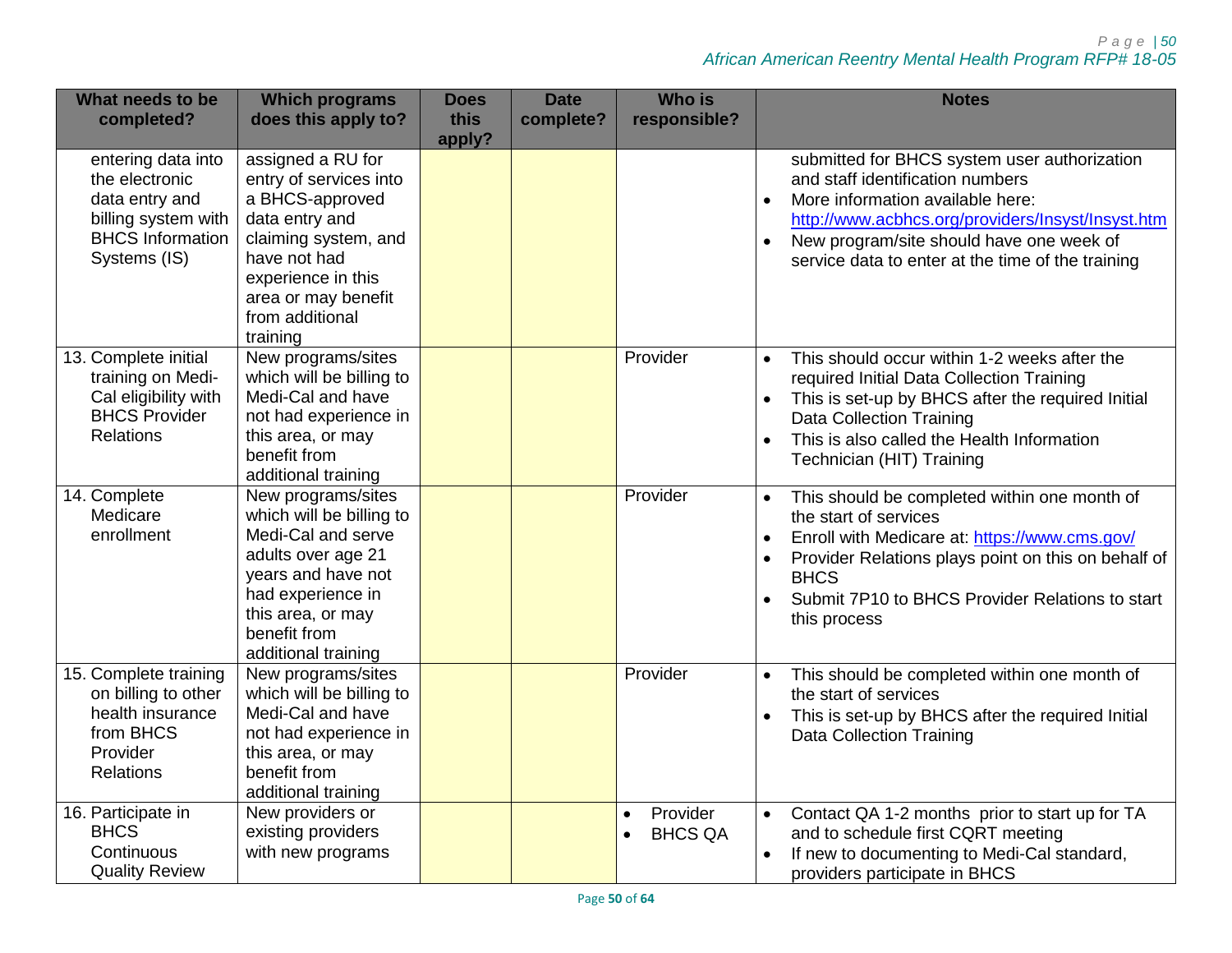| What needs to be<br>completed?           | <b>Which programs</b><br>does this apply to? | <b>Does</b><br>this<br>apply? | Date<br>complete? | Who is<br>responsible? | <b>Notes</b>                                                                                                                                                                                                                                                                                                                                                                                                                                    |
|------------------------------------------|----------------------------------------------|-------------------------------|-------------------|------------------------|-------------------------------------------------------------------------------------------------------------------------------------------------------------------------------------------------------------------------------------------------------------------------------------------------------------------------------------------------------------------------------------------------------------------------------------------------|
| Team<br>(CQRT)/Authoriza<br>tion process | which will be billing to<br>Medi-Cal         |                               |                   |                        | CQRT/Authorization process (approx. 3 hours<br>monthly) for a minimum one-year period AND<br>until provider demonstrates proficiency in clinical<br>documentation and the authorization process<br>If provider has experience documenting to Medi-<br>Cal standards, the BHCS QA Office, after an<br>assessment, may excuse the provider from<br>participating in BHCS' CQRT or may require<br>participation until proficiency is demonstrated. |

# **Who should I contact for questions/further information?**

| <b>BHCS Unit</b>          | <b>Topic</b>                             | <b>Who to Contact</b>                                                               |
|---------------------------|------------------------------------------|-------------------------------------------------------------------------------------|
| <b>IS</b>                 | Entry of services into a BHCS-           | Help desk, at: 510-567-8181 or HIS@acbhcs.org                                       |
|                           | approved data entry and claiming         |                                                                                     |
|                           | system                                   |                                                                                     |
| <b>Network Office</b>     | Contract                                 | Assigned Contract Managers, specified online at:                                    |
|                           | Negotiation/Contracting/Set-Up of        | http://www.acbhcs.org/providers/network/docs/Contract_Management_Teams_List.pdf     |
|                           | New RUs                                  |                                                                                     |
| <b>Provider Relations</b> | <b>Initial Data Collection</b>           | Contact main number, at 1-800-878-1313 to be routed appropriately                   |
|                           | Training/Medi-Cal                        |                                                                                     |
|                           | Eligibility/Medicare Enrollment/         |                                                                                     |
|                           | <b>Billing to Other Health Insurance</b> |                                                                                     |
| QA                        | Fire Clearance/Site Certification        | QA Site Certification Team, at: SiteCertification@acgov.org                         |
|                           | Other QA/Documentation                   | Assigned TA Contact, specified online at: http://www.acbhcs.org/providers/QA/QA.htm |
|                           | Questions                                |                                                                                     |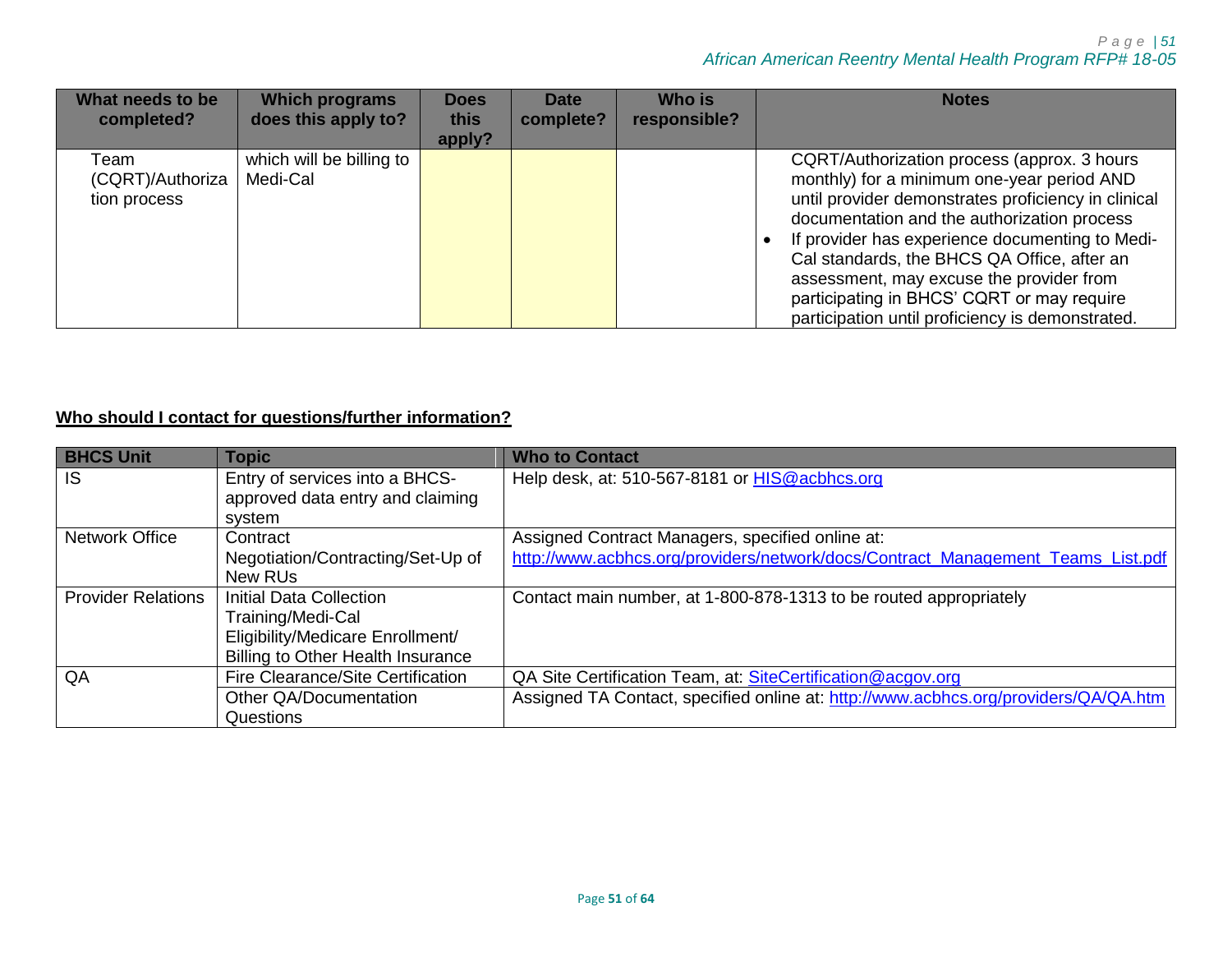## <span id="page-51-0"></span>**E. MEDICAL NECESSITY FOR SPECIALTY MENTAL HEALTH SERVICES**

### STATE DEPARTMENT OF MENTAL HEALTH MEDI-CAL MANAGED CARE **Medical Necessity for Specialty Mental Health Services that are the Responsibility of the Mental Health Plan**

### Must have all, A, B, and C:

### **A. Diagnoses**

Must have one of the following DSM IV diagnoses, which will be the focus of the intervention being provided:

### **Included Diagnoses:**

- Pervasive Developmental Disorders, except Autistic Disorder which excluded.
- Attention Deficit and Disruptive Behavior
- **Disorders**
- Feeding & Eating Disorders of Infancy or Early Childhood
- **Elimination Disorders**
- Other Disorders of Infancy, Childhood, or Adolescence
- Schizophrenia & Other Psychotic Disorders
- Mood Disorders
- Anxiety Disorders
- Somatoform Disorders
- Factitious Disorders
- Dissociative Disorders
- **Paraphilias**
- Gender Identity Disorders
- Eating Disorders
- Impulse-Control Disorders Not Elsewhere Classified
- Adjustment Disorders
- Personality Disorders, excluding Antisocial
- Personality Disorder
- Medication-Induced Movement Disorders

### **Excluded Diagnoses:**

- **Mental Retardation**
- Learning Disorders
- Motor Skills Disorder
- Communication Disorders
- Autistic Disorder (Other Pervasive
- Developmental Disorders are included.)
- Tic Disorders
- Delirium, Dementia and Amnestic and other Cognitive Disorders
- Mental Disorders due to a General Medical Condition
- Substance-Related Disorders
- Sexual Dysfunctions
- Sleep Disorders
- Antisocial Personality Disorder
- Other conditions, including V-codes, that may be a focus of Clinical Attention (Except medication induced movement disorders which are included.)

**A beneficiary may receive services for an included diagnosis when an excluded diagnosis is also present.**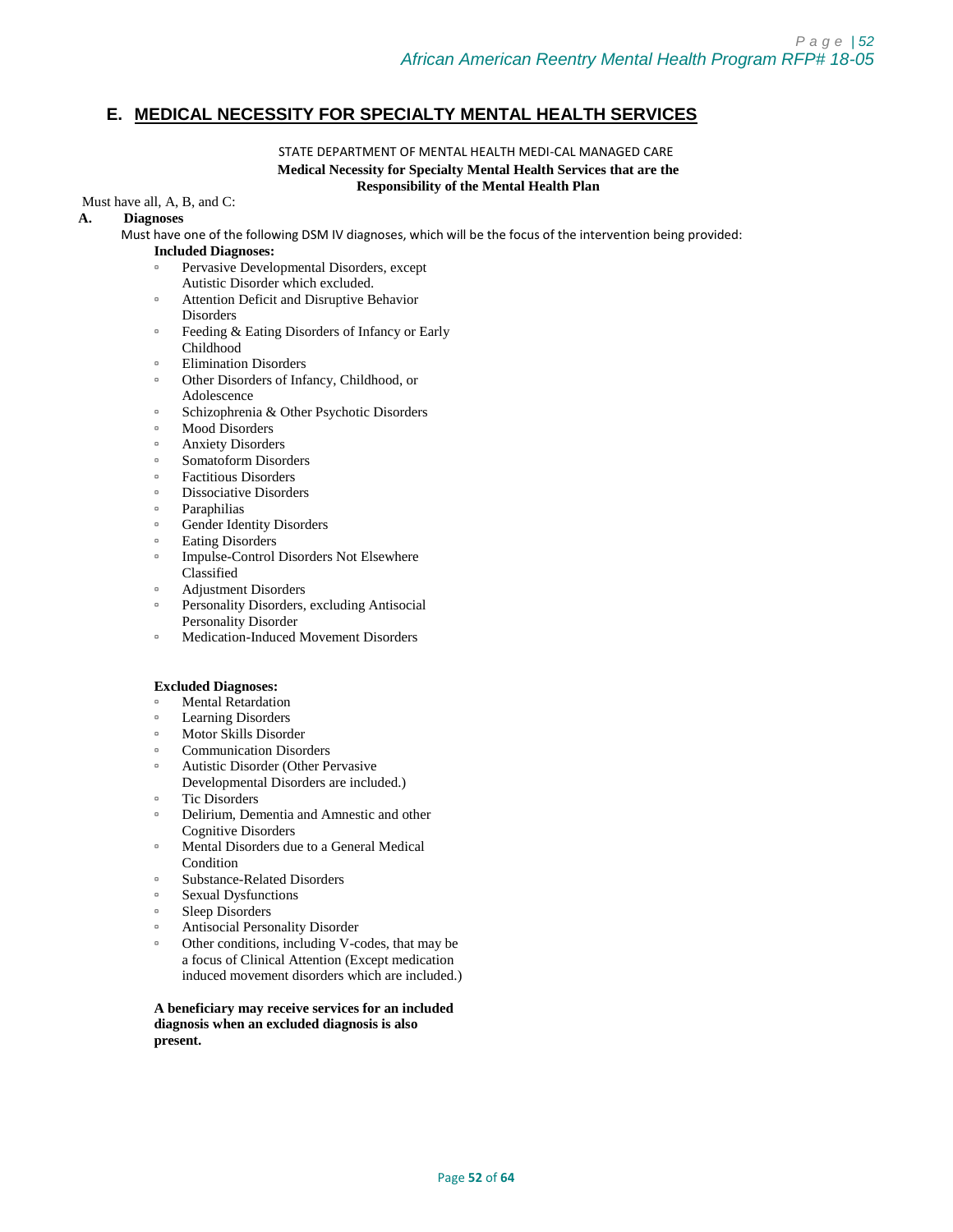### **B. Impairment Criteria**

Must have one of the following as a result of the mental disorder(s) identified in the diagnostic  $(A'')$  criteria: Must have one, 1, 2, or 3:

- 1. A significant impairment in an important area of life functioning, or
- 2. A probability of significant deterioration in an important area of life functioning or
- 3. Children also qualify if there is a probability the child will not progress developmentally as individually appropriate. Children covered under EPSDT qualify if they have a mental disorder which can be corrected or ameliorated (current DHCS EPSDT regulations also apply).

### **C. Intervention Related Criteria** Must have all, 1, 2, and 3

below:

- 1. The focus of proposed intervention is to address the condition identified in impairment criteria "B" above, and
- 2. It is expected the beneficiary will benefit from the proposed intervention by significantly diminishing the impairment, or preventing significant deterioration in an important area of life functioning, and/or for children it is probable the child will progress developmentally as individually appropriate (or if covered by EPSDT can be corrected or ameliorated), and
- 3. The condition would be responsive to physical healthcare based treatment.

EPSDT beneficiaries with an included diagnosis and a substance related disorder may receive specialty mental health services directed at the substance use component. The intervention must be consistent with, and necessary to the attainment of, the specialty MH treatment goals.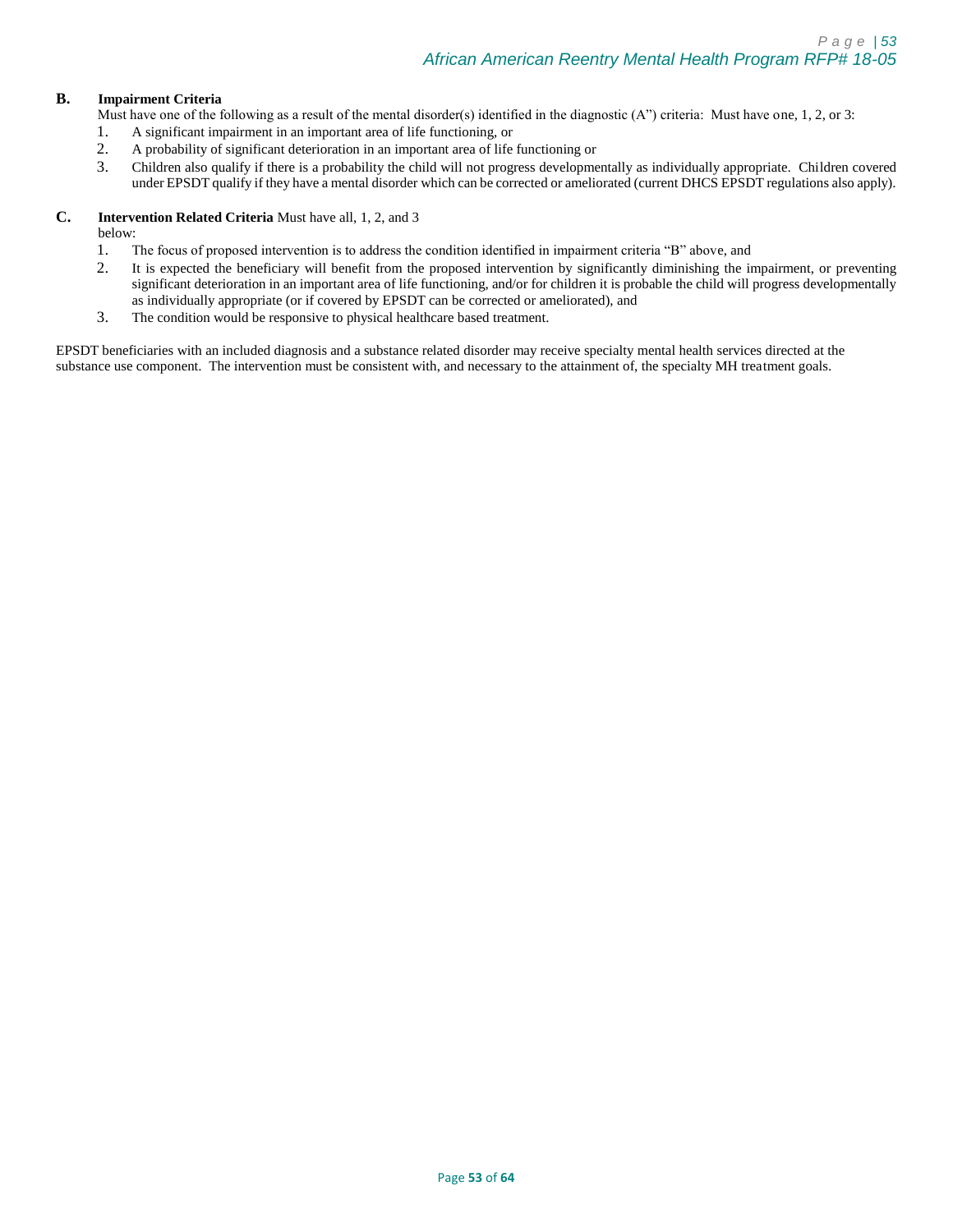## <span id="page-53-0"></span>**F. BID SUBMISSION CHECKLIST**

# *BID SUBMISSION CHECKLIST*

**All of the specific documentation listed below is required to be submitted with the Bid Response Packet in order for a bid to be deemed complete. Bidders shall submit all documentation, in the order listed below and clearly label each section with the appropriate title (i.e. Table of Contents, Letter of Transmittal, Key Personnel, etc.).**

#### $\Box$ **1. Proposal Narrative**

## **a. Exhibit A: Bidder Information and Acceptance:**

Every Bidder must select one box under Item 10 of Exhibit A Bidder Information and Acceptance Form and must fill out and submit a **signed** page of Exhibit A.

## **b. Bidder Minimum Qualifications:**

Every Bidder must demonstrate how they meet all of the criteria.

## **c. References:**

Bidders are to provide a list of **three current** and **three former** references. If unable to provide the stated number of references, include justification in your bid submission as a separate attachment. References must be satisfactory as deemed solely by County. References should have similar scope, volume and requirements to those outlined in the specifications, terms and conditions of the RFP.

## **d. Attachments:**

Bidders must submit all Attachments as part of their bid packet.

- $\Box$ Exhibit A: Bidder Information and Acceptance Form
- Attachment 1A: Organizational Chart  $\Box$
- Attachment 1B: Program Chart  $\mathcal{L}^{\mathcal{A}}$
- $\Box$ Table 1: Agency, Leadership, and Client Demographics
- Attachment 2A: Organizational Staff Demographics
- Attachment 2B: Board Members
- $\Box$ Attachment 2C: Consumer Demographic Data
- $\Box$ Attachment 3: Data Reporting or Tracking Tool

# **2. Exhibit B-1: Budget:**

 $\Box$ 

 $\Box$ 

 $\Box$ 

Bidders must complete all tabs in the budget workbook.

# **3. Exhibit D: Exceptions, Clarifications, Amendments:**

Indicate all of bidder exceptions to the County's requirements, conditions and specifications as stated within this RFP. This shall include clarifications, exceptions and amendments, if any, to the RFP and associated Bid Documents, and shall be submitted with your bid response using the template in Exhibit A – Bid Response Packet.

THE COUNTY IS UNDER NO OBLIGATION TO ACCEPT ANY EXCEPTIONS, AND SUCH EXCEPTIONS MAY BE A BASIS FOR BID DISQUALIFICATION.

# **4. SLEB Partnering Information Sheet:**

Every bidder must fill out and submit a signed SLEB Partnering Information Sheet in the Fillable Forms Template, indicating their SLEB certification status. If bidder is not certified, the name,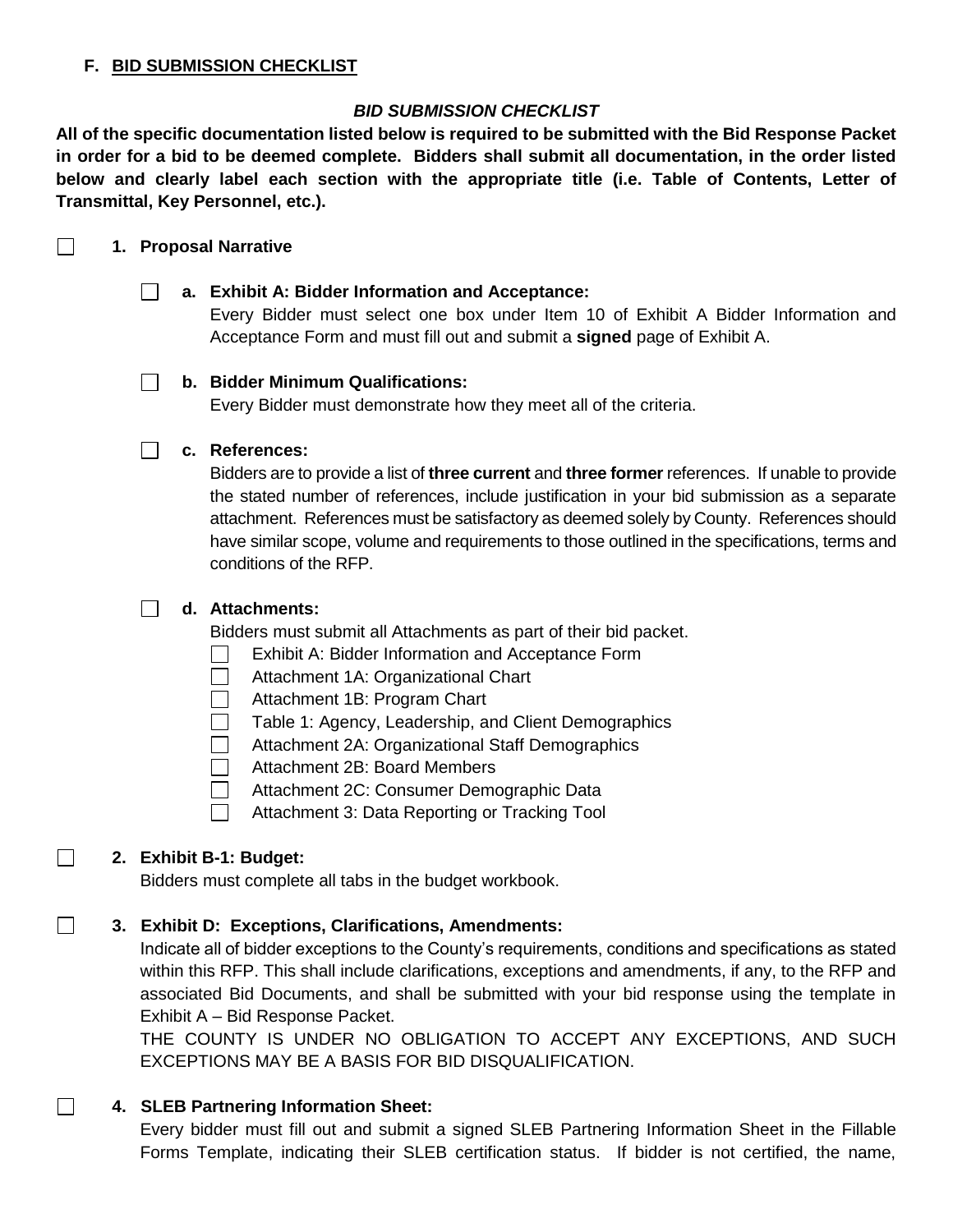identification information, and goods/services to be provided by the named CERTIFIED SLEB partner(s) with whom the bidder will subcontract to meet the County SLEB participation requirement must be stated. Any CERTIFIED SLEB subcontractor(s) named, the Exhibit must be signed by the CERTIFIED SLEB(s) according to the instructions. All named SLEB subcontractor(s) must be certified by the time of bid submittal.

# **5. Original Proposal:**

 $\Box$ 

 $\Box$ 

 $\Box$ 

One original hard copy of the proposal in a three-ring binder with original signatures. Original proposal is to be clearly marked on the cover.

# **6. Copies of Proposal:**

Seven copies of the proposal. Copies must be unbound without a three-ring binder.

# **7. Electronic copy of Proposal:**

Enclosed with the hardcopy of the proposal, include a USB flash drive clearly marked with the Bidder and RFP name and with the following saved on it:

- An electronic copy of the proposal, saved with the Bidder's name;  $\Box$
- $\Box$ An electronic copy of the completed Exhibit B-1 Program Budget, saved in MS Excel with the Bidder's name.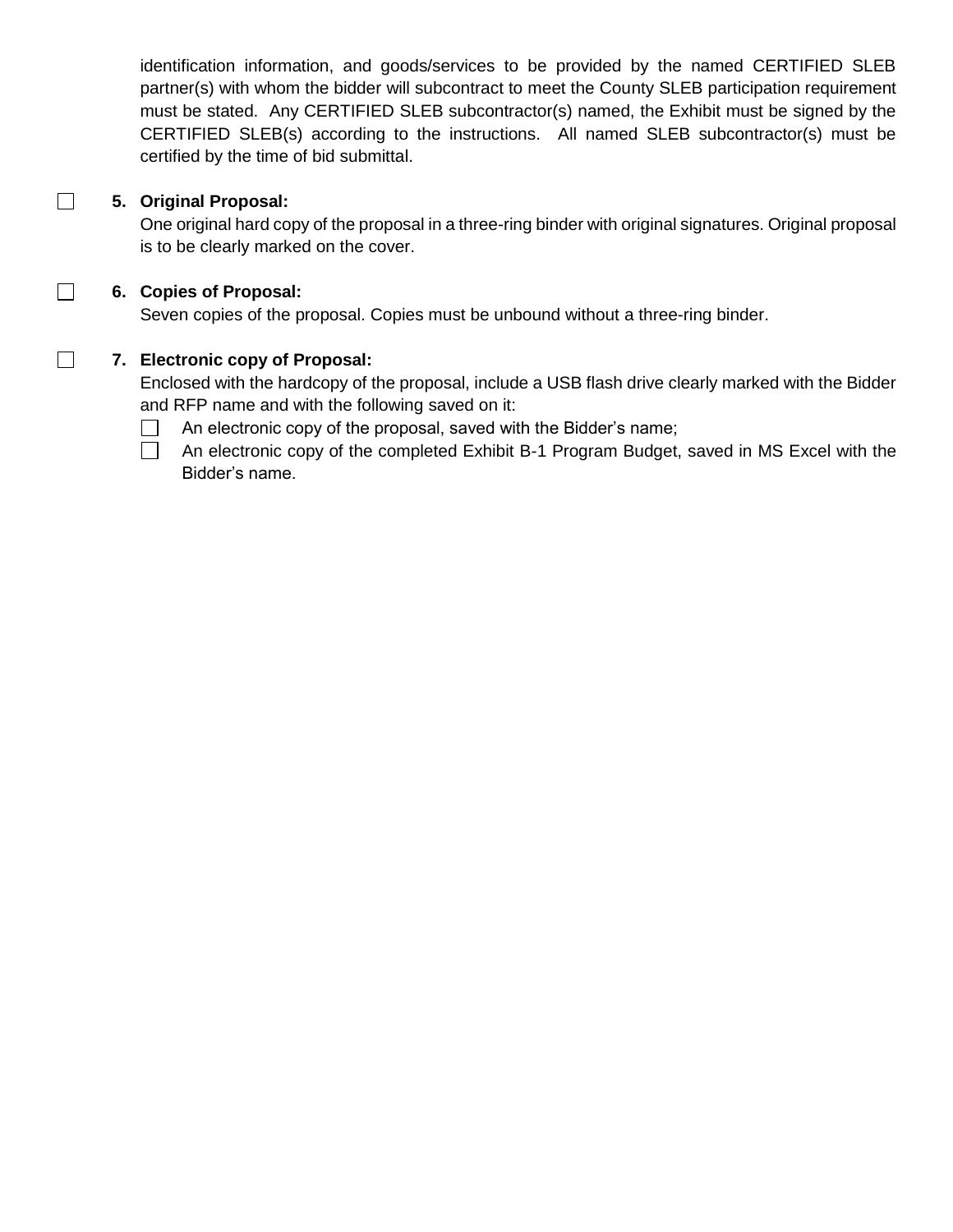## <span id="page-55-0"></span>**G. EXHIBIT A: BIDDER INFORMATION AND ACCEPTANCE**

## **Bidder Information and Acceptance**

**1.** The undersigned declares that the proposal documents, including, without limitation, the RFP, Addenda and Exhibits have been read and accepted.

**2.** The undersigned declares that he/she is authorized, offers, and agrees to furnish the articles and/or services specified in accordance with the RFP's specifications, terms & conditions.

**3.** The undersigned has reviewed the proposal documents and fully understands the requirements in this proposal including, but not limited to, the requirements under the County Provisions, and that each Bidder who is awarded a contract shall be, in fact, a prime contractor, not a subcontractor, to the County, and agrees that its proposal, if accepted by County, will be the basis for the Bidder to enter into a contract with County in accordance with the intent of the proposal.

**4.** The undersigned also agrees to the follow the [Bid Protests / Appeals Process.](http://www.acgov.org/gsa/departments/purchasing/policy/bidappeal.htm)

Alameda County prides itself on the establishment of fair and competitive contracting procedures and the commitment made to follow those procedures. The following is provided in the event that Bidders wish to protest the proposal process or the recommendation to award a contract for these programs once the Notices of Intent to Award/Non-Award have been issued.

The following describes two separate processes: Bid Protests and Appeals. Bid Protests submitted prior to issuance of the Notices of Intent to Award/Non-Award shall not be accepted by the County.

Bid Protests from any Bidder related to this RFP must be submitted in writing to the BHCS Director located at 2000 Embarcadero Cove, Suite 400, Oakland, CA 94606 Fax: 510.567.8180, before 5:00 p.m. of the **fifth (5th)** business day **following the date of issuance of the Notice of Intent to Award/Non-Award, not the date it is received by the Bidder**. Any Bid Protest received after 5:00 p.m. shall be considered received as of the next business day.

- The Bid Protest must contain a complete statement of the reasons and facts for the protest.
- The Bid Protest shall refer to the specific portions of documents that form the basis for the protest.
- The Bid Protest shall include the name, address, email address, fax number and telephone number of the person representing the protesting party.
- BHCS shall transmit a copy of the Bid Protest to all Bidders as soon as possible after receipt of the protest.

Upon receipt of written Bid Protest, the BHCS Director, or designee shall review and evaluate the protest and issue a written decision. The BHCS Director, may, at his or her discretion, investigate the protest, obtain additional information, provide an opportunity to settle the protest by mutual agreement, and/or schedule a meeting(s) with the protesting Bidder and others (as determined appropriate by the BHCS Director) to discuss the Bid Protest. The decision on the proposal protest shall be issued at least ten (10) business days prior to the date the Board is considering the recommendation and award of contract.

The decision on the Bid Protest shall be communicated by e-mail, fax, or US Postal Service mail, and shall inform the Bidder whether or not the recommendation to the Board of Supervisors as stated in the Notice of Intent to Award is going to change. A copy of the decision shall be furnished to all Bidders affected by the decision. As used in this paragraph, a Bidder is affected by the decision on a Bid Protest if a decision on the Bid Protest could have resulted in the Bidder not being the recommended successful Bidder on the RFP.

The decision of the BHCS Director on the Bid Protest may be appealed to the Auditor-Controller's Office of Contract Compliance & Reporting (OCCR) located at 1221 Oak St., Rm. 249, Oakland, CA 94612, Fax: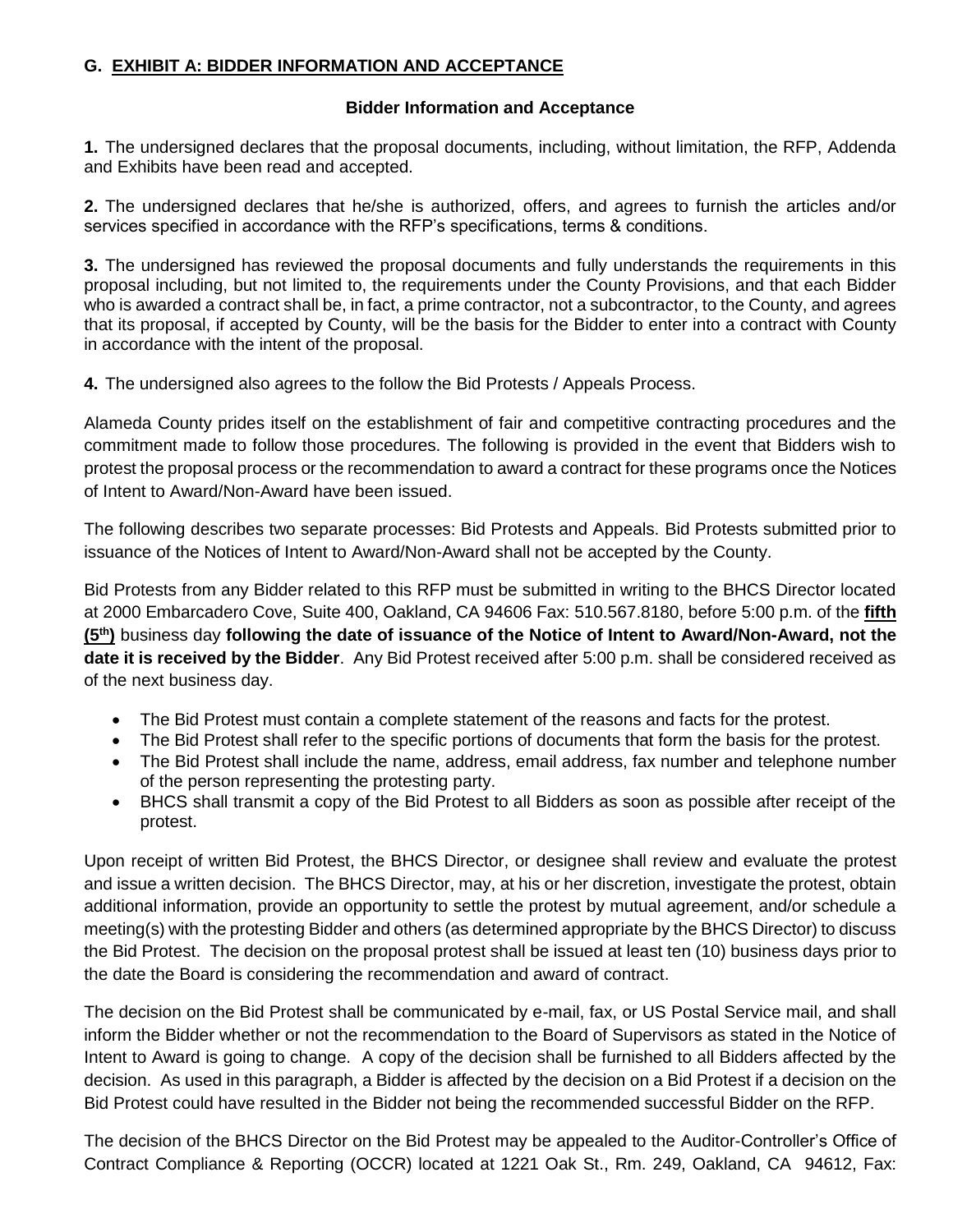510.272.6502 unless the OCCR determines that it has a conflict of interest in which case an alternate will be identified to hear the appeal and all steps to be taken by OCCR will be performed by the alternate. The Bidder whose proposal is the subject of the Bid Protest, all Bidders affected by the BHCS Director's decision on the Bid Protest, and the protesting Bidder have the right to appeal if not satisfied with the BHCS Director's Bid Protest decision. **All Appeals to the Auditor-Controller's OCCR shall be in writing and submitted within five (5) business days following the issuance of the decision by the BHCS Director, not the date received by the Bidder.** Appeals received after 5:00 p.m. is considered received as of the next business day.

- The Appeal shall specify the Bid Protest decision being appealed and all the facts and circumstances relied upon in support of the Appeal.
- In reviewing Appeals, the OCCR shall not re-judge the proposals. The appeal to the OCCR shall be limited to review of the procurement process to determine if the contracting department materially erred in following the RFP or, where appropriate, County contracting policies or other laws and regulations.
- The Appeal to the OCCR also shall be limited to the grounds raised in the original Bid Protest and the decision by the BHCS Director. As such, a Bidder is prohibited from stating new grounds for a Bid Protest in its Appeal. The Auditor-Controller (OCCR) shall only review the materials and conclusions reached by the GSA-Office of Acquisition Policy or department designee, and will determine whether to uphold or overturn the protest decision.
- The Auditor's Office may overturn the results of a bid process for ethical violations by Procurement staff, County Selection Committee members, subject matter experts, or any other County staff managing or participating in the competitive bid process, regardless of timing or the contents of a bid protest.
- The decision of the Auditor-Controller's OCCR is the final step of the Appeal process. A copy of the decision of the Auditor-Controller's OCCR shall be furnished to the protestor, the Bidder whose proposal is the subject of the Bid protest, and all Bidders affected by the decision.

The County shall complete the Bid Protest/Appeal procedures set forth in this before a recommendation to award the contract is considered by the Board of Supervisors.

The procedures and time limits set forth in this section are mandatory and are each Bidder's sole and exclusive remedy in the event of Bid Protest. A Bidder's failure to timely complete both the Bid Protest and Appeal procedures shall be deemed a failure to exhaust administrative remedies. Failure to exhaust administrative remedies, or failure to comply otherwise with these procedures, shall constitute a waiver of any right to further pursue the Bid Protest, including filing a Government Code Claim or legal proceedings.

**5.** The undersigned agrees to the following terms, conditions, certifications, and requirements found on the County's website:

- **[Debarment / Suspension Policy](http://www.acgov.org/gsa/departments/purchasing/policy/debar.htm)**: <http://www.acgov.org/gsa/departments/purchasing/policy/debar.htm>
- **[Iran Contracting Act \(ICA\) of 2010](http://www.acgov.org/gsa/departments/purchasing/policy/ica.htm)**: <http://www.acgov.org/gsa/departments/purchasing/policy/ica.htm>
- **[General Environmental Requirements](http://www.acgov.org/gsa/departments/purchasing/policy/environ.htm)**: [\[http://www.acgov.org/gsa/departments/purchasing/policy/environ.htm](http://www.acgov.org/gsa/departments/purchasing/policy/environ.htm)
- **Small Local Emerging Business Program:** <http://acgov.org/auditor/sleb/overview.htm>
- **[First Source:](http://www.acgov.org/gsa/departments/purchasing/policy/first.htm)** <http://www.acgov.org/auditor/sleb/sourceprogram.htm>
- **[Online Contract Compliance System](http://www.acgov.org/gsa/departments/purchasing/policy/compliance.htm)**:<http://acgov.org/auditor/sleb/elation.htm>
- **[General Requirements](http://www.acgov.org/gsa/departments/purchasing/policy/genreqs.htm)**:<http://www.acgov.org/gsa/departments/purchasing/policy/genreqs.htm>
- **[Proprietary and Confidential Information](http://www.acgov.org/gsa/departments/purchasing/policy/proprietary.htm)**: <http://www.acgov.org/gsa/departments/purchasing/policy/proprietary.htm>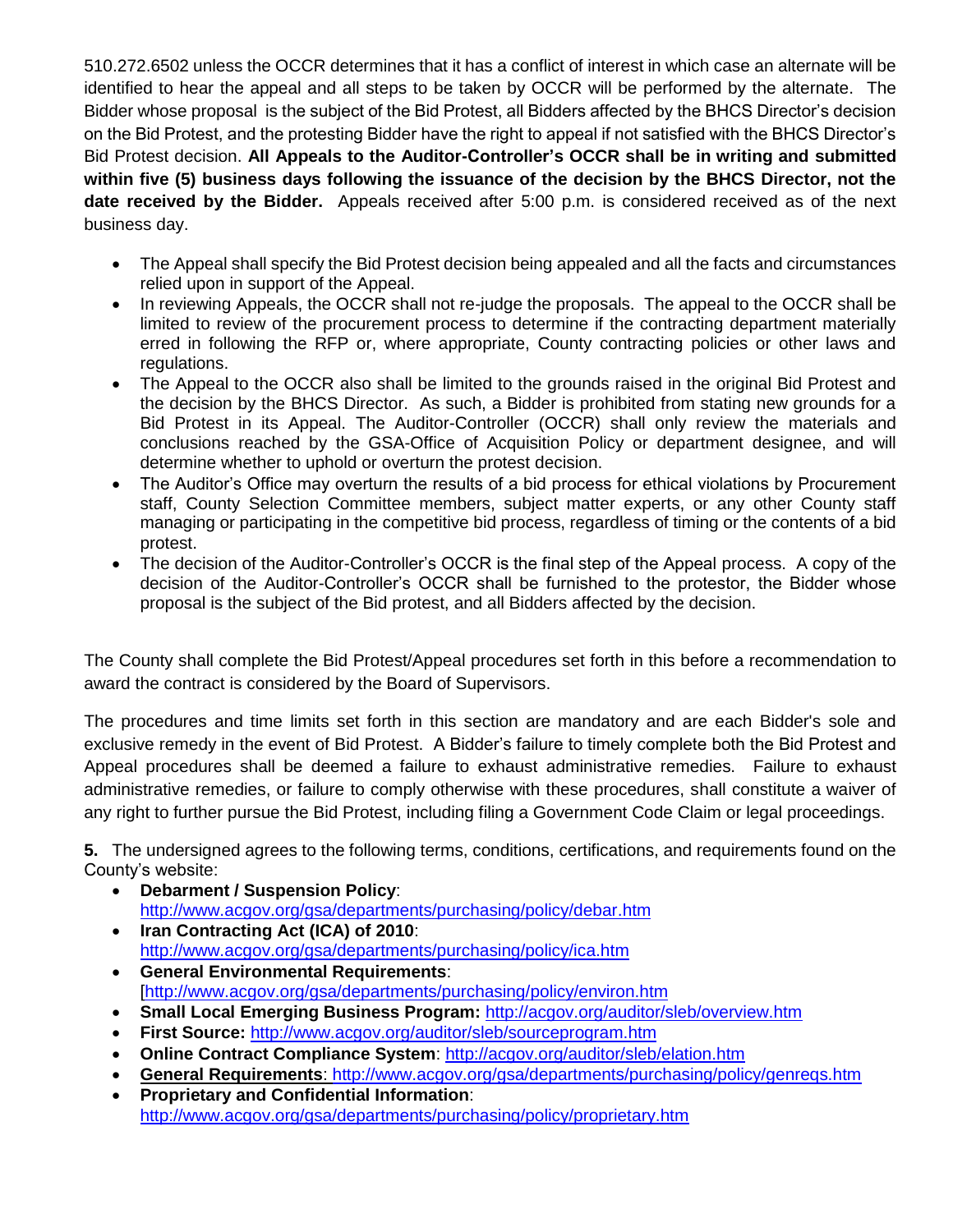**6.** The undersigned also acknowledges that Bidder will be in good standing in the State of California, with all the necessary licenses, permits, certifications, approvals, and authorizations necessary to perform all obligations in connection with this RFP and associated proposal documents.

**7.** It is the responsibility of each Bidder to be familiar with all of the specifications, terms and conditions and, if applicable, the site condition. By the submission of a proposal, the Bidder certifies that if awarded a contract they will make no claim against the County based upon ignorance of conditions or misunderstanding of the specifications.

**8.** Patent indemnity: Bidders who do business with the County shall hold the County of Alameda, its officers, agents and employees, harmless from liability of an nature or kind, including cost and expenses, for infringement or use of any patent, copyright or other proprietary right, secret process, patented or unpatented invention, article or appliance furnished or used in connection with the contract or purchase order.

**9.** Insurance certificates are not required at the time of submission. However, by signing Exhibit A – Bidder Information and Acceptance, the Contractor agrees to meet the minimum insurance requirements stated in the RFP. This documentation must be provided to the County, prior to award, and shall include an insurance certificate and additional insured certificate, naming the County of Alameda, which meets the minimum insurance requirements, as stated in the RFP.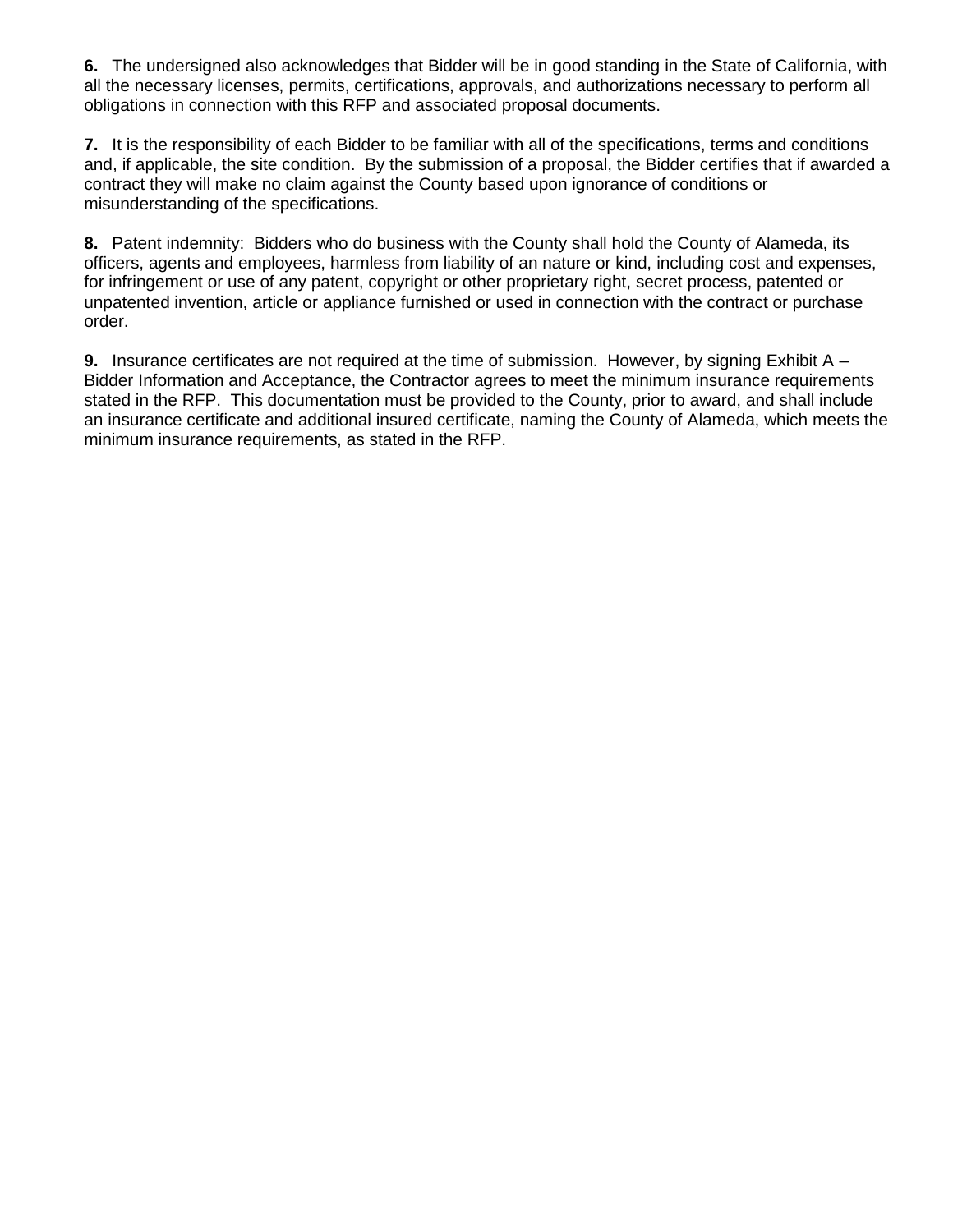**10.** The undersigned also acknowledges *ONE* of the following. Please check only one box.

Bidder is not local to Alameda County and is ineligible for any bid preference; **OR**

 $\Box$  Bidder is a certified SLEB and is requesting 10% bid preference; (Bidder must check the first box and provide its SLEB Certification Number in the SLEB PARTNERING INFORMATION SHEET); **OR**

Bidder is LOCAL to Alameda County and is requesting 5% bid preference, and has attached the  $\Box$ following documentation to this Exhibit:

 Copy of a verifiable business license, issued by the County of Alameda or a City within the County; and

 Proof of six (6) months business residency, identifying the name of the bidder and the local address. Utility bills, deed of trusts or lease agreements, etc., are acceptable verification documents to prove residency.

## *EXHIBIT A: BIDDER INFORMATION AND ACCEPTANCE*

| <b>Official Name of Bidder</b>                     |                                      |              |                       |     |  |
|----------------------------------------------------|--------------------------------------|--------------|-----------------------|-----|--|
| <b>Street Address Line 1</b>                       |                                      |              |                       |     |  |
| <b>Street Address Line 2</b>                       |                                      |              |                       |     |  |
| City                                               |                                      | <b>State</b> |                       | Zip |  |
| Webpage                                            |                                      |              |                       |     |  |
| Type of                                            | Corporation                          |              | <b>Joint Venture</b>  |     |  |
| Entity/Organizational<br><b>Structure</b>          | <b>Limited Liability Partnership</b> |              | Partnership           |     |  |
|                                                    | <b>Limited Liability Corporation</b> |              | Non-Profit / Church   |     |  |
|                                                    | Other                                |              |                       |     |  |
| Jurisdiction of<br><b>Organizational Structure</b> |                                      |              |                       |     |  |
| Date of Organizational                             |                                      |              | <b>Federal Tax ID</b> |     |  |
| <b>Structure</b>                                   |                                      |              | Number                |     |  |
| Name                                               |                                      |              | <b>Title</b>          |     |  |
| <b>Phone Number</b>                                |                                      |              | <b>Fax Number</b>     |     |  |
| Email                                              |                                      |              |                       |     |  |
| Signature                                          |                                      |              | <b>Title</b>          |     |  |
| Dated this                                         | day of                               |              |                       | 20  |  |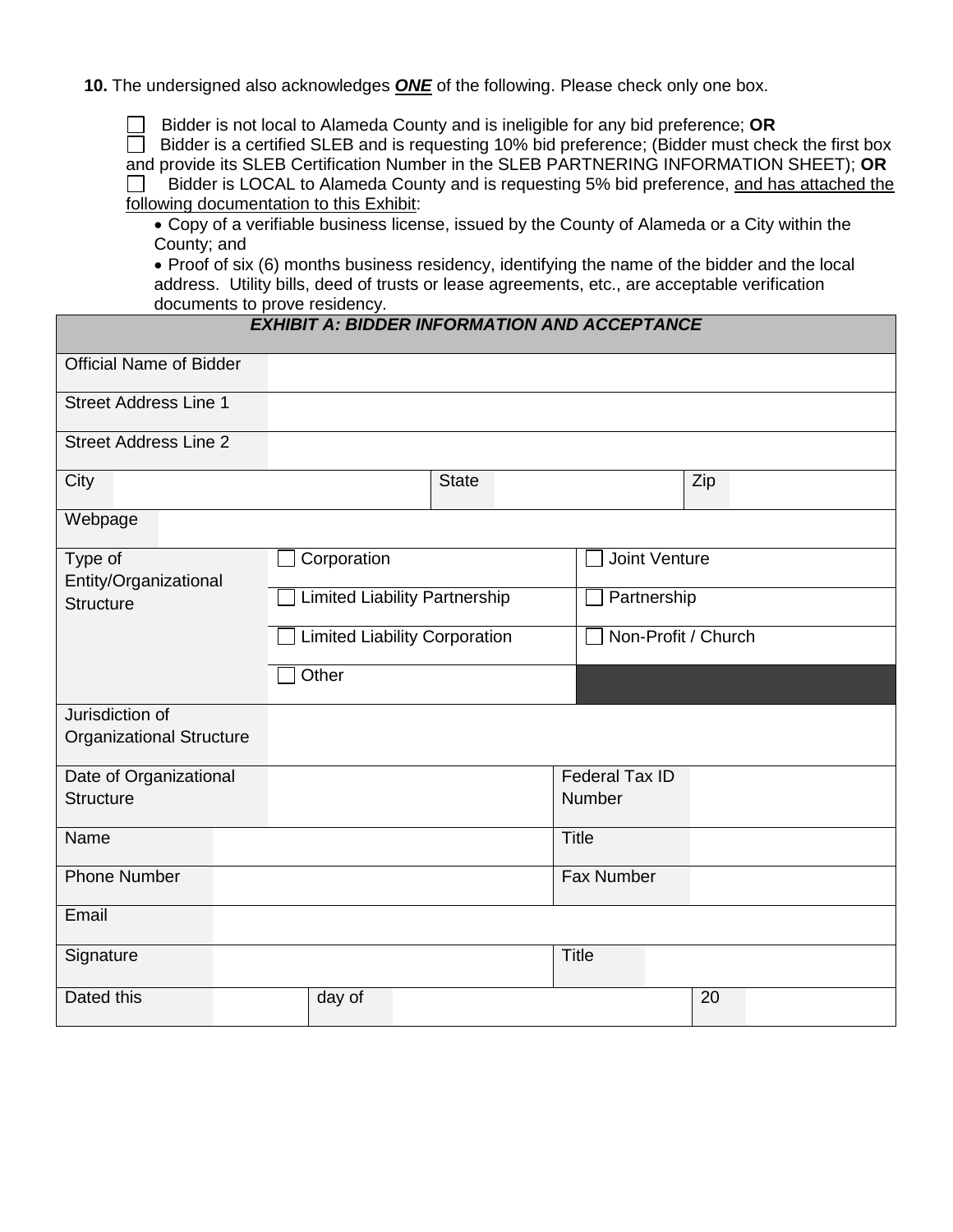# <span id="page-59-0"></span>**H. TABLE 1: AGENCY, LEADERSHIP, AND CLIENT DEMOGRAPHICS**

| RFP #18-05 African American Reentry Mental Health Program |      |      |  |  |  |
|-----------------------------------------------------------|------|------|--|--|--|
| Table 1                                                   |      |      |  |  |  |
| Agency, Leadership, and Client Demographics               |      |      |  |  |  |
| Does your Executive Director/ CEO identify as African     |      |      |  |  |  |
| American?                                                 | Yes. | No l |  |  |  |
| What percent of organizational management/leadership      |      |      |  |  |  |
| identify as African American?                             |      |      |  |  |  |
| What percent of staff identify as African American?       |      |      |  |  |  |
| What percent of individuals on the Board of Directors     |      |      |  |  |  |
| identify as African American?                             |      |      |  |  |  |
| What percent of clients identify as African American?     |      |      |  |  |  |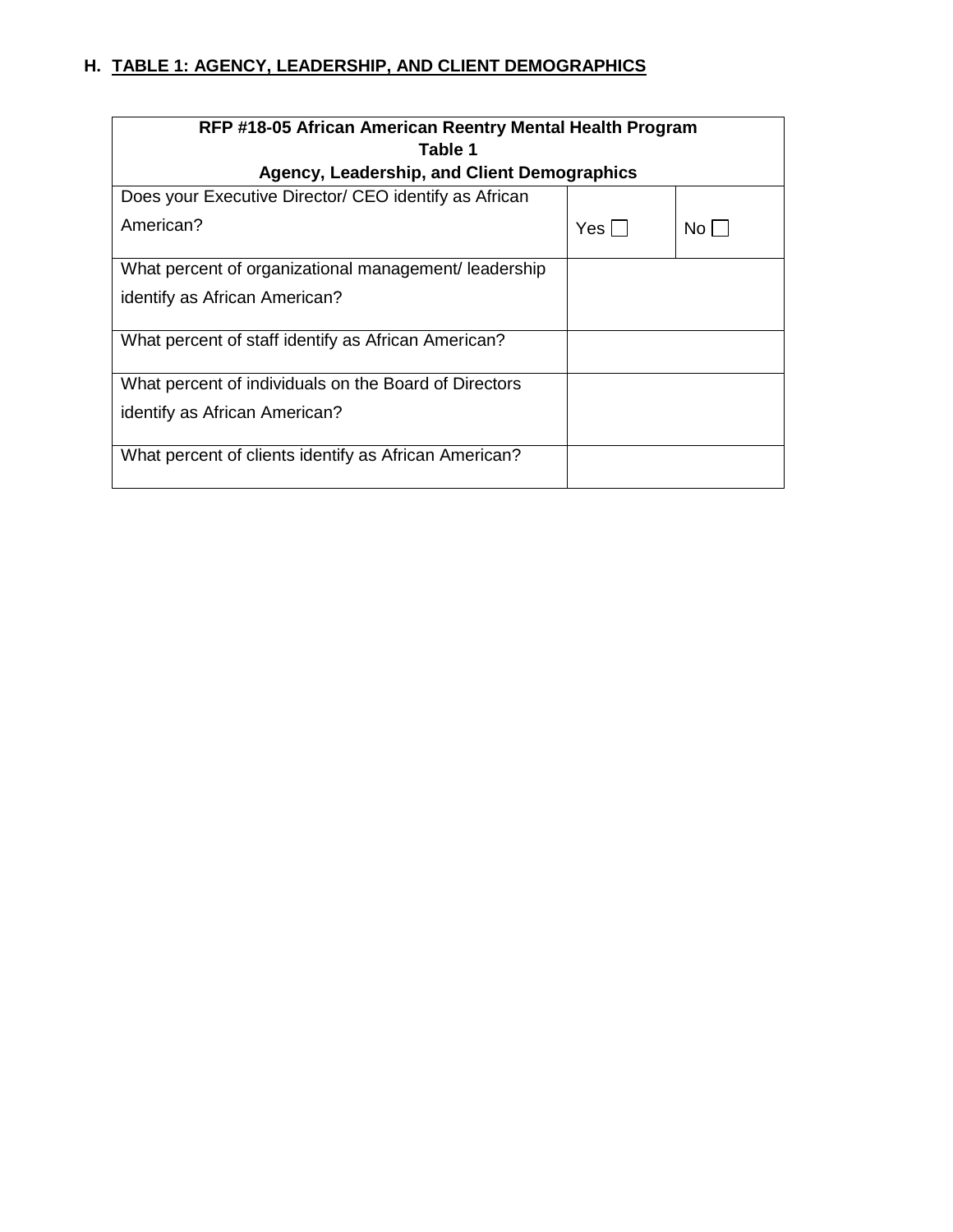# <span id="page-60-0"></span>**I. EXHIBIT C: INSURANCE REQUIREMENTS**

Insurance certificated are not required at the time of submission; however, by signing Exhibit A – Bidder Information and Acceptance, the Bidder agrees to meet the minimum insurance requirements state din the RFP, prior to award. This documentation must be provided to the County, prior to awards, and shall include insurance certificate and additional insured certificate, naming County of Alameda, which meets the minimum insurance requirements, as stated in the RFP.

The following page contains the minimum insurance limits, required by the County of Alameda, to be held by the Contractor performing on this RFP:

## **\*\*\*SEE NEXT PAGE FOR COUNTY OF ALAMEDA MINIMUM INSURANCE REQUIREMENTS\*\*\***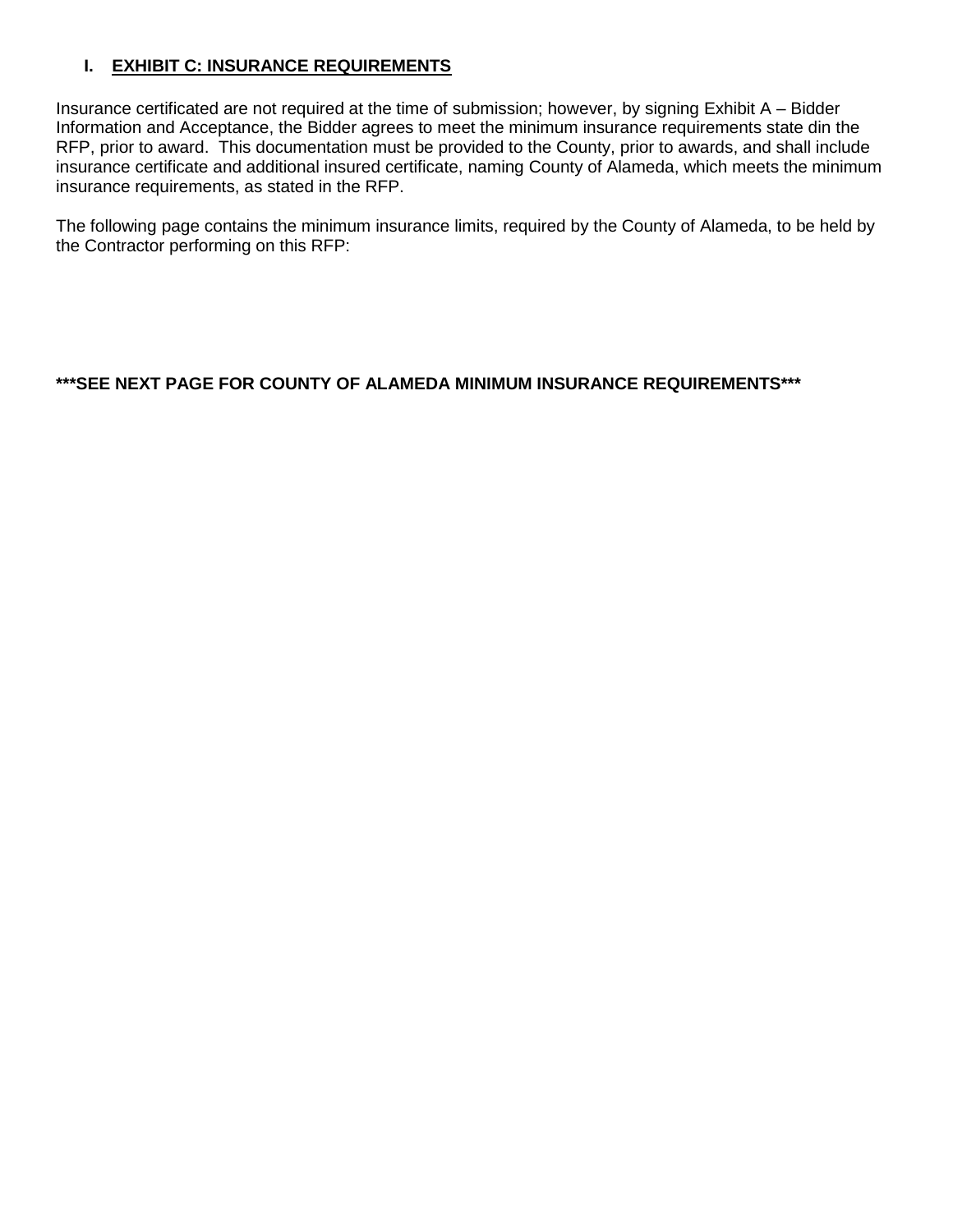## *EXHIBIT C* **COUNTY OF ALAMEDA MINIMUM INSURANCE REQUIREMENTS**

Without limiting any other obligation or liability under this Agreement, the Contractor, at its sole cost and expense, shall secure and keep in force during the entire term of the Agreement or longer, as may be specified below, the following minimum insurance coverage, limits and endorsements:

|                | <b>TYPE OF INSURANCE COVERAGES</b>                                                                                                                                                                                                                                                                                                                                                                                                                                                                                                                                                                                 | <b>MINIMUM LIMITS</b>                                                           |  |  |  |  |  |  |
|----------------|--------------------------------------------------------------------------------------------------------------------------------------------------------------------------------------------------------------------------------------------------------------------------------------------------------------------------------------------------------------------------------------------------------------------------------------------------------------------------------------------------------------------------------------------------------------------------------------------------------------------|---------------------------------------------------------------------------------|--|--|--|--|--|--|
| Α              | <b>Commercial General Liability</b><br>Premises Liability; Products and Completed Operations; Contractual<br>Liability; Personal Injury and Advertising Liability; Abuse, Molestation,<br>Sexual Actions, and Assault and Battery                                                                                                                                                                                                                                                                                                                                                                                  | \$1,000,000 per occurrence (CSL)<br>Bodily Injury and Property Damage           |  |  |  |  |  |  |
| В              | <b>Commercial or Business Automobile Liability</b><br>\$1,000,000 per occurrence (CSL)<br>All owned vehicles, hired or leased vehicles, non-owned, borrowed and<br>Any Auto<br>permissive uses. Personal Automobile Liability is acceptable for<br>Bodily Injury and Property Damage<br>individual contractors with no transportation or hauling related activities                                                                                                                                                                                                                                                |                                                                                 |  |  |  |  |  |  |
| $\overline{c}$ | Workers' Compensation (WC) and Employers Liability (EL)<br>Required for all contractors with employees                                                                                                                                                                                                                                                                                                                                                                                                                                                                                                             | WC: Statutory Limits<br>EL: \$100,000 per accident for bodily injury or disease |  |  |  |  |  |  |
| D              | <b>Professional Liability/Errors &amp; Omissions</b><br>Includes endorsements of contractual liability and defense and<br>indemnification of the County                                                                                                                                                                                                                                                                                                                                                                                                                                                            | \$1,000,000 per occurrence<br>\$2,000,000 project aggregate                     |  |  |  |  |  |  |
| E              | <b>Endorsements and Conditions:</b><br>ADDITIONAL INSURED: All insurance required above with the exception of Personal Automobile Liability, Workers'<br>1.<br>Compensation and Employers Liability, shall be endorsed to name as additional insured: County of Alameda, its<br>Board of Supervisors, the individual members thereof, and all County officers, agents, employees, volunteers, and<br>representatives. The Additional Insured endorsement shall be at least as broad as ISO Form Number CG 20 38 04                                                                                                 |                                                                                 |  |  |  |  |  |  |
|                | 13.<br>DURATION OF COVERAGE: All required insurance shall be maintained during the entire term of the Agreement. In<br>2.<br>addition, Insurance policies and coverage(s) written on a claims-made basis shall be maintained during the entire term of<br>the Agreement and until 3 years following the later of termination of the Agreement and acceptance of all work provided<br>under the Agreement, with the retroactive date of said insurance (as may be applicable) concurrent with the commencement<br>of activities pursuant to this Agreement.                                                         |                                                                                 |  |  |  |  |  |  |
|                | REDUCTION OR LIMIT OF OBLIGATION: All insurance policies, including excess and umbrella insurance policies, shall<br>3.<br>include an endorsement and be primary and non-contributory and will not seek contribution from any other insurance (or self-<br>insurance) available to the County. The primary and non-contributory endorsement shall be at least as broad as ISO Form 20<br>01 04 13. Pursuant to the provisions of this Agreement insurance effected or procured by the Contractor shall not reduce or<br>limit Contractor's contractual obligation to indemnify and defend the Indemnified Parties. |                                                                                 |  |  |  |  |  |  |
|                | INSURER FINANCIAL RATING: Insurance shall be maintained through an insurer with a A.M. Best Rating of no less than<br>4.<br>A: VII or equivalent, shall be admitted to the State of California unless otherwise waived by Risk Management, and with<br>deductible amounts acceptable to the County. Acceptance of Contractor's insurance by County shall not relieve or<br>decrease the liability of Contractor hereunder. Any deductible or self-insured retention amount or other similar obligation<br>under the policies shall be the sole responsibility of the Contractor.                                   |                                                                                 |  |  |  |  |  |  |
|                | SUBCONTRACTORS: Contractor shall include all subcontractors as an insured (covered party) under its policies<br>5.<br>or shall verify that the subcontractor, under its own policies and endorsements, has complied with the insurance<br>requirements in this Agreement, including this Exhibit. The additional Insured endorsement shall be at least as<br>broad as ISO Form Number CG 20 38 04 13.                                                                                                                                                                                                              |                                                                                 |  |  |  |  |  |  |
|                | JOINT VENTURES: If Contractor is an association, partnership or other joint business venture, required insurance shall be<br>6.<br>provided by one of the following methods:<br>Separate insurance policies issued for each individual entity, with each entity included as a "Named Insured" (covered<br>party), or at minimum named as an "Additional Insured" on the other's policies. Coverage shall be at least as broad as<br>in the ISO Forms named above.<br>Joint insurance program with the association, partnership or other joint business venture included as a "Named<br>$\overline{\phantom{0}}$    |                                                                                 |  |  |  |  |  |  |
|                | Insured".<br><b>CANCELLATION OF INSURANCE:</b> All insurance shall be required to provide thirty (30) days advance written notice to the<br>7.<br>County of cancellation.                                                                                                                                                                                                                                                                                                                                                                                                                                          |                                                                                 |  |  |  |  |  |  |
|                | <b>CERTIFICATE OF INSURANCE:</b> Before commencing operations under this Agreement, Contractor shall provide Certificate(s)<br>of Insurance and applicable insurance endorsements, in form and satisfactory to County, evidencing that all required insurance<br>coverage is in effect. The County reserves the rights to require the Contractor to provide complete, certified copies of all<br>required insurance policies. The required certificate(s) and endorsements must be sent as set forth in the Notices provision.                                                                                     |                                                                                 |  |  |  |  |  |  |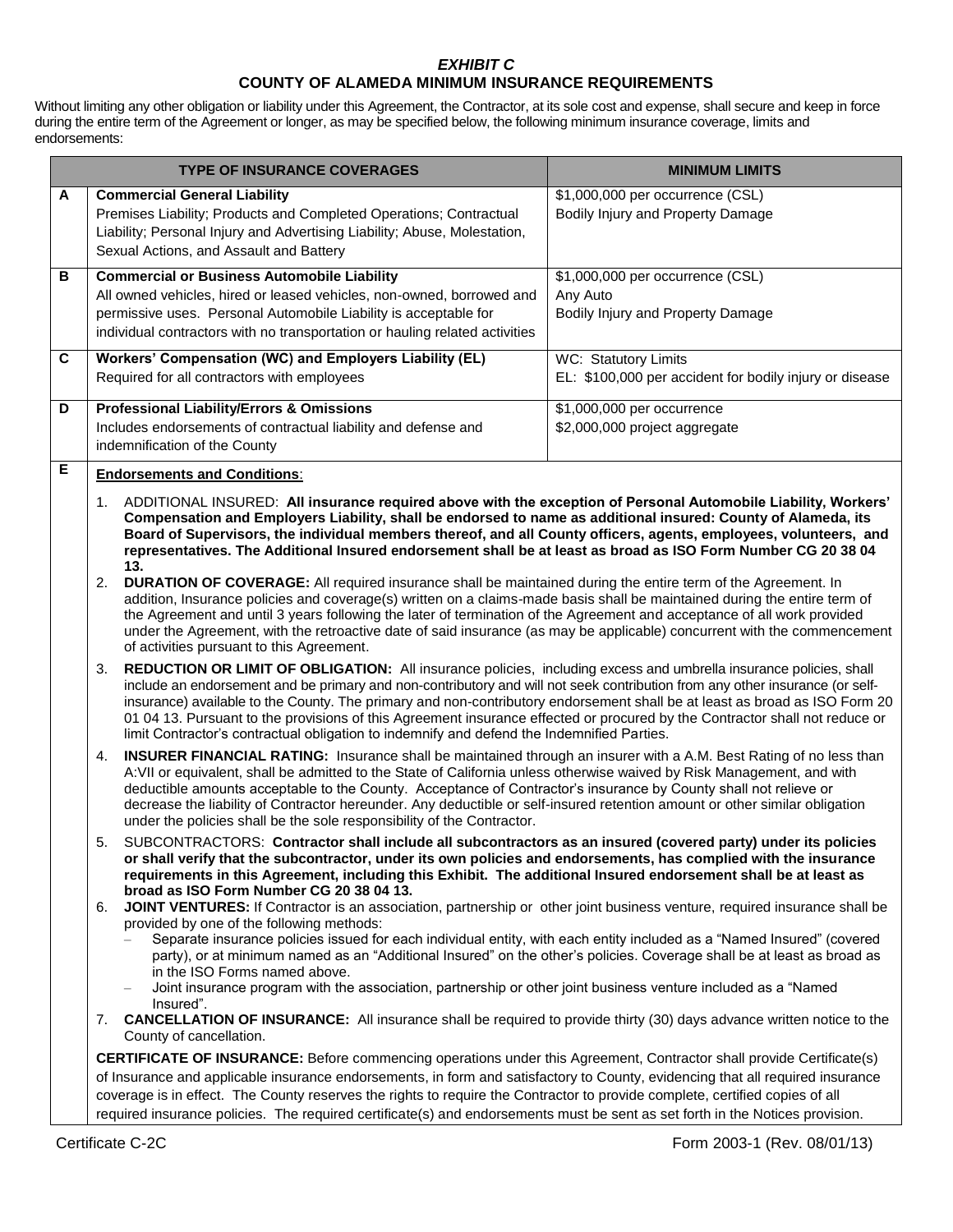# <span id="page-62-0"></span>**J. EXHIBIT D: EXCEPTIONS, CLARIFICATIONS, AMEDMENTS**

*EXHIBIT D: EXCEPTIONS, CLARIFICATIONS, AMENDMENTS*

*This shall include clarifications, exceptions and amendments, if any, to the RFP and associated Bid Documents, and shall be submitted with your bid response using the template on this page of the Exhibit A – Bid Response Packet. THE COUNTY IS UNDER NO OBLIGATION TO ACCEPT ANY EXCEPTIONS, AND SUCH EXCEPTIONS MAY BE A BASIS FOR BID DISQUALIFICATION.*

## **Bidder Name:**

List below requests for clarifications, exceptions and amendments, if any, to the RFP and associated proposal, and submit with your bid response.

The County is under no obligation to accept any exceptions and such exceptions may be a basis for proposal disqualification.

| Reference to |         |             | <b>Description</b>               |  |
|--------------|---------|-------------|----------------------------------|--|
| Page<br>No.  | Section | Item<br>No. |                                  |  |
| p. 23        | D       | 1.c.        | <b>Bidder takes exception to</b> |  |
|              |         |             |                                  |  |
|              |         |             |                                  |  |
|              |         |             |                                  |  |
|              |         |             |                                  |  |
|              |         |             |                                  |  |
|              |         |             |                                  |  |
|              |         |             |                                  |  |
|              |         |             |                                  |  |

\*Print additional pages as necessary